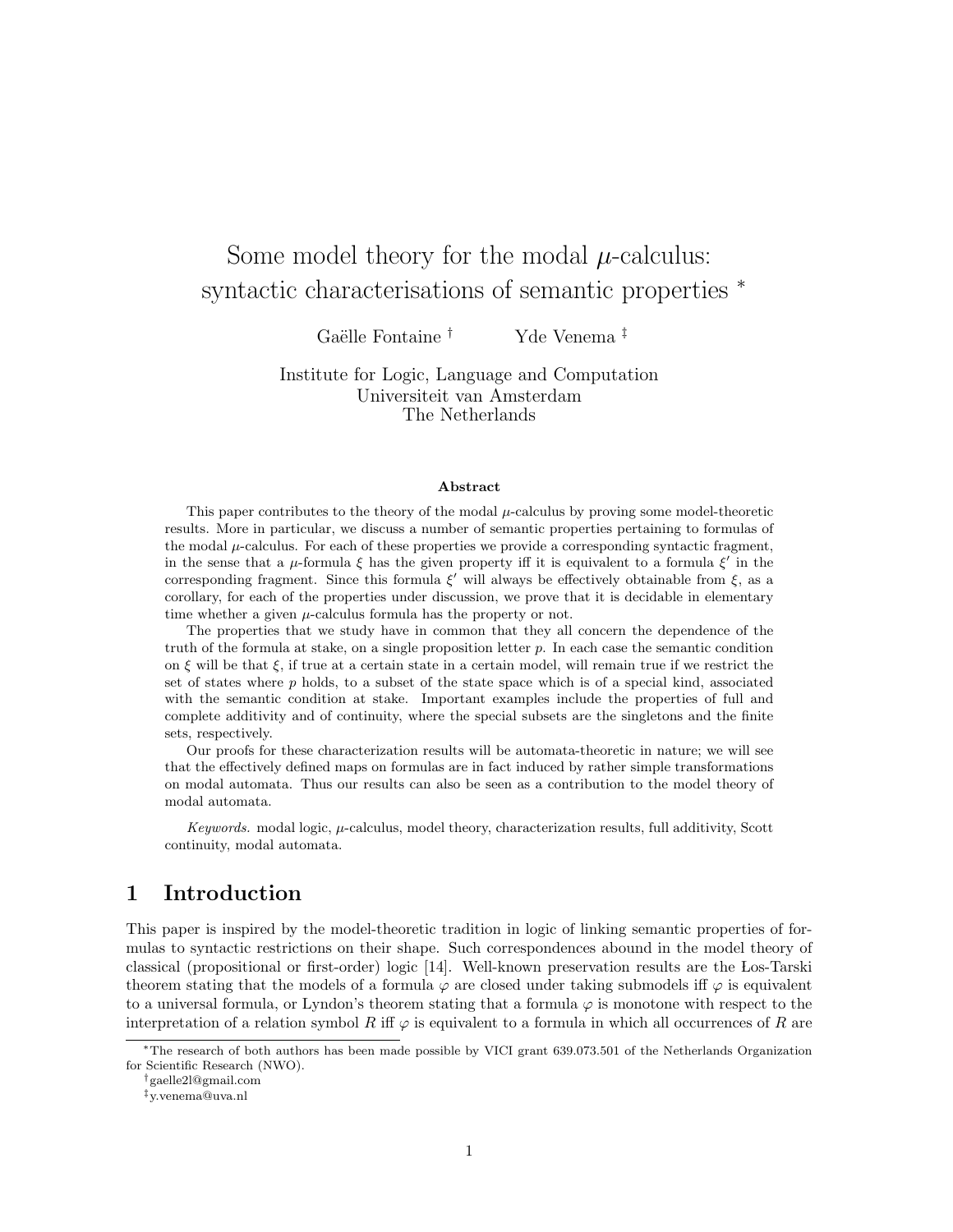positive. In the last example, the semantic property is monotonicity, and the syntactic restriction is positivity.

Our aim here is to establish such correspondences in the setting of the (modal)  $\mu$ -calculus  $\mu$ ML, the extension of modal logic with least and greatest fixpoint operators [8]. Since its introduction by Kozen in the 1980s [35], the modal  $\mu$ -calculus has found increasing recognition as an important and natural formalism for specifying properties of processes. The main reason for this is that µML, just like basic modal logic, strikes a very favorable balance between expressiveness and computational feasibility. In particular, it was proved by Janin & Walukiewicz [32] that  $\mu$ ML is expressively complete for those monadic second-order properties that are bisimulation invariant, so that most, if not all, interesting properties of processes can be specified in the language. On the other hand, despite this large expressive power, the computational complexity of the satisfiability problem for  $\mu$ ML can be solved in exponential time [18], which is basically the same as for any extension of modal logic with fixpoint connectives. Other attractive features of the modal  $\mu$ -calculus include a semantics that can both be presented in a compositional, algebraic format and in intuitive, game-theoretic terms; a natural axiomatization, formulated by Kozen [35] and proven to be complete for the semantics, partially by Kozen himself and fully by Walukiewicz [46]; a tight link with automata theory, established by Janin & Walukiewicz [31] and Wilke [47] via the introduction of modal automata, of non-deterministic respectively alternating type, as automata-theoretic equivalents to µML-formulas; and a certain internal expressive balance, witnessed by the property of uniform interpolation, proved by D'Agostino & Hollenberg [17].

With all these positive results, the modal  $\mu$ -calculus has become the canonical modal process logic, and it seems worth while to develop its model theory in full detail. Some results are known: in particular, preservation results, similar to the Los-Tarski and Lyndon theorems, have been shown for the  $\mu$ -calculus by D'Agostino & Hollenberg [17]. However, in the intended semantics of  $\mu$ ML, where models represent computational processes, and accessibility relations, bisimulations, and trees play an important role, there are some specific properties of interest that have not been studied in classical model theory. Important examples that we will study here include the properties of full and complete additivity and of continuity with respect to some fixed propositional variable  $p$ .

Full and complete additivity To define the properties of full and *complete additivity*, recall that in each Kripke model  $\mathcal{S} = (S, R, V)$  we may formalize the dependence of the meaning of a  $\mu$ -formula  $\xi$  in S on a fixed proposition letter p as a map

$$
\xi_p^{\mathbb{S}} : \mathsf{P}S \to \mathsf{P}S,
$$

defined by  $\xi_p^{\mathbb{S}}(X) := \{s \in S \mid \mathbb{S}[p \mapsto X] \Vdash \xi\}$ , where  $\mathbb{S}[p \mapsto X] = (S, R, V[p \mapsto X]$  is the model obtained from S by modifying V so that  $V(p) = X$ . Then a formula  $\xi$  is fully additive in p if for each model S, the operation  $\xi_p^{\mathbb{S}}$  distributes over arbitrary unions:

$$
\xi_p^{\mathbb{S}}\left(\bigcup\mathcal{X}\right)=\bigcup\left\{\xi_p^{\mathbb{S}}(X)\mid X\in\mathcal{X}\right\},\
$$

for any collection X of subsets of S, whereas we say that  $\xi$  is completely additive if  $\xi_p^{\S}$  distributes over arbitrary non-empty unions. Clearly, the difference between the two notions is that for full additivity we require the map  $\xi_p^{\mathbb{S}}$  to be *normal*, that is,  $\xi_p^{\mathbb{S}}(\bigcup \varnothing) = \bigcup \varnothing$ , or equivalently,  $\xi_p^{\mathbb{S}}(\varnothing) = \varnothing$ .

It is not difficult to see that full additivity is equivalent to requiring that for all  $X \subseteq S$ ,

$$
\xi_p^{\mathbb{S}}(X) = \bigcup \{ \xi_p^{\mathbb{S}}(\{x\}) \mid x \in X \},\
$$

or, putting it yet differently, to the following constraint, for every pointed Kripke model  $(\mathbb{S}, s)$ :

$$
\mathbb{S}, s \Vdash \xi \text{ iff } \mathbb{S}[p \mapsto \{x\}], s \Vdash \xi, \text{ for some } x \in V(p).
$$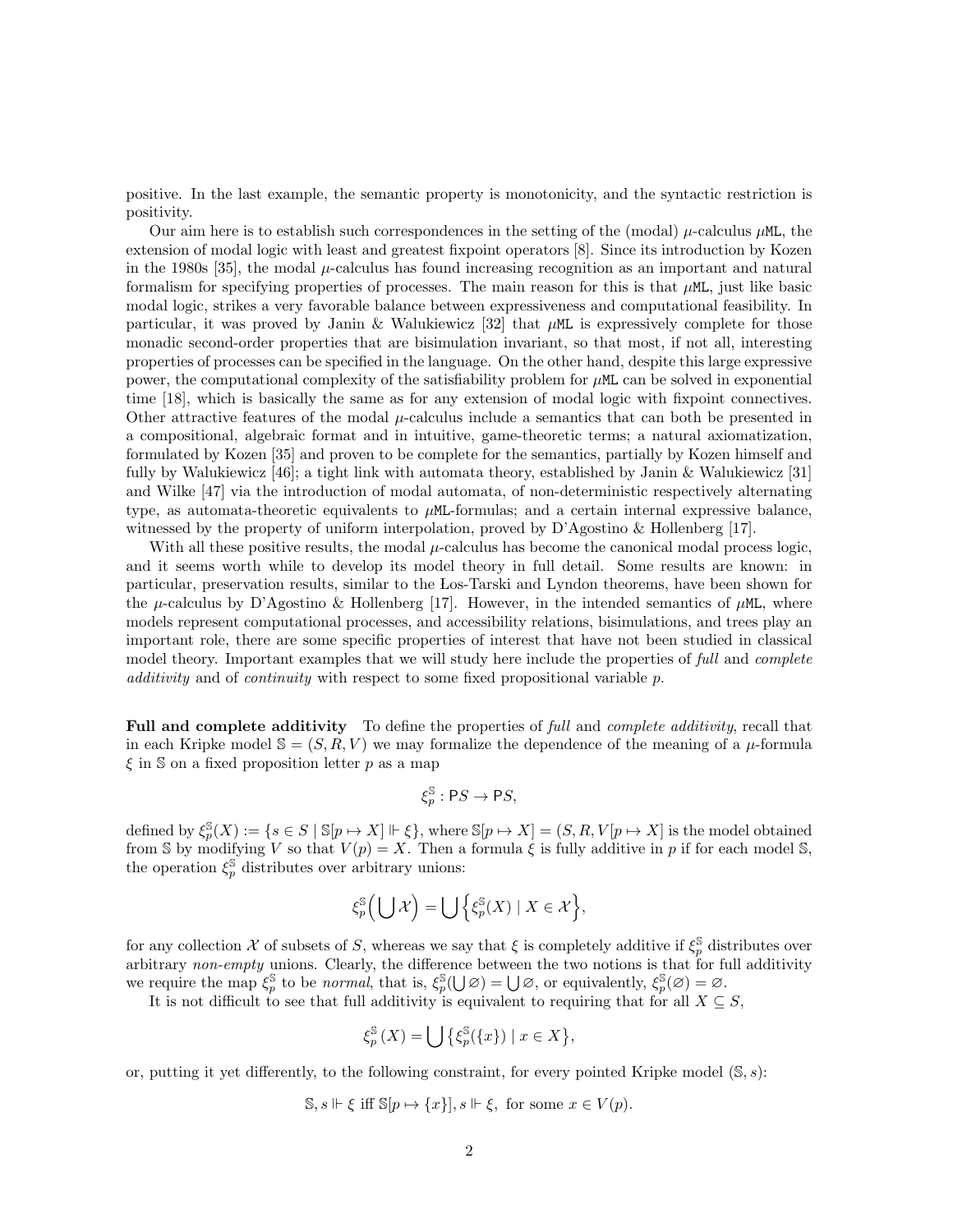This is a very natural property in the context of modal logic, since for any set  $S$ , there is a 1–1 correspondence between the fully additive functions on PS and the binary (accessibility) relations on S, the relation associated with the map f given as  $R_f := \{(s, s') | s \in f(\{s'\})\}$ . Related to this, a more specific reason for studying full additivity is given by its pivotal role in the characterization of the fragments of first- and monadic second-order logic of formulas that are safe for bisimulations (for a detailed discussion of this notion and its relation to full additivity we refer to section 9). Syntactic characterizations of the formulas that are fully additive in a given proposition letter  $p$ , were obtained by van Benthem [4] in the setting of basic (i.e., fixpoint-free) modal logic and by Hollenberg [30] in the setting of the modal  $\mu$ -calculus. As an alternative to Hollenberg's result, we shall give a different syntactic fragment characterizing full additivity. More precisely, we will prove that a  $\mu$ ML-formula is fully additive in p if it is equivalent to a formula in the fragment  $\mu M L_{\{p\}}^A$ , where we define, for a set P of propositional variables, the fragment  $\mu$ ML<sup>A</sup> of the modal  $\mu$ -calculus by the following grammar:

$$
\varphi ::= p \mid \varphi \lor \varphi \mid \varphi \land \psi \mid \Diamond \varphi \mid \mu x. \varphi'.
$$

Here p belongs to P,  $\psi$  is a P-free formula (i.e., without free occurrences of proposition letters in P), and the formula  $\varphi'$  belongs to the fragment  $\mu M L_{P \cup \{x\}}^A$ . For the property of complete additivity we obtain a very similar characterization.

Continuity Another important property featuring in this study is that of continuity. We shall call a formula  $\xi$  continuous in a proposition letter p if for all S, and all  $X \subseteq S$ ,

$$
\xi_p^{\mathbb{S}}(X) = \bigcup \left\{ \xi_p^{\mathbb{S}}(F) \mid F \subseteq_{\omega} X \right\}.
$$

That is, where the meaning of  $\xi_p(X)$  in the case of  $\xi$  being fully additive in p depends on the singleton subsets of X, here the meaning of  $\xi_p(X)$  depends on the *finite* subsets of X.

What explains both the name and the importance of this property, is its equivalence to Scott continuity: for any model S, the map  $\xi_p^{\mathbb{S}}$  is continuous (in our sense) iff it is continuous with respect to the Scott topology on the powerset algebra. Scott continuity is of key importance in many areas of theoretical computer sciences where ordered structures play a role, such as domain theory (see, e.g., [1]). Another motivation concerns the relation between continuity and another property of computational interest, *constructivity*. A monotone formula  $\xi$  is constructive in a proposition letter p if for each model S, the least fixpoint of the map  $\xi_p^{\mathbb{S}}$  is reached in at most  $\omega$  approximation steps. Locally, this means that a state satisfies a least fixpoint formula if it satisfies one of its finite approximants. While the exact relation between the two properties is not clearly understood, it is well-known that continuity strictly implies constructivity, and we believe that in a sense continuity can be considered as the most natural property to approximate constructivity syntactically. A full discussion of the notion of contnuity and its relation with constructivity can be found in section 8

As one of the main results of this paper we will show that a  $\mu$ -formula  $\xi$  is continuous in p iff it is equivalent to a formula  $\varphi$  in the syntactic fragment  $\mu M L_{\{p\}}^C$ , where we define, for any set P of propositional variables, the set  $\mu$ ML<sup>C</sup> by a mutual induction based on the following grammar:

$$
\varphi ::= p \mid \psi \mid \varphi \vee \varphi \mid \varphi \wedge \varphi \mid \Diamond \varphi \mid \mu x. \varphi',
$$

where  $\psi$  is a P-free  $\mu$ -formula, and  $\varphi'$  belongs to the fragment  $\mu M L^A_{P \cup \{x\}}$ . A first presentation of this result was given by the first author in [24]; here we will give an alternative and more insightful proof of this result.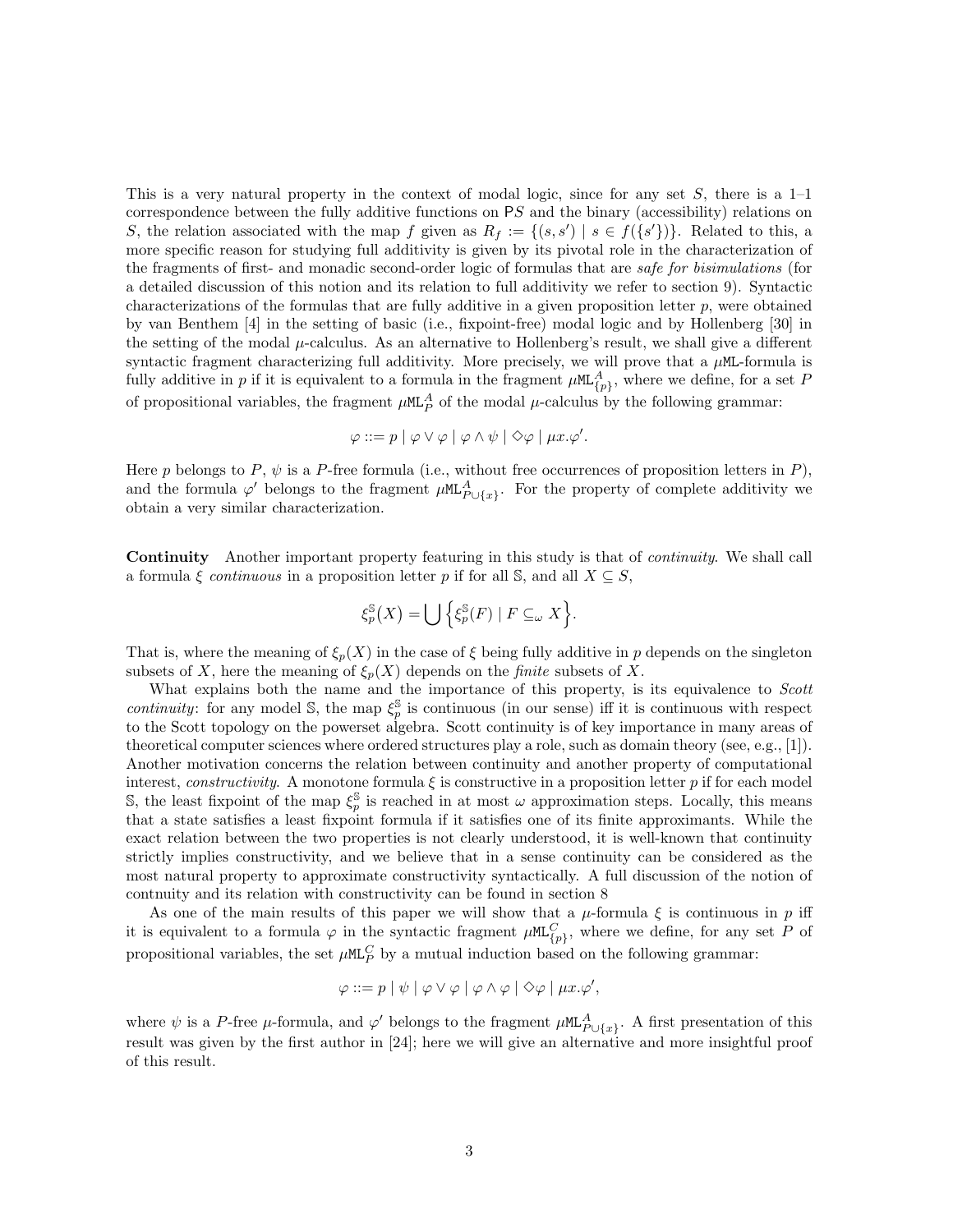Aim The general purpose of this paper is to prove, in a uniform framework, syntactic characterization results corresponding to a number of semantic properties, including full and complete addivity, and continuity. What these properties have in common is that they all concern the dependence of the truth of the formula at stake, on a single proposition letter  $-$  it will be convenient to fix this letter from now on as 'p'. More precisely, given a Kripke model  $\mathbb{S} = (S, R, V)$  (which in some cases we require to be a tree), let  $\mathcal{X}_s$  uniformly denote a certain class of subsets of S, such as singletons, finite sets, paths, finitely branching subtrees, etc. Let  $\xi$  be a formula of the modal  $\mu$ -calculus. Assuming that  $\xi$ is monotone in p, we say that it has the X-property with respect to p if for every pointed model  $(S, s)$ we have

$$
\mathbb{S}, s \Vdash \xi \text{ iff } \mathbb{S}[p|X], s \Vdash \xi \text{ for some } X \in \mathcal{X}_{\mathbb{S}}, \tag{1}
$$

where  $\mathbb{S}[p|X] := \mathbb{S}[p \mapsto V(p) \cap X]$  is the model obtained from S by restricting p to the set X. In the examples that we shall consider,  $\mathcal{X}_{\mathbb{S}}$  consists of the following sets<sup>1</sup>:

- (a) singletons inside  $V(p)$ , leading to the property of full additivity;
- (b) singletons, leading to the property of *complete additivity*<sup>2</sup>;
- (c) finite sets, leading to the property of continuity;
- (d) finitely branching subtrees, leading to the finite width property;
- (e) noetherian subtrees (i.e., without infinite paths), leading to the *finite depth property*;
- (f) branches, leading to the single branch property.

Clearly, there are some interesting relations between some of these properties. For instance, both full and complete additivity imply continuity. Also, continuity can be seen as the combination of a 'horizontal' and a 'vertical' component: the finite width property and the finite depth property, respectively. The latter equivalence will be put to good use in the paper.

The above abstract presentation allows us to summarize our results in a concise and uniform manner. Basically, for each instance (a–f) of X we present a syntactic characterization of the  $\mathcal{X}$ property, in the form of a syntactically defined fragment  $\mu M L_p^X \subseteq \mu M$  such that a  $\mu$ -formula has the X-property with respect to p iff it is equivalent to a formula in  $\mu M L_p^X$ . Since monotonicity forms part of the definition of each of the properties  $(a-f)$ , to facilitate the other proofs we first prove a slightly stronger version of D'Agostino & Hollenberg's Lyndon theorem; in the remainder of this introduction it will be convenient to let  $X$  also cover the property of monotonicity.

Main results & proof method Our proofs, though different in each case, follow a uniform method, which goes back to the proofs of Janin & Walukiewicz [32] and D'Agostino & Hollenberg [17]. For each property  $\mathcal X$ , we will exhibit an explicit translation which, given a  $\mu$ ML-formula  $\xi$ , computes a formula  $\xi^X \in \mu \mathbb{ML}_p^X$  such that

$$
\xi \text{ has the } \mathcal{X}\text{-property iff } \xi \text{ is equivalent to } \xi^X. \tag{2}
$$

Since in each case the translation  $(\cdot)^X$  is effectively computable, and the equivalence problem for two given  $\mu$ ML-formulas is decidable, as a nice corollary of (2) we obtain various new *decidability* results. With X-PROP being the problem whether a given  $\mu$ ML-formula has the X-property, for each X as discussed we will show that

the problem 
$$
\mathcal{X}
$$
-PROP is decidable.  $(3)$ 

Considering that our main interest here is model-theoretic, we have not undertaken an in-depth study of the computational *complexity* of the  $X$ -PROP problems. What we can say is that each of our translations  $(\cdot)^X$  will be based on the composition of simple transformations, each of which constructs

<sup>&</sup>lt;sup>1</sup>There are a few subtleties here. For instance the property might only make sense when we investigate  $(1)$  on certain (tree) models, we might want the set X to consist of subsets of  $V(p)$  or not, etc.

<sup>&</sup>lt;sup>2</sup>In the formulation (1), complete additivity differs from full additivity in that we do not require the singletons in  $\mathcal X$ to be subsets of  $V(p)$ .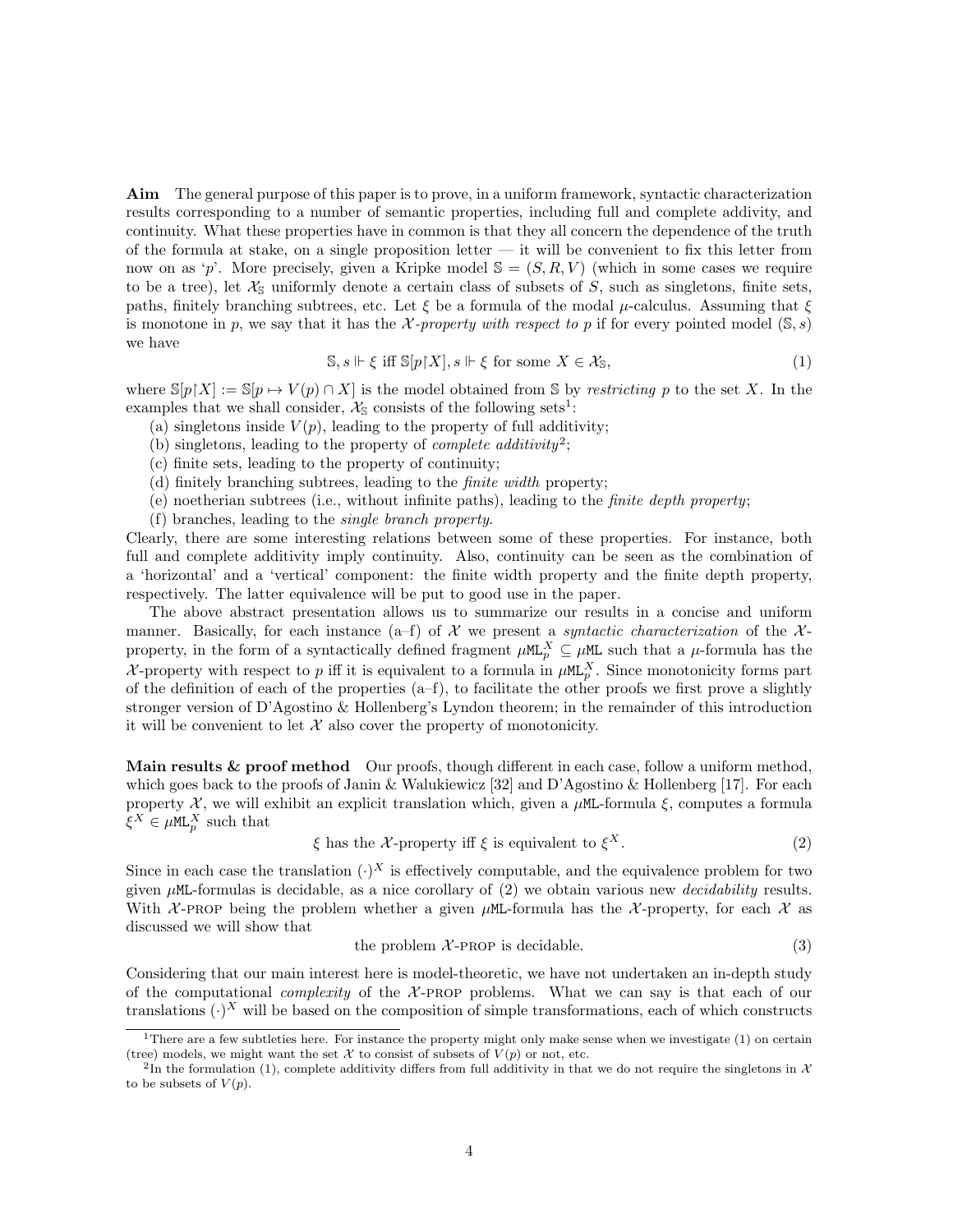an output structure of size at most exponential in the size of the input. From this it follows that all of the  $X$ -PROP problems that we study can be solved in *elementary* time.

While in almost all cases pure logic-based proofs for our results are possible (and have been given in the dissertation of the first author [25]), the proofs we provide in this paper are automata-theoretic in nature. Automata for the modal  $\mu$ -calculus were introduced by Janin & Walukiewicz [31] under the name of  $\mu$ -automata; where these devices are non-deterministic in nature, Wilke [47] came up with an alternating variant. We will use both alternating and non-deterministic devices here, under the names of, respectively, *modal* and *disjunctive modal* automata. The particular shape of our automata is logic-based: the transition map of our structures maps states of the automata to so-called one-step formulas, and many of our proofs are based on syntactic manipulations on these very simple modal formulas. In some sense then, our paper is also a contribution to the model theory of modal automata.

Finally, we have formulated our results in the setting of the mono-modal  $\mu$ -calculus; that is, the language that we consider has one diamond only, and correspondingly the Kripke models have only one accessibility relation. This restriction is solely for the purpose of simplifying the presentation of our results and proofs. We want to stress, however, that all of the results in this paper can be generalized to the setting of the polymodal  $\mu$ -calculus, with no conceptual and little technical complication.

Overview The paper is organized as follows. In order to fix our terminology and notation, we give a review of the syntax and semantics of the modal  $\mu$ -calculus in the following section, and in section 3 we introduce the modal automata that we will be working with. In section 4 we make some first modeltheoretic steps, proving the characterization of monotonicity, and introducing an automata-theoretic construction that will be used in the other parts of the paper. In the subsequent three sections we discuss the finite width property (section 5), the single branch property (section 7) and the finite depth property (section 6). After that we arrive the most important parts of the paper, viz., section 8 on continuity and section 9 on full and complete additivity. In the final section of the paper we draw some conclusions, discuss some related results, and list some open problems for future research.

Acknowledgement We are deeply indebted to the two referees for many helpful comments on an earlier version of this paper.

# 2 Preliminaries

In this paper we assume familiarity with the syntax and semantics of the modal  $\mu$ -calculus, as presented in for instance [35, 2, 28, 8, 45], and with the basic notions concerning infinite games [28]. Here we fix some notation and terminology.

Convention 2.1 Throughout the text we fix an infinite set PROP of propositional variables, of which we often single out a finite subset X.

#### 2.1 Parity games

**Definition 2.2** A parity game is a tuple  $\mathbb{G} = (G_{\exists}, G_{\forall}, E, \Omega)$  where  $G_{\exists}$  and  $G_{\forall}$  are disjoint sets, and, with  $G := G_{\exists} \cup G_{\forall}$  denoting the *board* of the game, the binary relation  $E \subseteq G^2$  encodes the moves that are *admissible* to the respective players, and the *priority function*  $\Omega: G \to \omega$ , which is required to be of finite range, determines the *winning condition* of the game. Elements of  $G_{\exists}$  and  $G_{\forall}$  are called positions for the players  $\exists$  and  $\forall$ , respectively; given a position p for player  $\Pi \in \{\exists, \forall\}$ , the set  $E[p]$ denotes the set of moves that are legitimate or admissible to  $\Pi$  at p. In case  $E[p] = \emptyset$  we say that player  $\Pi$  *gets stuck* at p.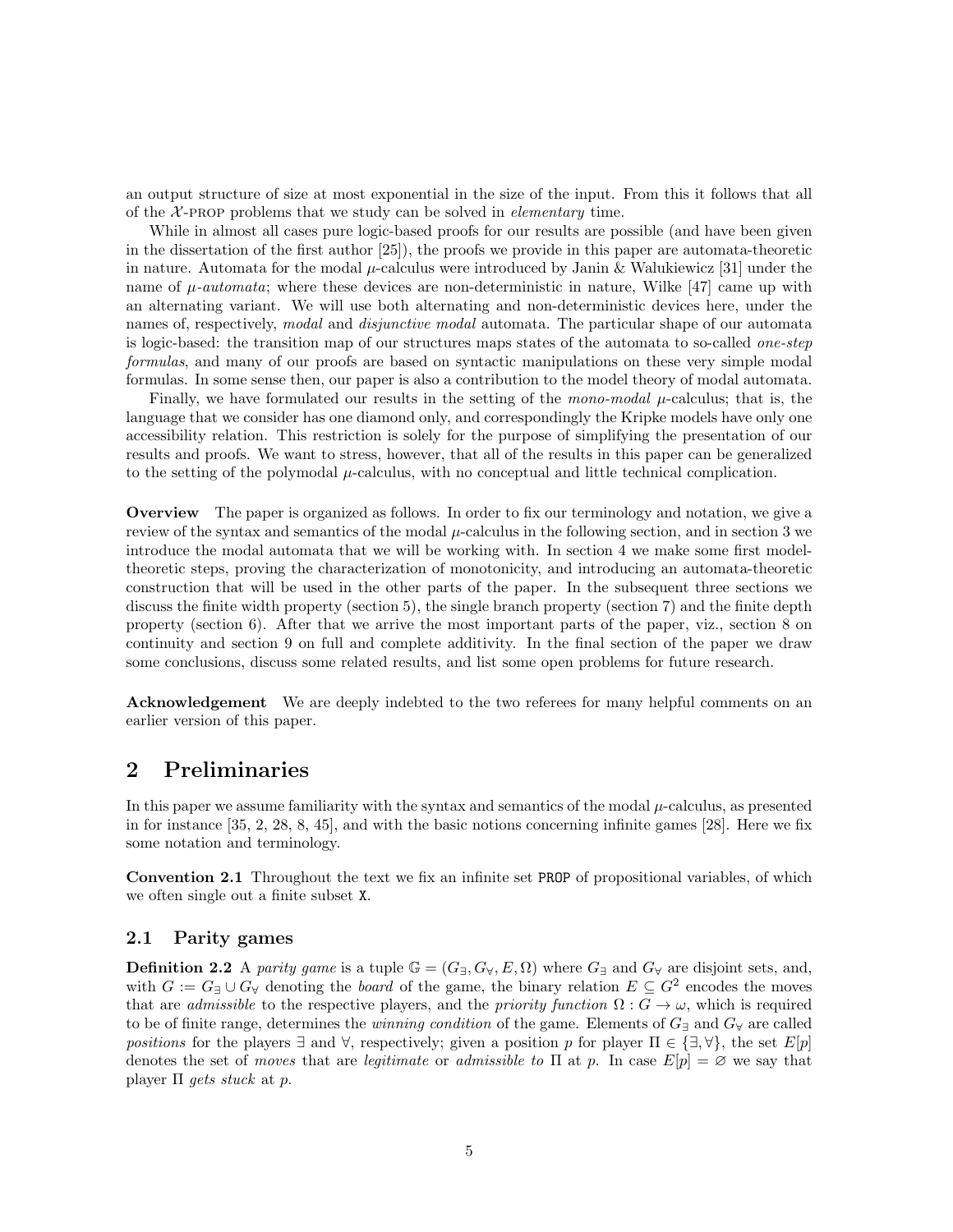An *initialized board game* is a pair consisting of a board game  $\mathbb{G}$  and a *initial* position p, usually denoted as  $\mathbb{G}^{\Omega}p$ .

**Definition 2.3** A match of a graph game  $\mathbb{G} = (G_{\exists}, G_{\forall}, E, \Omega)$  is a (finite or infinite) path through the graph  $(G, E)$ . Such a match  $\Sigma$  is called *partial* if it is finite and  $E[|ast\Sigma| \neq \emptyset$ , and *full* otherwise. We let PM<sub>Π</sub> denote the collection of partial matches  $\Sigma$  ending in a position last( $\Sigma \in G_{\Pi}$ , and define  $PM_{\Pi}$ @p as the set of partial matches in  $PM_{\Pi}$  starting at position p.

The winner of a full match  $\Sigma$  is determined as follows. If  $\Sigma$  is finite, it means that one of the two players got stuck at the position last( $\Sigma$ ), and so this player looses  $\Sigma$ , while the opponent wins. If  $\Sigma = (p_n)_{n \in \omega}$  is infinite, we declare its winner to be ∃ if the maximum value occurring infinitely often in the stream  $(\Omega p_n)_{n\in\omega}$  is even.

**Definition 2.4** A strategy for a player  $\Pi \in \{\exists, \forall\}$  is a map  $f : PM_{\Pi} \to G$ . A strategy is positional if it only depends on the last position of a partial match, i.e., if  $f(\Sigma) = f(\Sigma')$  whenever  $\textsf{last}(\Sigma) = \textsf{last}(\Sigma')$ ; such a strategy can and will be presented as a map  $f: G_{\Pi} \to G$ .

A match  $\Sigma = (p_i)_{i \leq \kappa}$  is guided by a II-strategy f if  $f(p_0p_1 \ldots p_{n-1}) = p_n$  for all  $n \leq \kappa$  such that  $p_0 \dots p_{n-1} \in PM_{\Pi}$ . A position is *reachable* by a strategy f is there is an f-guided match  $\Sigma$  of which p is the last position. A II-strategy f is legitimate in  $\mathbb{G}^{\mathbb{Q}}p$  if the moves that it prescribes to f-guided partial matches in  $\text{PM}_{\Pi}$ @p are always admissible to  $\Pi$ , and winning for  $\Pi$  in  $\mathbb{G}^{\text{op}}$  if in addition all f-guided full matches starting at p are won by  $\Pi$ .

A position p is a winning position for player  $\Pi \in \{\exists, \forall\}$  if  $\Pi$  has a winning strategy in the game  $\mathbb{G}^{\mathbb{Q}}p$ ; the set of these positions is denoted as  $\mathbb{W}$ in. The game  $\mathbb{G} = (G_{\exists}, G_{\forall}, E, \Omega)$  is *determined* if every position is winning for either ∃ or  $\forall$ .

When defining a strategy  $f$  for one of the players in a board game, we can and in practice will confine ourselves to defining  $f$  for partial matches that are themselves guided by  $f$ .

The following fact, independently due to Emerson & Jutla [19] and Mostowski [39], will be quite useful to us.

Fact 2.5 (Positional Determinacy) Let  $\mathbb{G} = (G_{\exists}, G_{\forall}, E, \Omega)$  be a parity game. Then  $\mathbb{G}$  is determined, and both players have positional winning strategies.

In the sequel we will often refer to a 'positional winning strategy' for one of the players in a parity game. With this we mean any positional strategy which is winning for that player when starting at any of his/her winning positions.

#### 2.2 Structures

**Definition 2.6** Given a set S, an A-marking on S is a map  $m : S \rightarrow PA$ ; an A-valuation on S is a map  $V: A \to PS$ . Any valuation  $V: A \to PS$  gives rise to its transpose marking  $V^{\dagger}: S \to PA$ defined by  $V^{\dagger}(s) := \{a \in A \mid s \in V(a)\}\$ , and dually each marking gives rise to a valuation in the same manner.  $\triangleleft$ 

Since markings and valuations are interchangeable notions, we will often switch from one perspective to the other, based on what is more convenient in context.

**Definition 2.7** A Kripke structure over a set X of proposition letters is a triple  $\mathbb{S} = (S, R, V)$  such that S is a set of objects called *points*,  $R \subseteq S \times S$  is a binary relation called the *accessibility* relation, and V is an X-valuation on S. A pointed Kripke structure is a pair  $(S, s)$  where s is a point of S.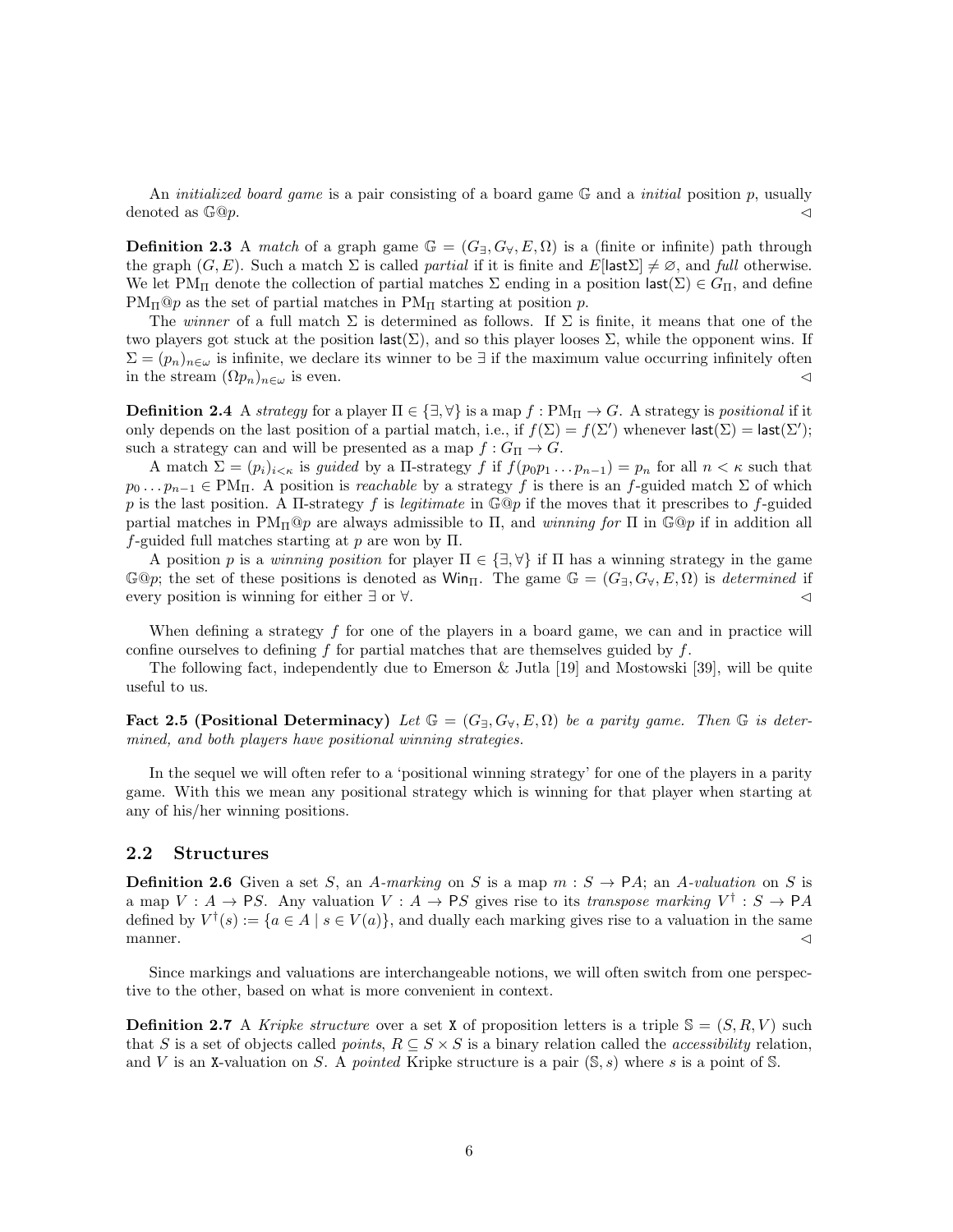Given a Kripke structure  $\mathbb{S} = (S, R, V)$ , a propositional variable x and a subset U of S, we define  $V[x \mapsto U]$  as the  $X \cup \{x\}$ -valuation given by

$$
V[x \mapsto U](p) := \begin{cases} V(p) & \text{if } p \neq x \\ U & \text{otherwise,} \end{cases}
$$

and we let  $\mathbb{S}[x \to U]$  denote the structure  $(S, R, V[x \to U])$ . The structure  $\mathbb{S}[x \to V(x) \cap U]$  is usually denoted as  $\mathbb{S}[x]U$ .

It will often be convenient to take a coalgebraic perspective on Kripke structures.

**Definition 2.8** Given a Kripke structure  $S = (S, R, V)$  over the set X, we define its *(coalgebraic)* unfolding map  $\sigma_{\mathbb{S}} : S \to \mathbb{P} \mathbb{X} \times \mathbb{P} \mathbb{S}$  given by  $\sigma_{\mathbb{S}}(s) = (\sigma_V(s), \sigma_R(s)),$  where  $\sigma_V(s) := V^{\dagger}(s)$  and  $\sigma_R(s) := R[s]$  are the sets of, respectively, the proposition letters true at s and the successors of s. We will write  $\sigma$  rather than  $\sigma_s$  in case no confusion is likely.

**Definition 2.9** A path through a Kripke structure  $S = (S, R, V)$  is a sequence  $(s_i)_{i \leq \kappa}$  such that  $(s_i, s_{i+1}) \in R$  for all i with  $i + 1 < \kappa$ ; here  $\kappa \leq \omega$  is the length of the path. We let  $\sqsubseteq$  denote the prefix (initial segment) relation between paths, and use  $\sqsubset$  for the strict (irreflexive) version of  $\sqsubseteq$ .  $\lhd$ 

**Definition 2.10** Given two models  $\mathbb{S} = (S, R, V)$  and  $\mathbb{S}' = (S', R', V')$ , a relation  $Z \subseteq S \times S'$  is a bisimulation if it satisfies, for all  $(s, s') \in Z$ , the conditions

(prop)  $s \in V(p)$  iff  $s' \in V'(p)$ , for all  $q \in \mathbf{X}$ ;

(forth) for all  $t \in \sigma_R(s)$  there is a  $t' \in \sigma_{R'}(s')$  with  $Ztt'$ ; and

(back) for all  $t' \in \sigma_{R'}(s')$  there is a  $t \in \sigma_R(s)$  with  $Ztt'$ .

We say that s and s' are bisimilar, notation  $\mathbb{S}, s \leftrightarrow \mathbb{S}', s'$  if there is some bisimulation Z with Zss'. A function  $f: S \to S'$  is a bounded morphism from S to S', notation  $f: S \to S'$ , if its graph  $\{(s, f(s)) \mid s \in S\}$  is a bisimulation.

**Definition 2.11** The reflexive/transitive closure and the transitive closure of R are denoted as  $R^*$  and  $R^+$ , respectively; elements of the sets  $R^*[s]$  and  $R^+[s]$  are called *descendants* and proper descendants of s, respectively.

A pointed structure  $(S, s)$  is a tree (with root s) if  $S = R^*[s]$  and every state  $t \neq s$  has a unique predecessor. A branch of a tree  $(S, s)$  is a maximal path through S, starting at the root. In a tree model S, a set  $U \subseteq S$  is *downward closed* if for all  $s \in U$ , the predecessors of s belongs to U. A sibling of a node t in a tree is a node  $t' \neq t$  with the same predecessor as t.

Given a number  $\kappa \leq \omega$ , a tree is  $\kappa$ -expanded if every node (apart from the root) has  $\kappa - 1$  many bisimilar siblings (where  $\omega - 1 = \omega$ ). Given a pointed structure (S, s), its  $\kappa$ -expansion is the structure  $\mathbb{S}_{s}^{\kappa} := (S', R', V')$ , where S' is the set of all finite sequences  $s_0 k_1 s_1 \dots k_n s_n$   $(n \geq 0)$  such that  $s_0 = s$ and  $k_i < \kappa$ ,  $s_i \in S$  and  $s_{i-1}Rs_i$  for all  $i > 0$ ; where  $R' := \{(s_0k_1s_1 \ldots s_ns_ns_1s_1 \ldots s_ns_nkt) \mid k <$  $\kappa$  and  $s_n R t$ ; and where  $V'(p) := \{ s_0 k_1 s_1 \dots k_n s_n \mid s_n \in V(p) \}.$  The 1-expansion of a pointed model  $(S, s)$  is also called its unravelling.

**Fact 2.12** Fix an ordinal  $\kappa \leq \omega$ . Given a pointed model  $(\mathbb{S}, s)$ , the structure  $(\mathbb{S}_s^{\kappa}, s)$  is a  $\kappa$ -expanded tree which is bisimilar to  $(S, s)$  via the canonical bounded morphism mapping a path  $s_0k_1s_1 \ldots k_ns_n$  to its last element  $s_n$ .

#### 2.3 Syntax

**Definition 2.13** The language  $\mu$ ML of the modal  $\mu$ -calculus is given by the following grammar:

$$
\varphi ::= p \mid \neg \varphi \mid \varphi \lor \varphi \mid \Diamond \varphi \mid \mu x. \varphi,
$$
\n
$$
(4)
$$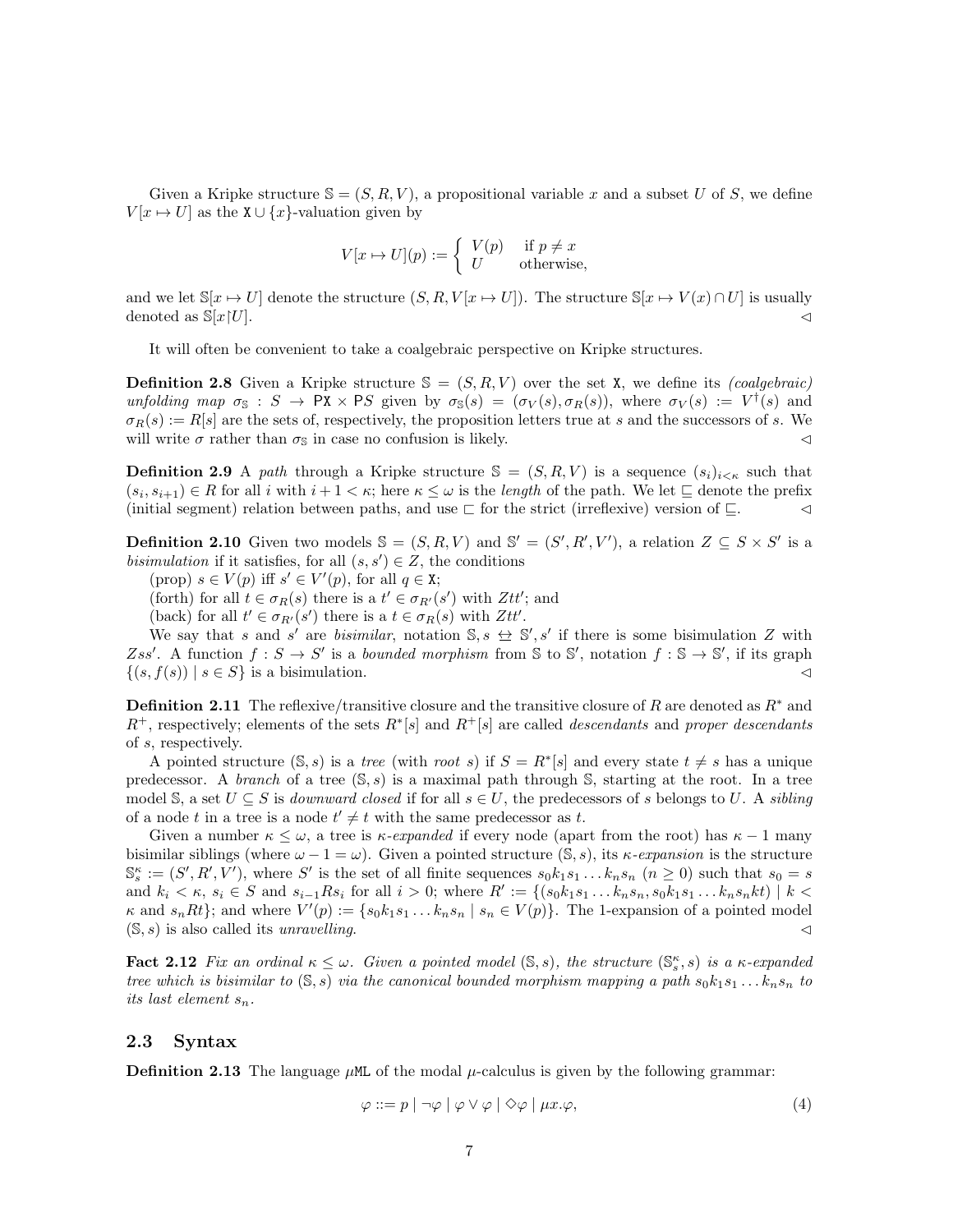where p and x are propositional variables, and the formation of the formula  $\mu x.\varphi$  is subject to the constraint that the variable x is positive in  $\varphi$ , i.e., all occurrences of x in  $\varphi$  are in the scope of an even number of negations. Elements of  $\mu$ ML will be called *modal fixpoint formulas*,  $\mu$ -formulas, or simply  $formulas.$ 

We will often make the assumption that our formulas are in negation normal form.

**Definition 2.14** A formula of the modal  $\mu$ -calculus is in *negation normal form* if it belongs to the language given by the following grammar:

$$
\varphi ::= p | \neg p | \varphi \vee \varphi | \varphi \wedge \varphi | \diamondsuit \varphi | \Box \varphi | \mu x. \varphi | \nu x. \varphi,
$$

where p and x are propositional variables, and the formation of the formulas  $\mu x.\varphi$  and  $\nu x.\varphi$  is subject to the constraint that the variable x is positive in  $\varphi$ . We use the symbol  $\eta$  to range over  $\mu$  and  $\nu$ .

Convention 2.15 In order to increase readability by reducing the number of brackets, we adopt some standard scope conventions. We let the unary (propositional and modal) connectives,  $\neg \Diamond$  and  $\Box$ , bind stronger than the binary propositional connectives  $\wedge$ ,  $\vee$  and  $\rightarrow$ , and use associativity to the left for the connectives ∧ and ∨. Furthermore, we use 'dot notation' to indicate that the fixpoint operators preceding the dot have maximal scope. For instance,  $\mu x.\neg p \vee \Diamond x \vee \nu y. q \wedge \Box y$  stands for  $\mu x. ((\neg p) \vee (\Diamond x)) \vee \nu y. (q \wedge \Box y))$ 

We gather some definitions pertaining to formulas.

**Definition 2.16** We let  $Sfor(\xi)$  denote the collection of subformulas of a formula  $\xi$ , defined as usual, and we write  $\varphi \leq \xi$  if  $\varphi$  is a subformula of  $\xi$ . The *size* of  $\xi$  is defined as its number of subformulas,  $|\varphi| := |Sfor(\xi)|$ . We write  $BV(\xi)$  and  $FV(\xi)$  for, respectively, the set of bound and free variables of a formula  $\xi$ . We let  $\mu M L(X)$  denote the set of  $\mu$ -formulas of which all free variables belong to the set X.

A  $\mu$ -formula  $\xi$  is well-named if  $BV(\xi) \cap FV(\xi) = \emptyset$ , and with every bound variable x of  $\xi$  we may associate a unique subformula of the form  $\eta x.\delta$  (with  $\eta \in {\{\mu,\nu\}}$ ). This unique subformula will be denoted as  $\eta_x.\delta_x$ , and we call x a  $\mu$ -variable if  $\eta_x = \mu$ , and a  $\nu$ -variable if  $\eta_x = \nu$ .

As a convention, the free variables of a formula  $\varphi$  are denoted by the symbols  $p, q, r, \ldots$ , and referred to as proposition letters, while we use the symbols  $x, y, z, \ldots$  for the bound variables of a formula.

**Definition 2.17** Let  $\varphi$  and  $\{\psi_z \mid z \in Z\}$  be modal fixpoint formulas, where  $Z \cap BV(\varphi) = \varnothing$ . Then we let

$$
\varphi[\psi_z/z \mid z \in Z]
$$

denote the formula obtained from  $\varphi$  by simultaneously substituting each formula  $\psi_z$  for z in  $\varphi$  (with the usual understanding that no free variable in any of the  $\psi_z$  will get bound by doing so). In case Z is a singleton z, we will simply write  $\varphi[\psi_z/z]$ , or  $\varphi[\psi]$  if z is clear from context.

**Definition 2.18** Let  $\xi$  be a well-named  $\mu$ -formula. The *dependency order*  $\lt_{\xi}$  on the bound variables of  $\xi$  is defined as the least strict partial order such that  $x <_{\xi} y$  if  $\delta_x$  is a subformula of  $\delta_y$ .

We define a map  $Act: Sfor(\xi) \to \mathsf{P}(FV(\xi))$  assigning to each subformula  $\varphi \leq \xi$  the least set  $Act(\varphi)$ such that  $Act(p) = \{p\}$  if  $p \in FV(\xi)$ ,  $Act(\varphi * \psi) = Act(\varphi) \cup Act(\psi)$  if  $* \in {\wedge, \vee\}$ ,  $Act(\heartsuit\varphi) = Act(\varphi)$ if  $\heartsuit \in \{\diamondsuit, \Box\}$ ,  $Act(\eta x.\varphi) = Act(\varphi)$  if  $\eta \in \{\mu, \nu\}$ , and  $Act(x) = Act(\delta_x)$  if  $x \in BV(\xi)$ . If  $p \in Act(\varphi)$ we say that p is *active* in  $\varphi$  (relative to  $\xi$ ).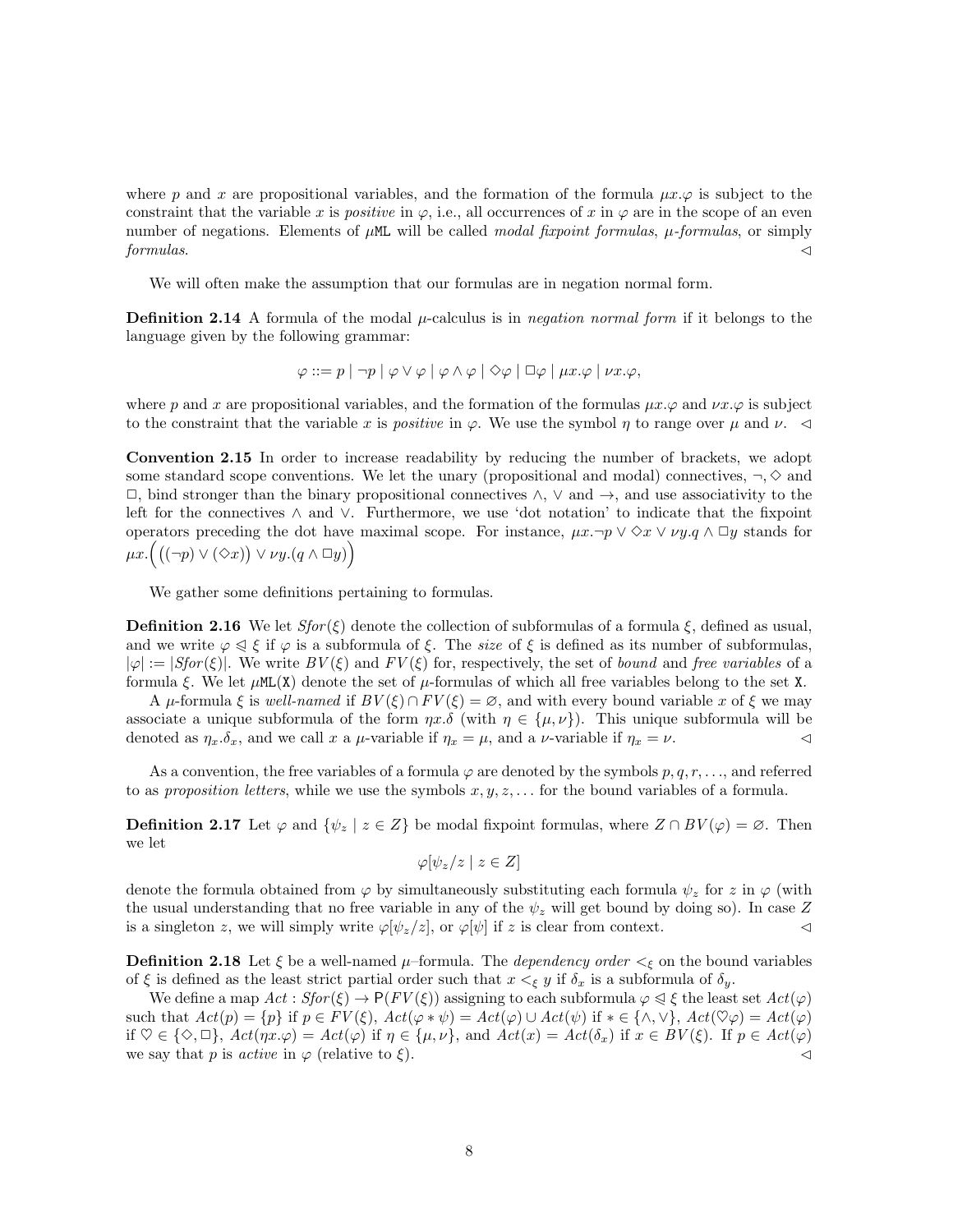| Position $z$                                              | Player | Admissible moves $E(z)$        |
|-----------------------------------------------------------|--------|--------------------------------|
| with $p \in FV(\xi)$ and $s \in V(p)$<br>(p,s)            | A      | Ø                              |
| with $p \in FV(\xi)$ and $s \notin V(p)$<br>(p,s)         | E      | Ø                              |
| with $p \in FV(\xi)$ and $s \in V(p)$<br>$(\neg p, s)$    | E      | Ø                              |
| with $p \in FV(\xi)$ and $s \notin V(p)$<br>$(\neg p, s)$ | Α      | Ø                              |
| with $x \in BV(\xi)$<br>(x,s)                             |        | $\{(\delta_x, s)\}\$           |
| $(\varphi \vee \psi, s)$                                  | F      | $\{(\varphi, s), (\psi, s)\}\$ |
| $(\varphi \wedge \psi, s)$                                | А      | $\{(\varphi, s), (\psi, s)\}\$ |
| $(\eta x.\varphi, s)$                                     |        | $\{(\varphi, s)\}\$            |
| $\langle \diamond \varphi, s \rangle$                     | E      | $\{(\varphi, t) \mid sRt\}$    |
| $\Box \varphi, s)$                                        | Α      | $ sRt\rangle$<br>$\varphi, t$  |

Table 1: The evaluation game  $\mathcal{E}(\xi, \mathbb{S})$ 

#### 2.4 Semantics

Definition 2.19 By induction on the complexity of modal fixpoint formulas, we define a meaning function [ $\cdot$ ], which assigns to a formula  $\varphi \in \muML(X)$  its meaning  $\llbracket \varphi \rrbracket^{\mathcal{S}} \subseteq S$  in any Kripke structure  $\mathbb{S} = (S, R, V)$  over X. The clauses of this definition are standard:

$$
\begin{array}{rcl}\n[p]^{\mathbb{S}} & := & V(p) \\
\llbracket \neg \varphi \rrbracket^{\mathbb{S}} & := & S \setminus \llbracket \varphi \rrbracket^{\mathbb{S}} \\
\llbracket \varphi \vee \psi \rrbracket^{\mathbb{S}} & := & \llbracket \varphi \rrbracket^{\mathbb{S}} \cup \llbracket \psi \rrbracket^{\mathbb{S}} \\
\llbracket \Diamond \varphi \rrbracket^{\mathbb{S}} & := & \{ s \in S \mid R[s] \cap \llbracket \varphi \rrbracket^{\mathbb{S}} \neq \varnothing \} \\
\llbracket \mu x. \varphi \rrbracket^{\mathbb{S}} & := & \bigcap \{ U \in \mathsf{PS} \mid \llbracket \varphi \rrbracket^{\mathbb{S}[x \mapsto U]} \subseteq U \}.\n\end{array}
$$

If a point  $s \in S$  belongs to the set  $[\![\varphi]\!]^{\mathbb{S}}$ , we write  $\mathbb{S}, s \Vdash \varphi$ , and say that  $\varphi$  is true at s or holds at s, or that s satisfies  $\varphi$ . Two formulas  $\varphi$  and  $\psi$  are equivalent, notation:  $\varphi \equiv \psi$ , if  $[\varphi]^{\mathbb{S}} = [\psi]^{\mathbb{S}}$  for any structure S.  $\triangleleft$ 

Throughout this paper we will rely on the *bisimulation invariance* of the modal  $\mu$ -calculus.

**Fact 2.20** Let  $(S, s)$  and  $(S', s')$  be pointed Kripke structures such that  $(S, s) \leftrightarrow (S', s')$ . Then  $S, s \Vdash \varphi$ iff  $\mathbb{S}', s' \Vdash \varphi$ , for all  $\varphi \in \mu \mathbb{M}$ .

We will usually take a *game-theoretic* perspective on the semantics of the modal  $\mu$ -calculus.

**Definition 2.21** Let  $\mathbb{S} = (S, R, V)$  be a Kripke model and let  $\xi$  be a formula in  $\mu$ ML. We define the evaluation game  $\mathcal{E}(\xi, \mathbb{S})$  as the parity game  $(G, E, \Omega)$  of which the board consists of the set  $Sfor(\xi) \times S$ , and the game graph (i.e., the partitioning of  $Sfor(\xi) \times S$  into positions for the two players, together with the set  $E(z)$  of admissible moves at each position z), is given in Table 1. Note that we do not assign a player to positions that admit a single move only.

To define the priority map  $\Omega$  of  $\mathcal{E}(\xi, \mathbb{S})$ , consider an infinite match  $\Sigma = (\varphi_n, s_n)_{n \in \omega}$ , and let  $Inf(\Sigma)$ denote the set of (bound) variables that get unfolded infinitely often during the match. This set contains a highest variable x (with respect to the dependency order  $\lt_{\xi}$ ), and the winner of  $\Sigma$  is  $\exists$ if  $\eta_x = \mu$ , and  $\forall$  if  $\eta_x = \nu$ . It is not difficult to define a priority map  $\Omega : (Sfor \times S) \to \omega$  that is compatible with this condition, but we do not need the details of the precise definition.  $\lhd$ 

The following fact states the *adequacy* of the game semantics.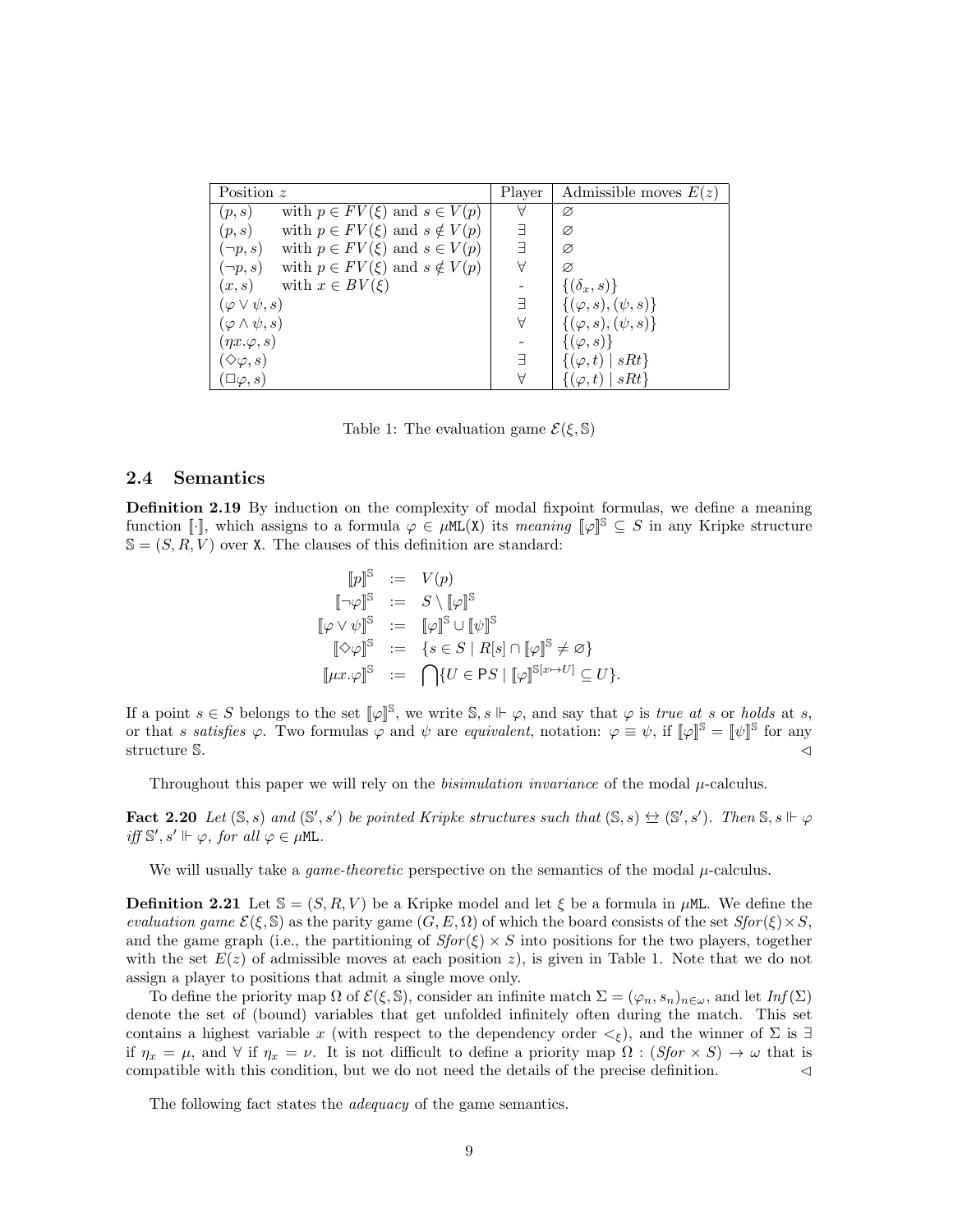**Fact 2.22** Let  $\xi$  be a well-named formula of the modal  $\mu$ -calculus, and let  $(S, s)$  be some pointed Kripke structure. Then  $\mathbb{S}, s \Vdash \xi$  iff  $(\xi, s) \in \mathsf{Win}_{\exists}(\mathcal{E}(\xi, \mathbb{S}))$ .

Finally, for our decidability results we will use the following result, due to Emerson & Jutla [18].

Fact 2.23 The question whether a given  $\mu$ ML-formula  $\xi$  is satisfiable can be decided in time exponential in the size of  $\xi$ . As a corollary, the question whether two  $\mu$ ML-formula  $\xi$  and  $\xi'$  are equivalent is decidable in time exponential in the sum of the sizes of  $\xi$  and  $\xi'$ .

Since this paper is about various syntactic fragments of the modal  $\mu$ -calculus, we gather here some specific formulas that will be discussed as (non-)instances of these fragments throughout the paper.

**Example 2.24** Below we introduce a number of formulas,  $\varphi_0, \ldots, \varphi_6$ , and for each listed formula we explain in words its meaning in an arbitrary tree model  $\mathbb S$  at the root r.

 $\varphi_0 := p$  simply states that p holds at r;  $\varphi_1 := \nu y.(q \wedge \Diamond y)$  expresses the existence of an infinite q-path at r;  $\varphi_2 := p \wedge \nu y \cdot (q \wedge \Diamond y)$  is the conjunction of  $\varphi_0$  and  $\varphi_1$ ;  $\varphi_3 := \mu x \cdot p \vee \Diamond \Diamond x$  expresses the existence of a p-state at an even distance of r;  $\varphi_4 := \mu x.p \vee \Box \Box x$  states that every path starting at r has a p-state at even distance from r;  $\varphi_5 := \nu y.\mu x.((p \wedge \Diamond y) \vee \Diamond x)$  expresses the existence of a path with infinitely many p-nodes;  $\varphi_6 := \mu x. (p \vee (\Diamond (q \wedge x) \wedge \Diamond (\neg q \wedge x)))$  expresses the existence of a finite binary subtree rooted at

r, of which all leaves satisfy p, and all inner nodes have both a  $q$ - and a  $\neg q$ -successor.

### 3 Modal automata

In this section we give a detailed introduction to the automata that feature in our proofs. Basically, we will be working with the guarded specimens of Wilke's alternating tree automata [47], and with the non-deterministic versions of these which correspond to the  $\mu$ -automata of Janin & Walukiewicz [32]. As mentioned in the introduction, many of our proofs will be based on manipulating the one-step formulas featuring as the co-domain of the transition map of a modal automaton.

#### 3.1 One-step logic

The transition map of our modal automata will be based on a so-called modal one-step language, consisting of modal formulas of rank 1, built up from proposition letters (which may have negative occurrences but must appear unguarded) and variables (which must appear both guarded and positively).

**Definition 3.1** Given a set P, we define the set  $Latt(P)$  of *lattice terms* over P through the following grammar:

$$
\pi ::= p \mid \bot \mid \top \mid \pi \wedge \pi \mid \pi \vee \pi,
$$

where  $p \in P$ . Given two sets X and A, we define the set 1ML(X, A) of modal one-step formulas over A with respect to X inductively by

$$
\alpha ::= p | \neg p | \Diamond \pi | \Box \pi | \bot | \top | \alpha \wedge \alpha | \alpha \vee \alpha,
$$

with  $p \in X$  and  $\pi \in \text{Latt}(A)$ .

These formulas are naturally interpreted in so-called one-step models.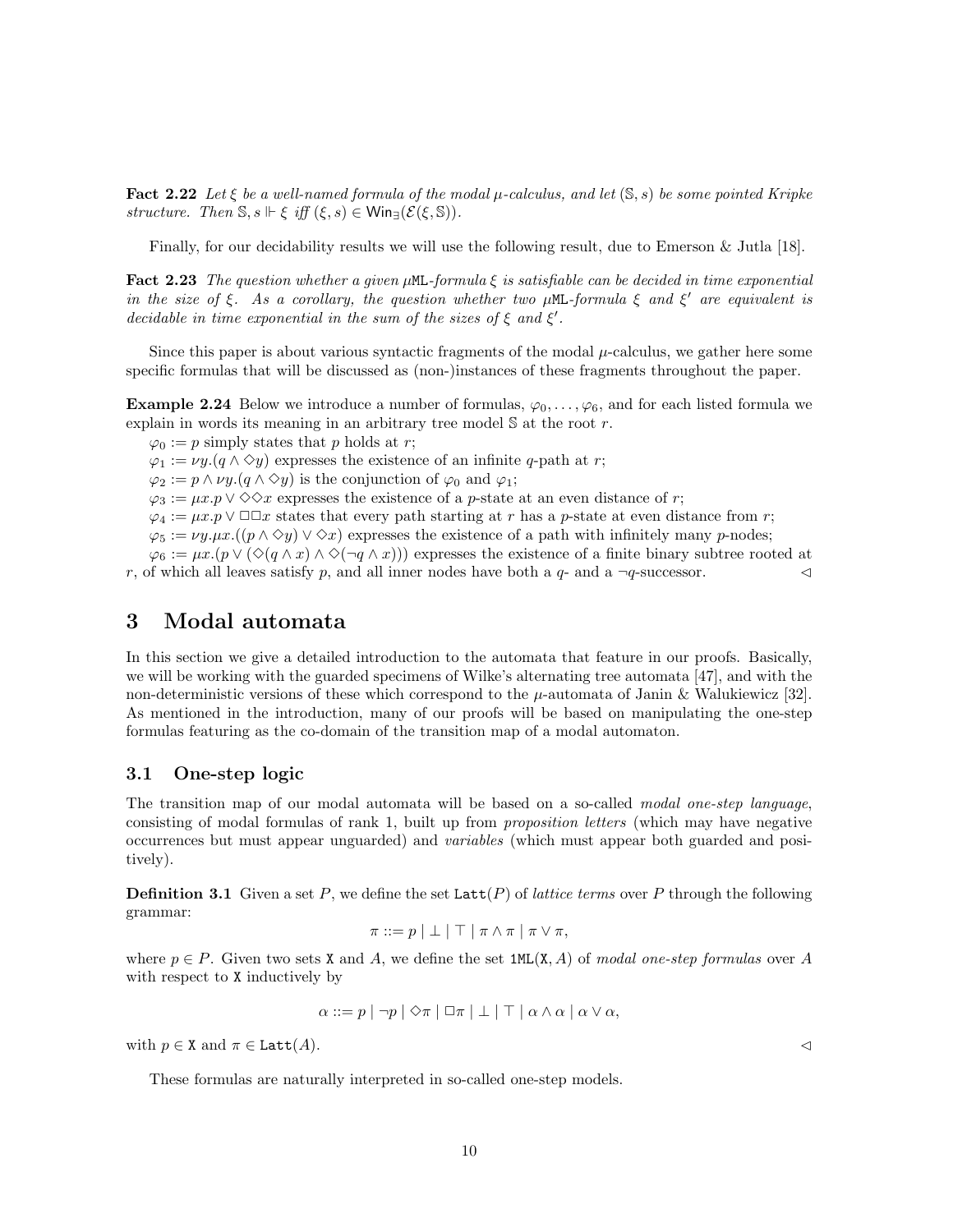**Definition 3.2** Fix sets X and A. A *one-step frame* is a pair  $(Y, S)$  where S is any set, and  $Y \subseteq X$ . A one-step model is a triple  $(Y, S, m)$  such that  $(Y, S)$  is a one-step frame and  $m : S \to \mathsf{P} A$  is an A-marking on S.  $\triangleleft$ 

Observe that with this definition, the coalgebraic representation of a Kripke structure  $(S, R, V)$ can now be seen as a function  $\sigma_s$  mapping any state  $s \in S$  to a one-step frame of which the carrier is a subset of S. This plays a fundamental role in the acceptance game for modal automata, and explains the following *one-step satisfaction relation*  $\mathbb{H}^1$  between one-step models and one-step formulas.

**Definition 3.3** Fix a one-step model  $(Y, S, m)$ . First we define the value  $\lceil \pi \rceil \subset S$  of a lattice formula  $\pi$ over A by induction, setting  $[a] := \{s \in S \mid a \in m(s)\}\$  for  $a \in A$ , and treating the boolean connectives in the obvious manner.

The one-step satisfaction relation  $\mathbb{H}^1$  is inductively defined as follows. For the literals and modal operators we set:

 $(Y, S, m) \Vdash^1 p$  iff  $p \in Y$ ,

 $(Y, S, m) \Vdash^1 \neg p$  iff  $p \notin Y$ ,

 $(Y, S, m) \Vdash^1 \Box \pi$  iff  $[\![\pi]\!] = S$ ,

 $- (\mathbf{Y}, S, m) \Vdash^1 \Diamond \pi \text{ iff } \overline{\mathbb{F}} \pi \overline{\mathbb{F}} \neq \varnothing,$ 

while we have the standard clauses for the boolean connectives.  $\lhd$ 

#### 3.2 Modal automata

**Definition 3.4** A modal X-automaton A is a triple  $(A, \Theta, \Omega)$  where A is a non-empty finite set of states,  $\Omega: A \to \omega$  is the priority map, while the transition map

$$
\Theta: A \to \text{1ML}(X, A)
$$

maps states to one-step formulas. An *initialized* modal automaton is pair  $(A, a)$ , usually denoted as  $\mathbb{A}(a)$ , consisting of a modal automaton A together with a designated *initial* state a. The classes of (initialized) modal automata over the set X are denoted as  $IAut(X)$  and  $Aut(X)$ , respectively.

The operational semantics of modal automata is defined in terms of *acceptance games*.

**Definition 3.5** Let  $\mathbb{A} = (A, \Theta, \Omega)$  and  $\mathbb{S} = (S, R, V)$  be a modal X-automaton and a Kripke structure, respectively. The *acceptance game*  $\mathcal{A}(\mathbb{A}, \mathbb{S})$  for  $\mathbb{A}$  with respect to  $\mathbb{S}$  is defined as the parity game given by the following table:

| l Position              | Player   Admissible moves                                                                     | Priority |
|-------------------------|-----------------------------------------------------------------------------------------------|----------|
| $(a, s) \in A \times S$ | $\mid \{m : \sigma_R(s) \to \mathsf{P}A \mid \sigma(s), m \Vdash^1 \Theta(a)\}\mid \Omega(a)$ |          |
| m                       | $\{(b,t)   b \in m(t)\}\$                                                                     |          |

We say that  $\mathbb{A}\langle a \rangle$  accepts the pointed structure  $(\mathbb{S}, s)$  if  $(a, s)$  is a winning position in the acceptance game  $\mathcal{A}(\mathbb{A}, \mathbb{S})$ , and we write  $\mathbb{S}, s \Vdash \mathbb{A}\langle a \rangle$  to denote this.

**Convention 3.6** We will usually identify a match  $\Sigma = (a_0, s_0) m_0(a_1, s_1) m_1(a_2, s_2) m_2 \dots$  of the acceptance game  $\mathcal{A}(\mathbb{A}, \mathbb{S})$  with the sequence  $(a_0, s_0)(a_1, s_1)(a_2, s_2) \dots$  of its basic positions.

Some basic concepts concerning modal automata are introduced in the following definition.

**Definition 3.7** Fix a modal X-automaton  $A = (A, \Theta, \Omega)$ .

The size  $|A|$  of A is defined as the cardinality  $|A|$  of its carrier set, while its weight  $w(A) :=$  $\max\{|\Theta(a)| \mid a \in A\}$  is given as the maximum size of the one-step formulas in the range of  $\Theta$ .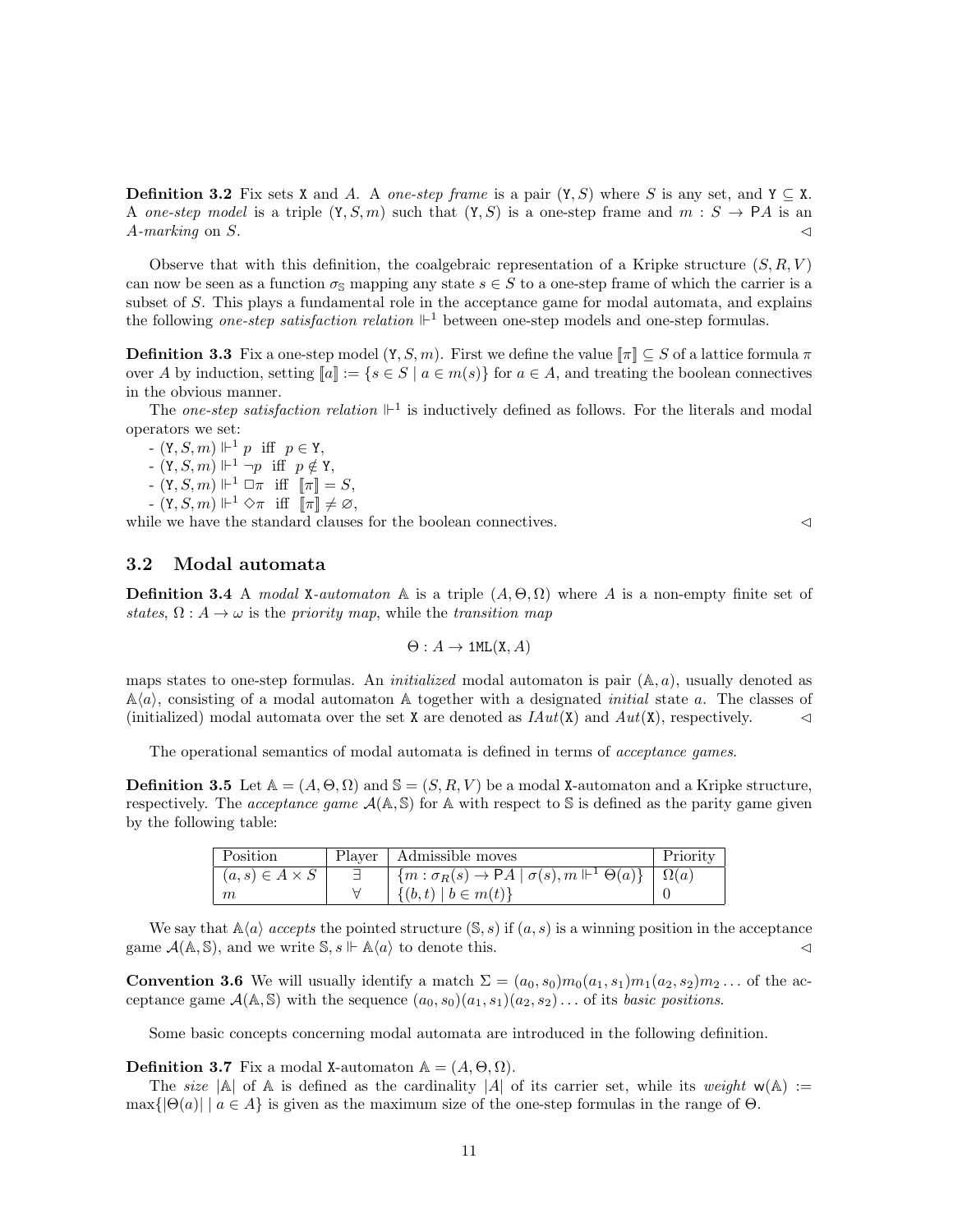Given a state a of A, we write  $\eta_a = \mu$  if  $\Omega(a)$  is odd, and  $\eta_a = \nu$  if  $\Omega(a)$  is even; we call  $\eta_a$  the (fixpoint) type of a and say that a is an  $\eta_a$ -state.

The occurrence graph of A is the directed graph  $(G, E_{\mathbb{A}})$ , where  $aE_{\mathbb{A}}b$  if a occurs in  $\Theta(b)$ . We let  $\triangleleft_A$  denote the transitive closure of  $E_A$  and say that a is active in b if  $a \triangleleft_A b$ . We write  $a \bowtie_A b$  if  $a \triangleleft_A b$ and  $b \triangleleft_A a$ . A *cluster* of  $\mathbb A$  is a cell of the equivalence relation generated by  $\boxtimes_{\mathbb A}$  (i.e., the smallest equivalence relation on A containing  $\bowtie_{\mathbb{A}}$ ); a cluster C is degenerate if it is of the form  $C = \{a\}$  with  $a \not\bowtie_A a$ . The unique cluster to which a state  $a \in A$  belongs is denoted as  $C_a$ . We write  $a \sqsubset_A b$  if  $\Omega(a) < \Omega(b)$ , and  $a \sqsubseteq_{\mathbb{A}} b$  if  $\Omega(a) \leq \Omega(b)$ .

#### 3.3 Disjunctive modal automata

Many of our proofs involve the non-deterministic version of modal automata that we call *disjunctive*. The transition map of these automata makes use of the so-called *cover modality*  $\nabla$ , which was independently introduced in coalgebraic logic by Moss [38] and in automata theory by Janin & Walukiewicz [31] (where the authors used a different notation). It is a slightly non-standard connective that takes a finite set of formulas as its argument.

**Definition 3.8** Given a finite set  $\Phi$ , we let  $\nabla \Phi$  abbreviate the formula

$$
\nabla \Phi := \bigwedge \Diamond \Phi \wedge \Box \bigvee \Phi,
$$

where  $\Diamond \Phi$  denotes the set  $\{\Diamond \varphi \mid \varphi \in \Phi\}.$ 

**Remark 3.9** In words,  $\nabla \Phi$  holds at s iff  $\Phi$  and  $\sigma_R(s)$  'cover' one another, in the sense that every successor of s satisfies some formula in  $\Phi$  and every formula in  $\Phi$  holds in some successor of s. From this observation it is easy to derive that, conversely, the standard modal operators can be expressed in terms of the cover modality:

$$
\begin{array}{rcl}\n\Diamond \varphi & \equiv & \nabla \{\varphi, \top \} \\
\Box \varphi & \equiv & \nabla \{\varphi\} \vee \nabla \varnothing,\n\end{array}
$$

where we note that  $\nabla\emptyset$  holds at a point s iff s is a 'blind' world, that is,  $R[s] = \emptyset$ .

**Definition 3.10** Let X be a given set of proposition letters and A any finite set. We define a *literal* over X to be a formula of the form p or  $\neg p$  with  $p \in X$ , and define the language CL(X) of conjunctions of literals to be generated by  $\pi$  in the grammar:

$$
\pi ::= p \mid \neg p \mid \top \mid \pi \wedge \pi
$$

where  $p \in X$ . We now define the set  $1DML(X, A)$  of *disjunctive* formulas in  $1ML(X, A)$  as follows:

$$
\alpha ::= \pi \wedge \nabla B \mid \perp \mid \alpha \vee \alpha,
$$

where  $\pi \in \text{CL}(X)$  and  $B \subseteq A$ .

**Definition 3.11** A modal X-automaton  $\mathbb{A} = (A, \Theta, \Omega)$  is disjunctive if  $\Theta(a) \in \text{1DML}(X, A)$  for all  $a \in A$ .  $\triangleleft$ 

The non-deterministic nature of disjunctive automata is exemplified by the following fact, which can easily be verified.

**Fact 3.12** Let  $A$  be a disjunctive automaton and  $S$  an  $\omega$ -unravelled tree. Then without loss of generality we may assume ∃'s positional winning strategy to be such that each marking m picked by the strategy at a position  $(a, s)$  satisfies  $|m(t)| = 1$ , for all  $t \in \sigma_R(s)$ .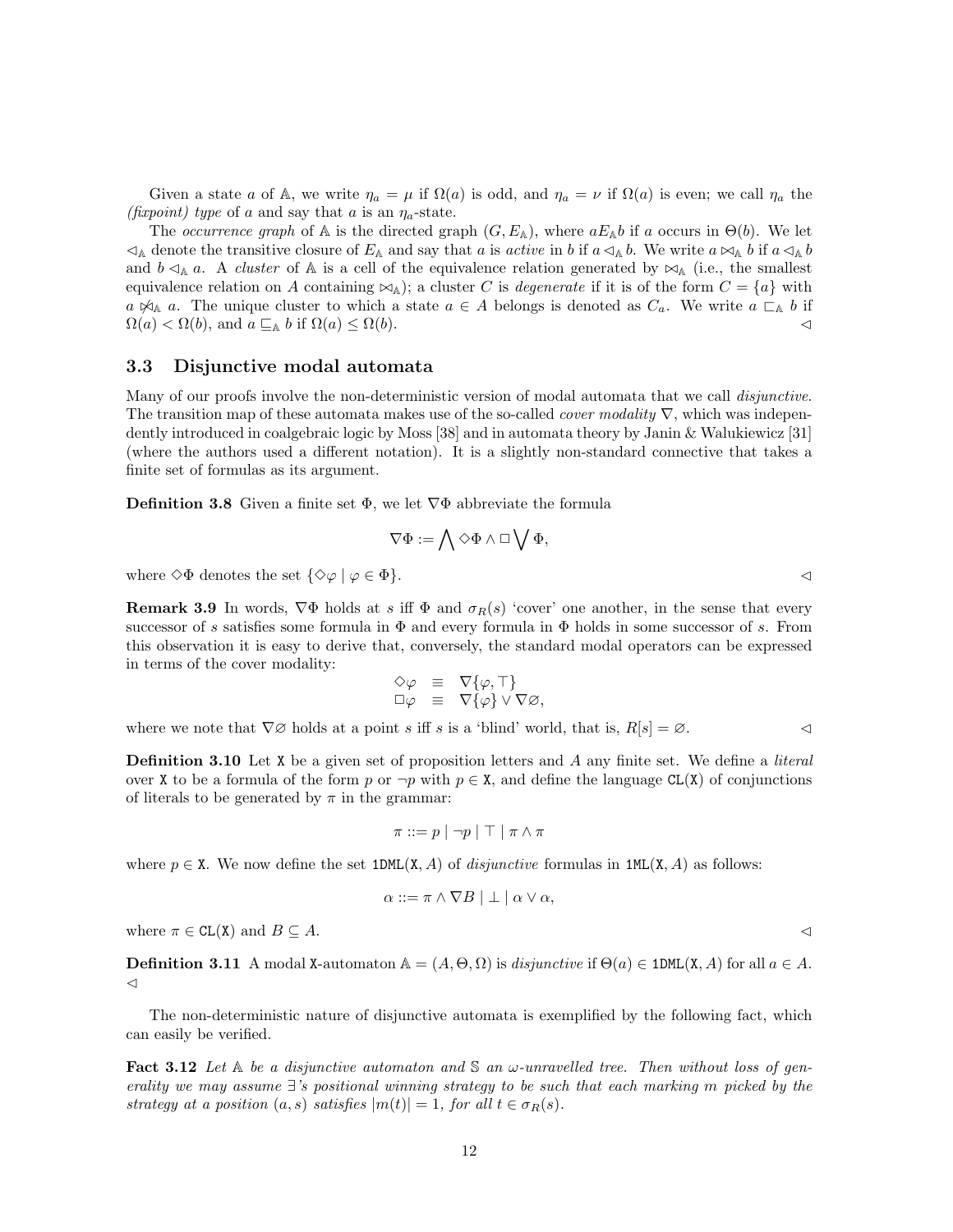In many branches of automata theory a crucial role is played by a *simulation theorem*, stating that automata of certain given type can be transformed into, or 'simulated' by, an equivalent automaton of which the transition structure is of a conceptually simpler kind. In the case of modal automata, such a theorem can be proved along the lines of Janin & Walukiewicz' characterization of the  $\mu$ -calculus in terms of the non-deterministic  $\mu$ -automata [31]. For a detailed proof of the result below we refer to Venema [45].

Fact 3.13 (Simulation Theorem) There is an effective procedure transforming an initialized modal automaton  $\mathbb{A}\langle a \rangle$  into an equivalent initialized disjunctive modal automaton  $\mathbb{D}\langle d \rangle$ . The size of  $\mathbb{D}$  is exponential in the size of A, and its weight is at most exponential in the product of the size and the weight of A.

#### 3.4 Formulas and automata

The automata-theoretic approach towards the modal  $\mu$ -calculus hinges on the existence of truthpreserving translations between formulas and automata, which testify that automata and formulas have the same expressive power. In the direction from formulas to automata we only need the result as such.

**Fact 3.14** (i) There is an effective procedure providing for any formula  $\xi \in \muML(X)$  an equivalent initialized modal automaton  $A_{\xi}\langle a_{\xi}\rangle$ . The size of  $A_{\xi}$  is linear and its weight is at most exponential in the size of  $\xi$ .

(ii) There is an effective procedure providing for any formula  $\xi \in \muML(X)$  an equivalent initialized disjunctive modal automaton  $\mathbb{D}_{\xi}\langle d_{\xi}\rangle$ . The size of  $\mathbb{D}_{\xi}$  is exponential and its weight is at most doubly exponential in the size of  $\xi$ .

The translations mentioned in Fact 3.14 originate with Janin & Walukiewicz  $[32]$  for part (ii) and with Wilke [47] for part (i). Concerning the size matters, note that we get an exponential (and not polynomial) weight bound in Fact 3.14(1) because our modal automata are guarded (that is, all occurrences of states/variables in one-step formulas must occur in the scope of a modality; see Bruse et alii for details [9]). The size bounds in Fact 3.14(ii) are obtained simply by combining part (i) with Fact 3.13.

In the opposite direction we will need an actual map transforming an initialized modal automaton into an equivalent  $\mu$ -calculus formula. For our definition of such a map, which is a variation of the one found in [28], we need some preparations. For a proper inductive formulation of this definition it is convenient to extend the class of modal automata, allowing states of the automaton to appear in the scope of a modality in a one-step formula.

**Definition 3.15** A generalized modal automaton over X is a triple  $A = (A, \Theta, \Omega)$  such that A is a finite set of states,  $\Omega : A \to \omega$  is a priority map, and  $\Theta : A \to 1ML(X, A \cup X)$  maps states of A to  $generalized\ one-step\ formulas.$ 

To mark the difference with standard modal automata, the formula  $\diamond a \wedge \Box(p \vee b)$  is a generalized one-step formula but not a proper one-step formula. Whenever possible, we will apply concepts that have been defined for modal automata to these generalized structures without explicit notification. For the operational semantics of generalized modal automata we may extend the notion of a one-step model in the obvious way. Readers who are interested in the details may consult [22].

**Definition 3.16** A (generalized) modal automaton  $A = (A, \Theta, \Omega)$  is called *linear* if the relation  $\Box$ is a linear order (i.e., the priority map  $\Omega$  is injective), and satisfies  $\Omega(a) > \Omega(b)$  in case b is active in a but not vice versa. A linearization of A is a linear automaton  $\mathbb{A}' = (A, \Theta, \Omega')$  such that (1) for all  $a \in A$ ,  $\Omega'(a)$  has the same parity as  $\Omega(a)$ , and (2) for all  $a, b \in A$  that belong to the same cluster we have  $\Omega'(a) < \Omega'(b)$  iff  $\Omega(a) < \Omega(b)$ .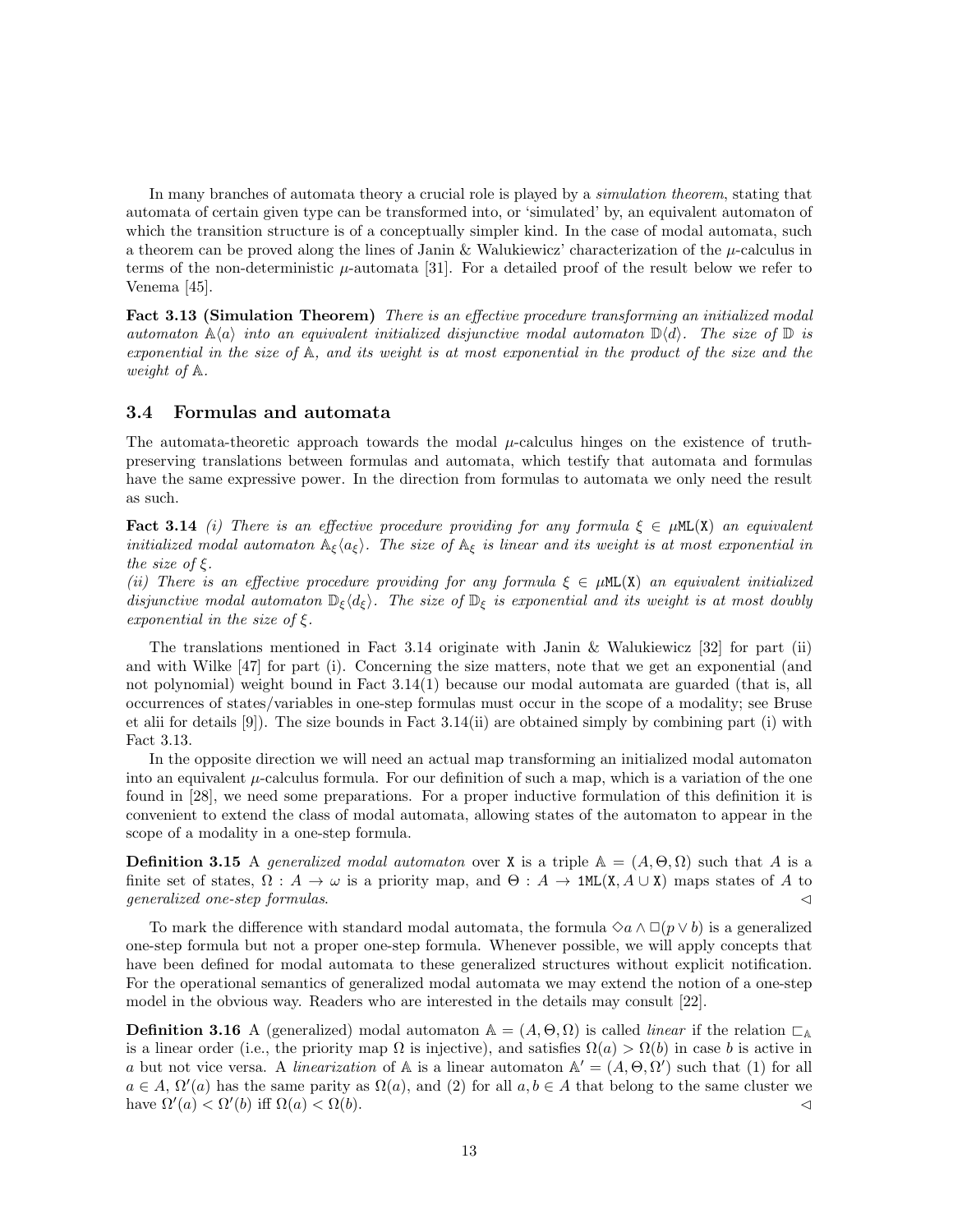The following proposition is easy to verify.

Proposition 3.17 Let  $A$  be a modal automaton.

(1) A has some linearization.

(2) If  $\mathbb{A}'$  is a linearization of  $\mathbb{A}$ , then  $\mathbb{A}\langle a \rangle \equiv \mathbb{A}'\langle a \rangle$ .

Definition 3.18 We define a map

 $tr_{A}: A \rightarrow \mu ML(X)$ 

for any linear generalized X-automaton  $A = (A, \Theta, \Omega)$ . These maps are defined by induction on the size of the automaton A.

In case  $|\mathbb{A}| = 1$ , we set

$$
\mathtt{tr}_{\mathbb{A}}(a) := \eta_a a.\Theta(a),
$$

where  $a$  is the unique state of  $A$ .

In case  $|\mathbb{A}| > 1$ , by linearity there is a unique state m reaching the maximal priority of A, that is, with  $\Omega(m) = \max(\text{Ran}(\Omega))$ . Let  $\mathbb{A}^- = (A^-, \Theta^-, \Omega^-)$  be the  $X \cup \{m\}$ -automaton given by  $A^- :=$  $A \setminus \{m\}$ , while  $\Theta^-$  and  $\Omega^-$  are defined as the restrictions of, respectively,  $\Theta$  and  $\Omega$  to  $A^-$ . Since  $|\mathbb{A}^-|$  <  $|\mathbb{A}|$ , inductively<sup>3</sup> we may assume a map  $\mathsf{tr}_{\mathbb{A}^-}: A \to \mu \texttt{ML}(X \cup \{m\}).$ 

Now we first define

$$
\operatorname{tr}_{\mathbb{A}}(m) := \eta_m m.\Theta(m)[\operatorname{tr}_{\mathbb{A}^-}(a)/a \mid a \in A^-],
$$

and then set

$$
\mathtt{tr}_\mathbb{A}(a):=\mathtt{tr}_{\mathbb{A}^-}(a)[\mathtt{tr}_\mathbb{A}(m)/m]
$$

for the states  $a \neq m$ .

The following proposition states that this map is truth-preserving, and of exponential size. The proof of the first statement is rather standard; details can be found in [28, 45]; the size bound can be established via a straightforward induction on the size of the automaton.

**Fact 3.19** Let  $\mathbb{A}\langle a \rangle$  be an initialized linear modal automaton. Then  $\text{tr}_{\mathbb{A}}(a)$  is equivalent to  $\mathbb{A}\langle a \rangle$  and its size is at most exponential in the sum of the size and the weight of  $A$ . If  $A$  is positive in  $p \in X$  then so is  $tr_{\mathbb{A}}(a)$ .

Based on Proposition 3.17 and Fact 3.19 we may define a truth-preserving translation  $tr_{A}: A \rightarrow$  $\mu$ ML for every modal automaton  $\mathbb{A} = (A, \Theta, \Omega)$  by picking a linearization  $\mathbb{A}^l$  of  $\mathbb{A}$  and defining  $\mathtt{tr}_{\mathbb{A}}(a) :=$  $\mathsf{tr}_{\mathbb{A}^l}(a)$  for all  $a \in A$ . Clearly the exact shape of  $\mathsf{tr}_{\mathbb{A}}(a)$  will depend on the choice of the linearization.

#### 3.5 Bipartite automata

As mentioned in our introduction, the results in this paper will be based on constructions that transform a given automaton into one of a particular shape. In this final subsection on modal automata we look at the target automata of these constructions in some more detail.

**Definition 3.20** A modal automaton  $\mathbb{A}$  is called a *bipartite* automaton if its carrier A can be partitioned into an *initial* part  $A_0$  and a final part  $A_1$ , in such a way that we have  $\triangleleft_A \cap (A_0 \times A_1) = \emptyset$ . It will sometimes be convenient to represent a bipartite automaton as a quadruple  $\mathbb{A} = (A_0, A_1, \Theta, \Omega)$ .

Given such an automaton and a state a of  $\mathbb{A}$ , we say that  $\mathbb{A}\langle a \rangle$  is an *initialized* bipartite automaton if a belongs to the initial part of  $\mathbb{A}$ ; and given a class C of bipartite automata, we let IC denote the class of corresponding initialized bipartite automata.

<sup>&</sup>lt;sup>3</sup>Observe that since m is a proposition letter and not a variable in  $A^-$ , the latter structure need not be a modal automaton, even if A is. It is for this reason that we introduced the notion of a generalized modal automaton.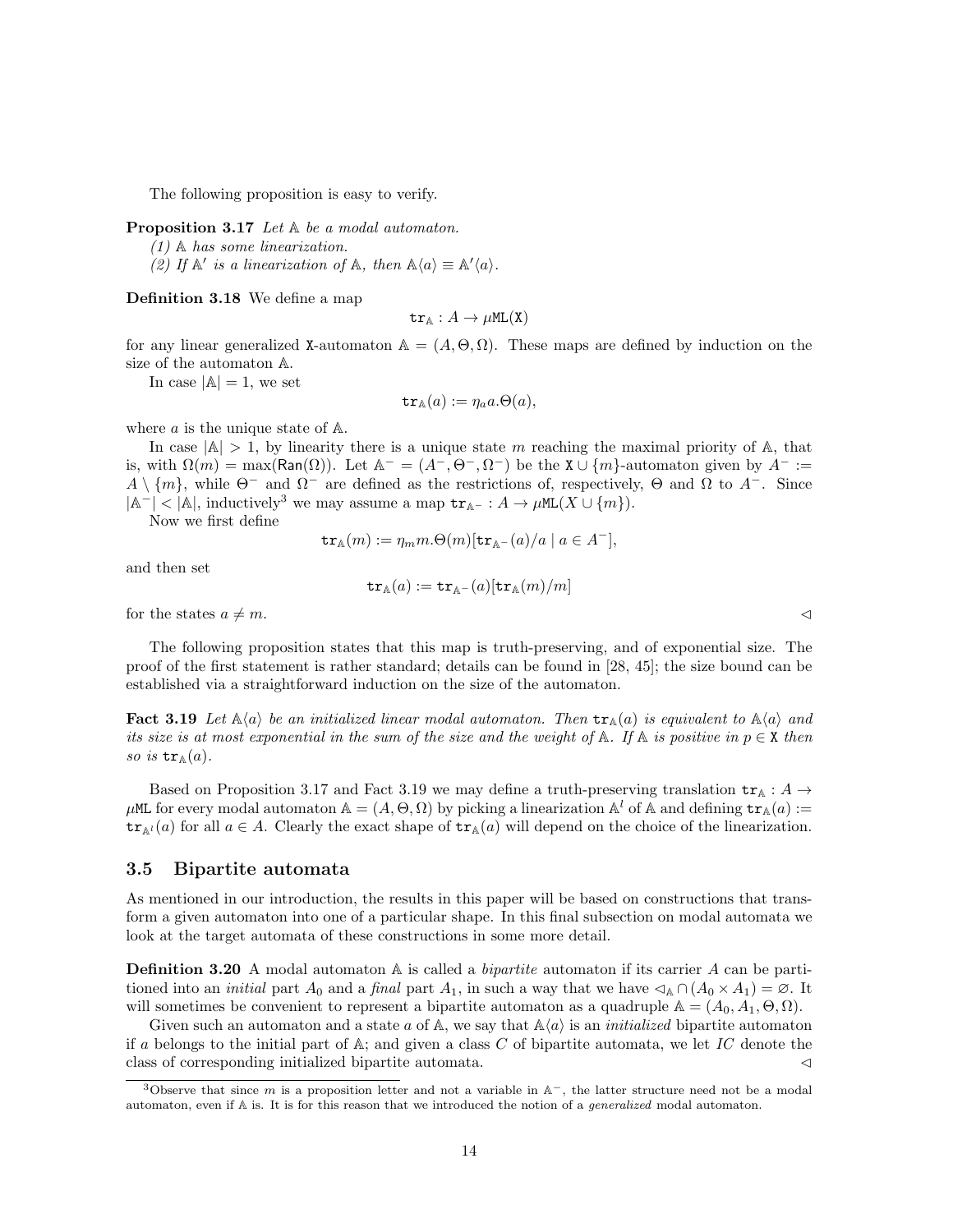The intuition underlying this definition is that, in any acceptance game related to a bipartite automaton  $\mathbb{A} = (A_0, A_1, \Theta, \Omega)$  there will be two kinds of matches: either A stays in its initial part throughout the match, or at some stage it moves to its final part, where it remains throughout the remainder of the match. The bipartite automata that we will meet in this paper will be such that its initial and final part behave differently with respect to the designated propositional variable  $p$ .

Recall that each of our results concerns a certain syntactic fragment  $F(P)$  of the modal  $\mu$ -calculus, consisting of formulas where we have imposed restrictions on the occurrence of the proposition letters belonging to a certain set  $P \subseteq \text{PROP}$ . (Note that while these restrictions generally concern the free variables of the formula, not the bound ones, there is no relation between the fragment  $F(P)$  and the set  $\mu$ ML(X) of formulas of which the free variables belong to X). In each case considered, part of our proof will consist in showing that given a bipartite automaton A of a certain kind, one can find a a translation  $tr : A \to \mu M$ , such that for all states a in the initial part of A, the formula  $tr(a)$  belongs to the fragment  $F(P)$ . Since these proofs are all quite similar, we have extracted their pattern in the form of the following definition and proposition, so that in each specific case we may confine our attention to a verification that the fragment and the automata at stake meet the required conditions.

**Definition 3.21** Suppose that we have defined, for each finite set  $P$  of proposition letters, a fragment  $F(P) \subseteq \mu M$  of  $\mu$ -calculus formulas. In the sequel we shall consider the following properties that are applicable to such a family  $F = \{F(P) \mid P \subseteq_{\omega} \text{PROP}\}\$ :

(EP) extension property:  $\varphi \in F(P \cup \{q\})$  whenever  $\varphi \in F(P)$  and  $q \notin FV(\varphi)$ ;

(SP1) first substitution property:  $\varphi[\psi/x] \in F(P)$  whenever  $\varphi \in F(P \cup \{x\})$  and  $\psi \in F(P)$ ;

(SP2) second substitution property:  $\varphi[\psi/x] \in F(P)$  whenever  $\varphi \in F(P)$ ,  $x \notin P$  and  $FV(\psi) \cap P = \varnothing$ ;

 $(CA_n)$   $\eta$ -fixpoint closure property:  $\eta x.\varphi \in F(P)$  whenever  $\varphi \in F(P \cup \{x\})$ .

**Proposition 3.22** Let  $F = \{F(Q) | Q \subseteq \text{PROP}\}\$ be a family of fragments of  $\mu$ ML, and let P, X be two finite sets of proposition letters. Let  $A = (A, B, \Theta, \Omega)$  be a bipartite X-automaton, and let  $\mathbb B$  denote the automaton  $(B, \Theta_{\restriction B}, \Omega_{\restriction B})$ . Assume that

(i) F has the properties (EP), (SP1), (SP2) and, for all  $a \in A$ , (CA<sub> $\eta_a$ </sub>);

(ii)  $\Theta(a) \in F(P \cup A)$  for all  $a \in A$ ;

(iii) there is a translation  $tr : B \to \mu ML(X)$  such that  $\mathbb{B}\langle b \rangle \equiv tr(b) \in F(P)$ , for all  $b \in B$ ;

Then there is a translation  $tr : A \to \mu ML(X)$  such that  $tr_A(a) \equiv A\langle a \rangle$  and  $tr_A(a) \in F(P)$  for all  $a \in A$ .

**Proof.** By Proposition 3.17 we may assume without loss of generality that  $A$  is linear itself and that  $\Omega(a) > \Omega(b)$  for all  $a \in A$  and  $b \in B$ . We will also assume that the translation  $\mathbf{tr}$  of (iii) is identical to the map  $tr_{\mathbb{B}}$  obtained by applying Definition 3.18 to the automaton  $\mathbb{B}$ . (The more general case can be proved by a straightforward modification of the proof given below.)

Enumerate  $A = \{a_1, \ldots, a_n\}$  in such a way that  $\Omega(a_i) < \Omega(a_i)$  iff  $i < j$ . For  $0 \leq k \leq n$  we define  $A_k := \{a_i \mid 0 \leq i \leq k\}$ , and we let  $\mathbb{A}_k$  be the linear generalized automaton  $(B \cup A_k, \Theta_{\vert B \cup A_k}, \Omega_{\vert B \cup A_k}).$ It is straightforward to verify that  $\mathbb{A}_0 = \mathbb{B}$ ,  $\mathbb{A}_n = \mathbb{A}$ , and that  $\mathbb{A}_i = (\mathbb{A}_{i+1})$ <sup>-</sup> for all  $i < n$ . We abbreviate  $\text{tr}_k := \text{tr}_{\mathbb{A}^k}$ .

Our task is then to show that  $tr_n(a) \in F(P)$  for all  $a \in A$ , and our approach will be to prove, by induction on  $k$ , that

$$
\operatorname{tr}_k(c) \in F(P \cup \{a_i \mid k < i \le n\}), \text{ for all } c \in A \cup B \text{ and } k \le n. \tag{5}
$$

In the base step of the induction, where  $k = 0$ , we are dealing with the automaton  $\mathbb{A}_0 = \mathbb{B}$ , corresponding to the final part of A, and we only have to worry about states  $b \in \mathbb{B}$ . It is easy to see that

$$
\operatorname{tr}_0(b) = \operatorname{tr}_{\mathbb{B}}(b) \text{ for all } b \in B,
$$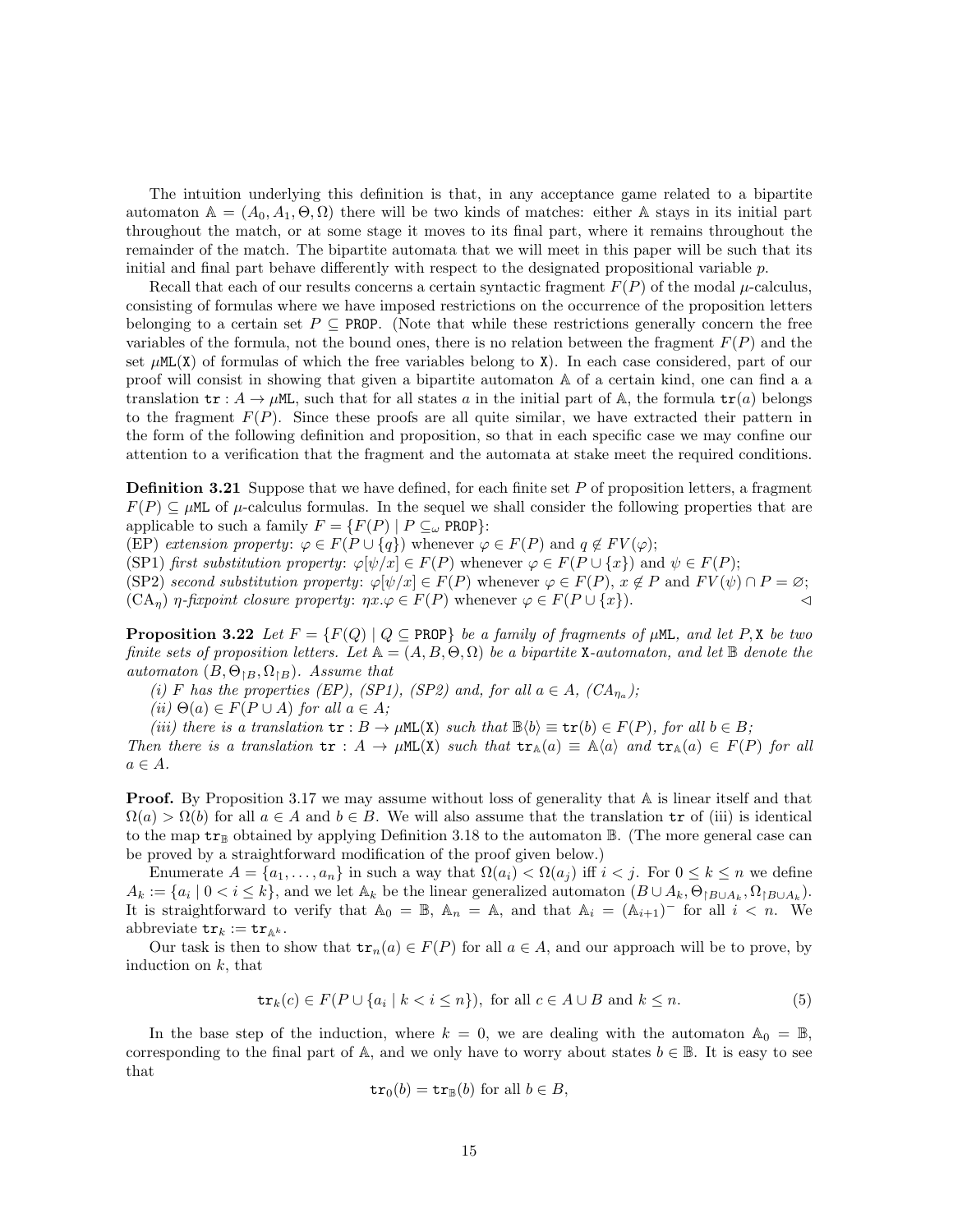and so by assumption (iii) and the assumption (i) that  $F$  has the extension property, we obtain that  $tr_0(b) \in F(P) \subseteq F(P \cup A)$ . This suffices to prove (5) in the base case.

In the inductive case, where  $k > 0$ , we consider the automaton  $\mathbb{A}_k$ , with maximum-priority state  $a_k \in A$ . Observe that by definition we have

$$
\operatorname{tr}_k(a_k) := \eta_{a_k} a_k \cdot \Theta(a_k) [\operatorname{tr}_{k-1}(a_i)/a_i \mid i < k, \operatorname{tr}_{k-1}(b)/b \mid b \in B] \tag{6}
$$

and, for  $i < k$ ,

$$
\operatorname{tr}_k(a_i) := \operatorname{tr}_{k-1}(a_i)[\operatorname{tr}_k(a_k)/a_k].
$$
\n(7)

Observe that we may conclude from (6) that

$$
\operatorname{tr}_k(a_k) := \eta_{a_k} a_k \cdot \Theta(a_k) [\operatorname{tr}_{k-1}(a_i)/a_i \mid i < k] [\operatorname{tr}_{k-1}(b)/b \mid b \in B],\tag{8}
$$

since no  $b \in B$  has a free occurrence in any formula  $tr_{k-1}(a_i)$ .

We now turn to the proof of  $(5)$ . Starting with the states in  $B$ , it is easy to see that

 $tr_k(b) = tr_{\mathbb{B}}(b)$  for all  $b \in B$  and  $k \leq n$ ,

and so we find  $tr_k(b) \in F(P \cup \{a_i \mid k < i \leq n\})$  by assumption (iii) and the assumption (i) that F has the extension property.

We now consider the formula  $tr_k(a_k)$ . By the inductive hypothesis we have  $tr_{k-1}(a_i) \in F(P \cup \{a_i \mid \mathcal{C} \in \mathcal{C} \setminus \{a_i\})$  $k \leq i \leq n$ , while by assumption (iii) we have  $\Theta(a_k) \in F(P \cup A) = F((P \cup \{a_i \mid k \leq i \leq n\}) \cup \{a_i \mid k \leq n\})$  $i < k$ . But then by the first substitution property of F we find that

$$
\Theta(a_k)[\text{tr}_{k-1}(a_i)/a_i \mid i < k] \in F(P \cup \{a_i \mid k \le i \le n\}),
$$

and by the fact that F is closed under the application of  $\eta_{a_k}$ -fixpoint operators, we obtain

$$
\eta_{a_k} a_k \cdot \Theta(a_k) [\text{tr}_{k-1}(a_i)/a_i \mid i < k] \in F(P \cup \{a_i \mid k < i \le n\}).\tag{9}
$$

Now observe that for all  $b \in B$  we have  $b \notin P$  and  $tr_{k-1}(b) \in F(P \cup \{a_i \mid k < i \leq n\})$ , so that by successive applications of the second substitution property we obtain from (9) and (8) that

$$
\operatorname{tr}_k(a_k) \in F(P \cup \{a_i \mid k < i \le n\}),\tag{10}
$$

as required.

Finally we consider the formula  $tr_k(a_i)$  for some fixed but arbitrary  $j < k$ . From the inductive observation that  $tr_{k-1}(a_j)$  belongs to  $F(P \cup \{a_i \mid k \leq i \leq n\}) = F((P \cup \{a_i \mid k < i \leq n\}) \cup \{a_k\})$ , we may then conclude by  $(10)$ ,  $(7)$  and the first substitution property that

$$
\operatorname{tr}_k(a_j) \in F(P \cup \{a_i \mid k < i \le n\}),
$$

and so we are done. QED

### 4 First steps

In this section we provide both an automata-theoretic construction and a first preservation result that that will be of use throughout the paper. We start with the first, introducing a simple operation on automata that will feature throughout the remainder of the paper.

Convention 4.1 As mentioned in the introduction, in this paper we shall focus on the contribution of one specific proposition letter in the semantics of formulas and automata. It will be convenient to fix this letter from now on, and reserve the name  $\gamma$  for it.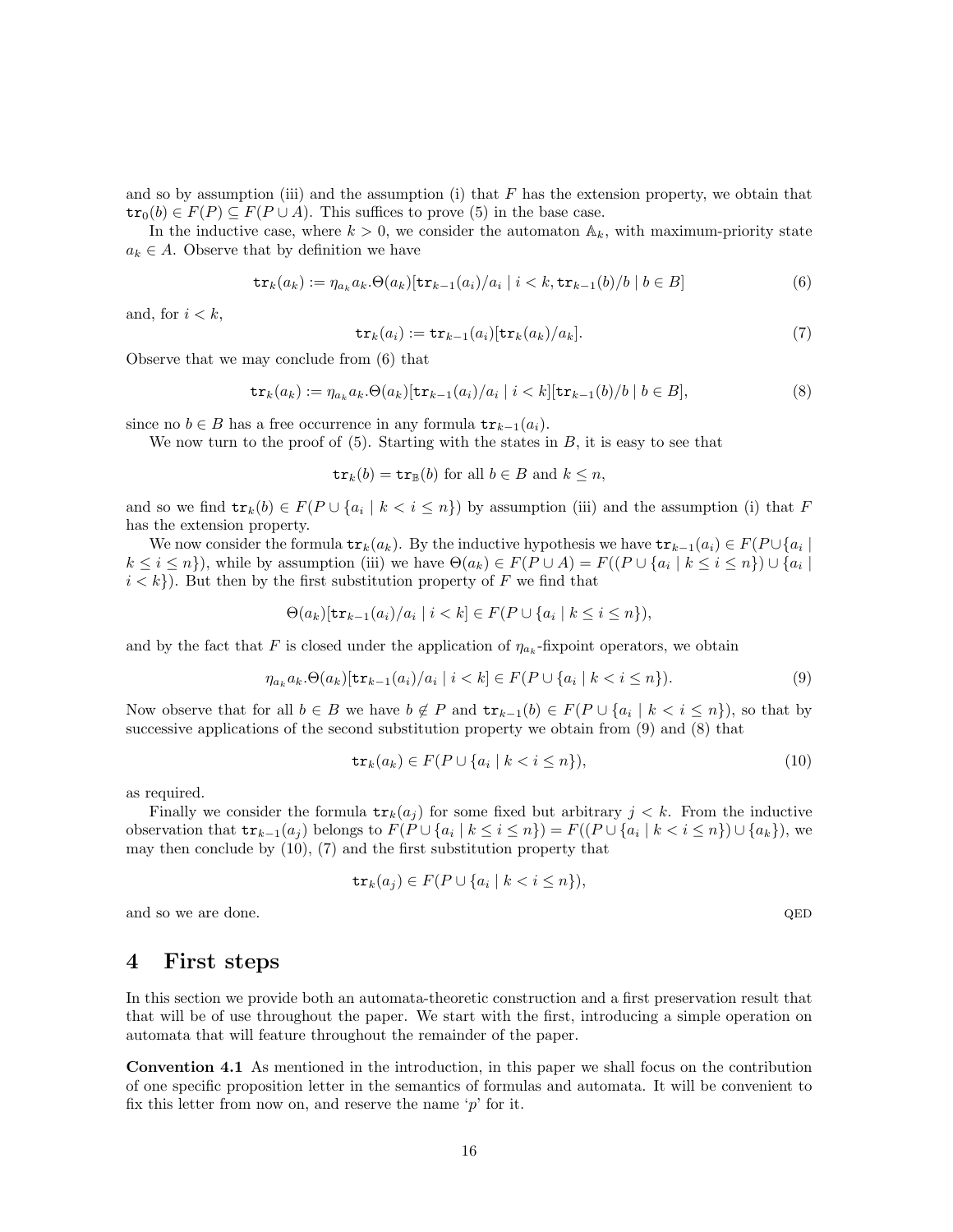**Definition 4.2** Given a modal automaton  $A = (A, \Theta, \Omega)$ , we define  $A^{\perp} = (A^{\perp}, \Theta^{\perp}, \Omega^{\perp})$  to be the automaton where  $A^{\perp} := \{a^{\perp} \mid a \in A\}, \Theta^{\perp}$  is given by putting

$$
\Theta^{\perp}(a) := \Theta(a)[\perp/p],
$$

and  $\Omega^{\perp}$  is simply defined by  $\Omega^{\perp}(a^{\perp}) := \Omega(a)$ .

**Proposition 4.3** Let  $A$  be a modal automaton which is positive in p. Then for any state a in  $A$  and any pointed Kripke model  $(S, s)$  we have

$$
\mathbb{S}, s \Vdash \mathbb{A}^{\perp} \langle a \rangle \text{ iff } \mathbb{S}[p \mapsto \varnothing], s \Vdash \mathbb{A}\langle a \rangle.
$$

**Proof.** We will show that the two respective acceptance games,  $A^{\perp} := A(A^{\perp}, S)$  and  $A_{\varnothing} :=$  $\mathcal{A}(\mathbb{A}, \mathbb{S}[p \mapsto \emptyset])$  are in fact, *identical*. The key observation here is that for any position  $(a, t) \in A \times S$ , the set of moves available to ∃ in both games is the same. To see this, it suffices to prove that, for any point  $t \in S$  and any one-step formula  $\alpha \in \text{1ML}$  which is positive in p, we have

$$
\sigma_V(t), \sigma_R(t), m \Vdash^1 \alpha[\perp/p] \text{ iff } \sigma_V(t) \setminus \{p\}, \sigma_R(t), m) \Vdash^1 \alpha,
$$

and the proof of this statement proceeds by a straightforward induction on  $\alpha$ . QED

We now turn to our first characterization result, which concerns the notion of *monotonicity*. D'Agostino and Hollenberg [17] already proved a Lyndon theorem for the modal  $\mu$ -calculus, stating that monotonicity with respect to a propositional variable  $p$  is captured by the formulas that are syntactically *positive* in p. Here we strengthen their result, providing both an explicit translation and a decidability result. Our proof proceeds via some auxiliary lemmas on automata that we shall need further on.

**Definition 4.4** A formula  $\xi \in \muML(X)$  is monotone in  $p \in X$  if for all pointed Kripke structures  $(S, s)$  and for all pairs of sets  $U, U' \subseteq S$  such that  $U \subseteq U'$ , it holds that  $S[p \mapsto U], s \Vdash \xi$  implies  $\mathbb{S}[p \mapsto U'], s \Vdash \xi.$ 

Syntactically, the set  $\mu$ ML<sup>M</sup> of formulas that are *positive* in p, is defined by the following grammar:

 $\varphi ::= p \mid q \mid \neg q \mid \varphi \vee \varphi \mid \varphi \wedge \varphi \mid \Diamond \varphi \mid \Box \varphi \mid \mu x. \varphi \mid \nu x. \varphi,$ 

where  $q \neq p$  and x are propositional variables, and the formation of the formulas  $\mu x.\varphi$  and  $\nu x.\varphi$  is subject to the constraint that the formula  $\varphi$  is *positive* in x.

Definition 4.4 gives an explicit grammar for generating the formulas that are positive in  $p$ . It is easy to see that this definition coincides with the one we gave earlier, viz., that a formula is positive in  $p$  iff all occurrences of  $p$  are in the scope of an even number of negations.

The theorem below can be seen as a strong version of D'Agostino & Hollenberg's characterization result.

**Theorem 4.5** There is an effective translation which maps a given  $\mu$ ML-formula  $\xi$  to a formula  $\xi^M \in$  $\mu$ ML $_p^M$  such that

 $\xi$  is monotone in p iff  $\xi \equiv \xi^M$ ,  $M,$  (11)

and it is decidable in elementary time whether a given formula  $\xi$  is monotone in p.

It is routine to prove that all formulas in  $\mu M_{p}^{M}$  are monotone in p, so we focus on the hard part of Theorem 4.5, for which we shall involve automata.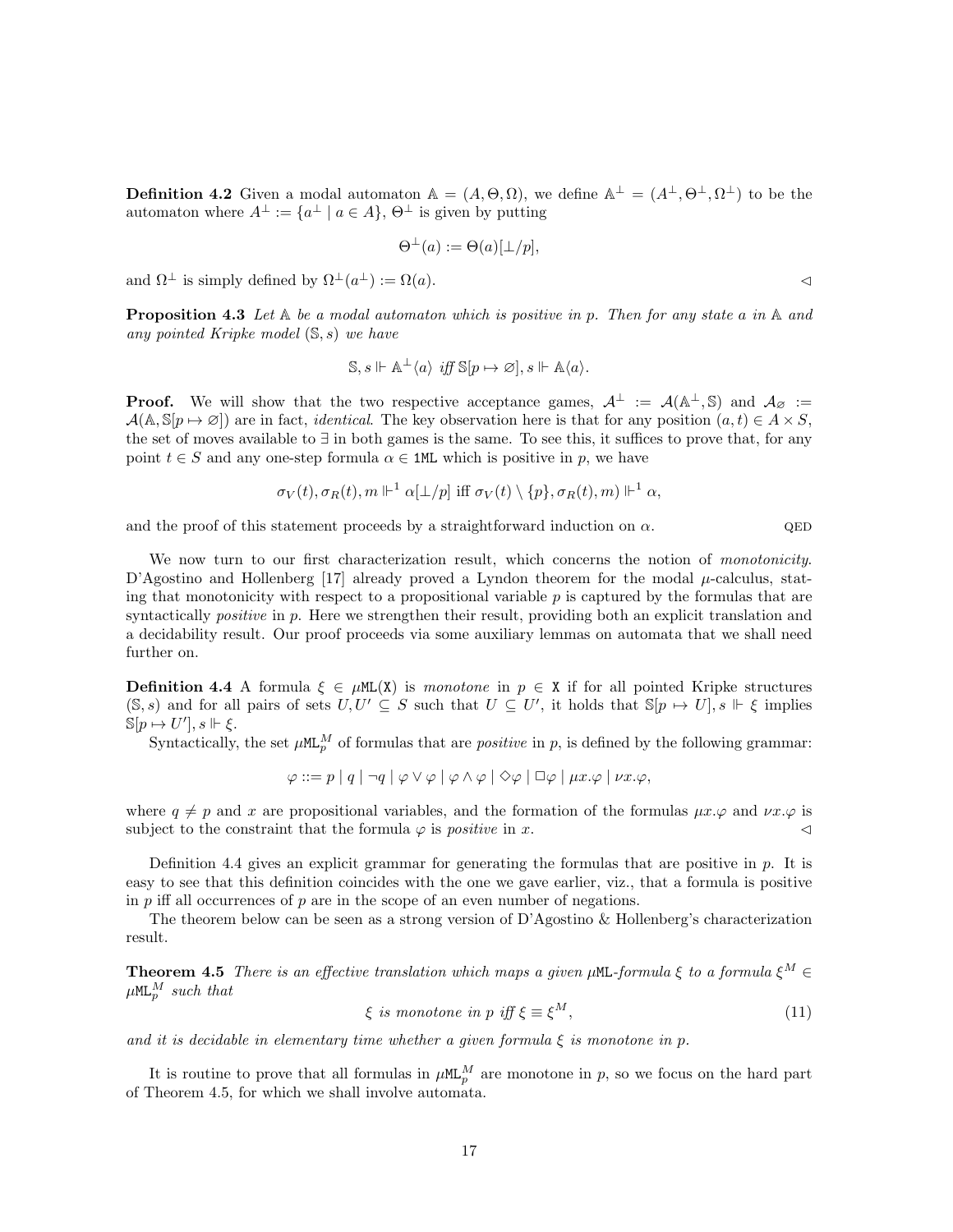**Definition 4.6** A modal automaton  $\mathbb{A} = (A, \Theta, \Omega)$  is *positive in p* if for all  $a \in A$  the one-step formula  $\Theta(a)$  is positive in p.

It is easy to see that for any linear modal automaton that is positive in  $p$ , the translation map given in Definition 3.18 produces formulas that are also positive in  $p$ . From this the following is immediate.

**Proposition 4.7** Let  $A = (A, \Theta, \Omega)$  be a modal automaton which is positive in p. Then there is a truth-preserving translation  $tr_{\mathbb{A}}: A \to \mu \mathsf{ML}_{p}^{M}$ .

We now turn to the key lemma underlying the proof of Theorem 4.5, for which we need the following definition.

**Definition 4.8** Let  $(\cdot)^M$ :  $CL(X) \rightarrow CL(X)$  be the translation which replaces every occurrence of the literal  $\neg p$  with  $\top$ , and let  $(\cdot)^{\tilde{M}}$ : 1DML $(X, A) \rightarrow 1$ ML $(X, A)$  be the one-step translation given by the following inductive definition:

$$
\begin{array}{rcl}\n(\pi \wedge \nabla B)^M & := & \pi^M \wedge \nabla B \\
\perp^M & := & \perp \\
(\alpha \vee \beta)^M & := & \alpha^M \vee \beta^M.\n\end{array}
$$

Let  $\mathbb{A} = (A, \Theta, \Omega)$  be a disjunctive modal automaton. We define the automaton  $\mathbb{A}^M$  as the structure  $(A, \Theta^M, \Omega)$  where the map  $\Theta^M$  is given by putting

$$
\Theta^M(a) := \Theta(a)^M
$$

for every state  $a \in A$ .

The following proposition is fairly obvious; we list it for future reference.

**Proposition 4.9** Let  $A$  be a disjunctive automaton. Then its transformation  $A^M$  is disjunctive as well, and positive in p.

**Proposition 4.10** Let  $\mathbb{A}\langle a_I \rangle$  be an initialized disjunctive modal automaton. If  $\mathbb{A}\langle a_I \rangle$  is monotone in p, then  $\mathbb{A}\langle a_I \rangle \equiv \mathbb{A}^M \langle a_I \rangle$ .

**Proof.** Given the nature of the translation  $(\cdot)^M$  at the level of conjunctions of literals, it is easy to see that  $\mathbb{A}\langle a_I \rangle$  implies  $\mathbb{A}^M\langle a_I \rangle$ , and so we focus on the opposite implication. It suffices to take an arbitrary  $\omega$ -unravelled tree model  $(\mathbb{S}, r)$  and show that

$$
\mathbb{S}, r \Vdash \mathbb{A}^M \langle a_I \rangle \text{ only if } \mathbb{S}, r \Vdash \mathbb{A} \langle a_I \rangle. \tag{12}
$$

Assume that  $\mathbb{S}, r \Vdash \mathbb{A}^M \langle a_I \rangle$ . Our aim is to find a subset  $U \subseteq S$  such that

$$
\mathbb{S}[p|U], r \Vdash \mathbb{A}\langle a_I \rangle,\tag{13}
$$

from which it will immediately follow by monotonicity that  $\mathbb{S}, r \Vdash \mathbb{A}\langle a_I \rangle$ .

By Fact 3.12 ∃ has a positional winning strategy f in  $\mathcal{A}(\mathbb{A}^M, \mathbb{S})$  such that each marking m picked by the strategy at a position  $(a, s)$  satisfies  $|m(t)| = 1$ , for all  $t \in \sigma_R(s)$ . From this it easily follows that for all  $t \in S$  there is exactly one state  $a_t \in A$  such that the position  $(a_t, t)$  may occur in an f-guided match of  $\mathcal{A}(\mathbb{A}^M, \mathbb{S})$  starting at  $(a_I, r)$ . It easily follows that the pair  $(a_t, t)$  is a winning position for  $\exists$ in  $\mathcal{A}(\mathbb{A}^M, \mathbb{S})$ ; in particular, with  $m_t : \sigma_R(t) \to \mathsf{P} A$  being the marking picked by f at this position, by the legitimacy of this move we have that

$$
\sigma_V(t), \sigma_R(t), m_t \Vdash^1 \Theta^M(a_t).
$$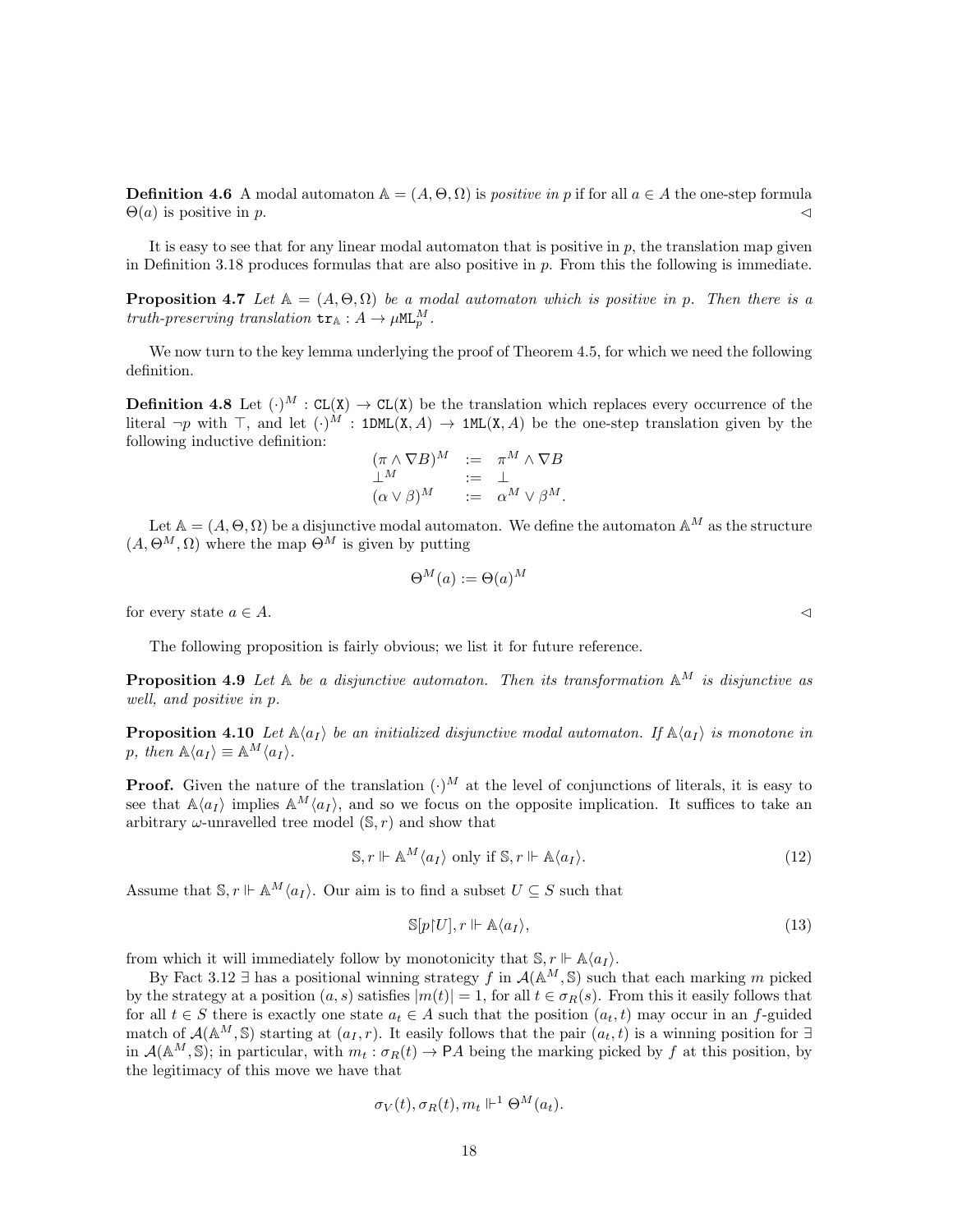In order to determine whether this  $t$  should be a member of  $U$  or not, we check whether the one-step formula  $\Theta(a_t)$  holds at the one-step modal  $(\sigma_V(t), \sigma_R(t), m_t)$ . If so, we are happy with  $\sigma_V(t)$  as it is and put  $t \in U$ , but if not, we will want to make p false at t, claiming that

$$
\sigma_V(t) \setminus \{p\}, \sigma_R(t), m_t \Vdash^1 \Theta(a_t). \tag{14}
$$

To see why this is the case, observe that the only reason why we can have  $\sigma_V(t)$ ,  $\sigma_R(t)$ ,  $m_t \Vdash^1 \Theta^M(a_t)$ but  $\sigma_V(t), \sigma_R(t), m_t \not\Vdash^1 \Theta(a_t)$  is that  $\Theta(a_k)$  has a disjunct  $\pi \wedge \nabla B$  such that  $\neg p$  is a conjunct of  $\pi$  and  $p \in \sigma_V(t)$ . But then it is immediate that  $\sigma_V(t) \setminus \{p\}, \sigma_R(t), m_t \Vdash^1 \pi \wedge \nabla B$ , which implies (14).

These observations reveal that if we define

$$
U := \{ t \in S \mid (a_t, t) \in \mathsf{Win}_{\exists}(\mathcal{A}(\mathbb{A}^M, \mathbb{S})) \text{ and } \sigma_V(t), \sigma_R(t), m_t \Vdash^1 \Theta(a_t) \},
$$

we obtain for the valuation  $V[p|U]$  that

$$
\sigma_{V[p\restriction U]}(t), \sigma_R(t), m_t \Vdash^1 \Theta(a_t),
$$

whenever  $(a_t, t)$  is a winning position for  $\exists$  in  $\mathcal{A}(\mathbb{A}, \mathbb{S})$ . From this it is easy to derive that f itself is a winning strategy for  $\exists$  in the acceptance game  $\mathcal{A}(\mathbb{A}, \mathbb{S}[p]U]) @ (a_I, r)$ , as required to prove (13). QED

We now have all material needed to prove Theorem 4.5.

**Proof of Theorem 4.5.** Let  $\xi$  be an arbitrary modal  $\mu$ -formula; and let  $\mathbb{D}_{\xi}\langle d_{\xi} \rangle$  be an initialized disjunctive automaton that is equivalent to  $\xi$ . Such a structure exists by Fact 3.14, and clearly  $\xi$ is monotone in p iff  $\mathbb{D}_{\xi}\langle d_{\xi}\rangle$  is so. It then follows by Proposition 4.10 that  $\mathbb{D}_{\xi}\langle d_{\xi}\rangle$  (and hence  $\xi$ ) is monotone in p iff it is equivalent to the initialized disjunctive automaton  $\mathbb{D}_{\xi}^{M}\langle d_{\xi}\rangle$ . Now define

$$
\xi^M:=\mathtt{tr}_{\mathbb{D}_\xi^M}(d_\xi).
$$

It is easy to verify that  $\xi^M \in \mu \mathbb{RL}_p^M$ , while we have  $\mathbb{D}_{\xi}^M \langle d_{\xi} \rangle \equiv \xi^M$  by Fact 3.14. Putting these observations together we obtain that, indeed,  $\xi$  is monotone in p iff  $\xi \equiv \xi^M$ , where  $\xi^M$  is effectively obtained from  $\xi$ . This establishes the first part of the theorem.

For the statement concerning decidability, it suffices to observe that all constructions that are involved in the definition of the map  $(\cdot)^M : \mu M L(X) \to \mu M L_p^M$  have uniformly elementary size bounds, and that the problem, whether two  $\mu$ -calculus formulas are equivalent or not, can be decided in exponential time. From this the decidability claim is immediate.  $QED$ 

### 5 Finite width property

The first new property that we consider is that of the finite width property.

**Definition 5.1** A formula  $\xi \in \muML(X)$  has the *finite width property* for  $p \in X$  if  $\xi$  is monotone in p, and, for every tree model  $(\mathbb{S}, s)$ ,

 $\mathbb{S}, s \Vdash \xi$  iff  $\mathbb{S}[p|U], s \Vdash \xi$ , for some finitely branching subtree  $U \subseteq S$ ,

where a subset  $U \subseteq S$  is a *finitely branching subtree* if U is downward closed and the set  $R(u) \cap U$  is finite for every  $u \in U$ .

We will associate the following syntactic fragment of the modal  $\mu$ -calculus with this property.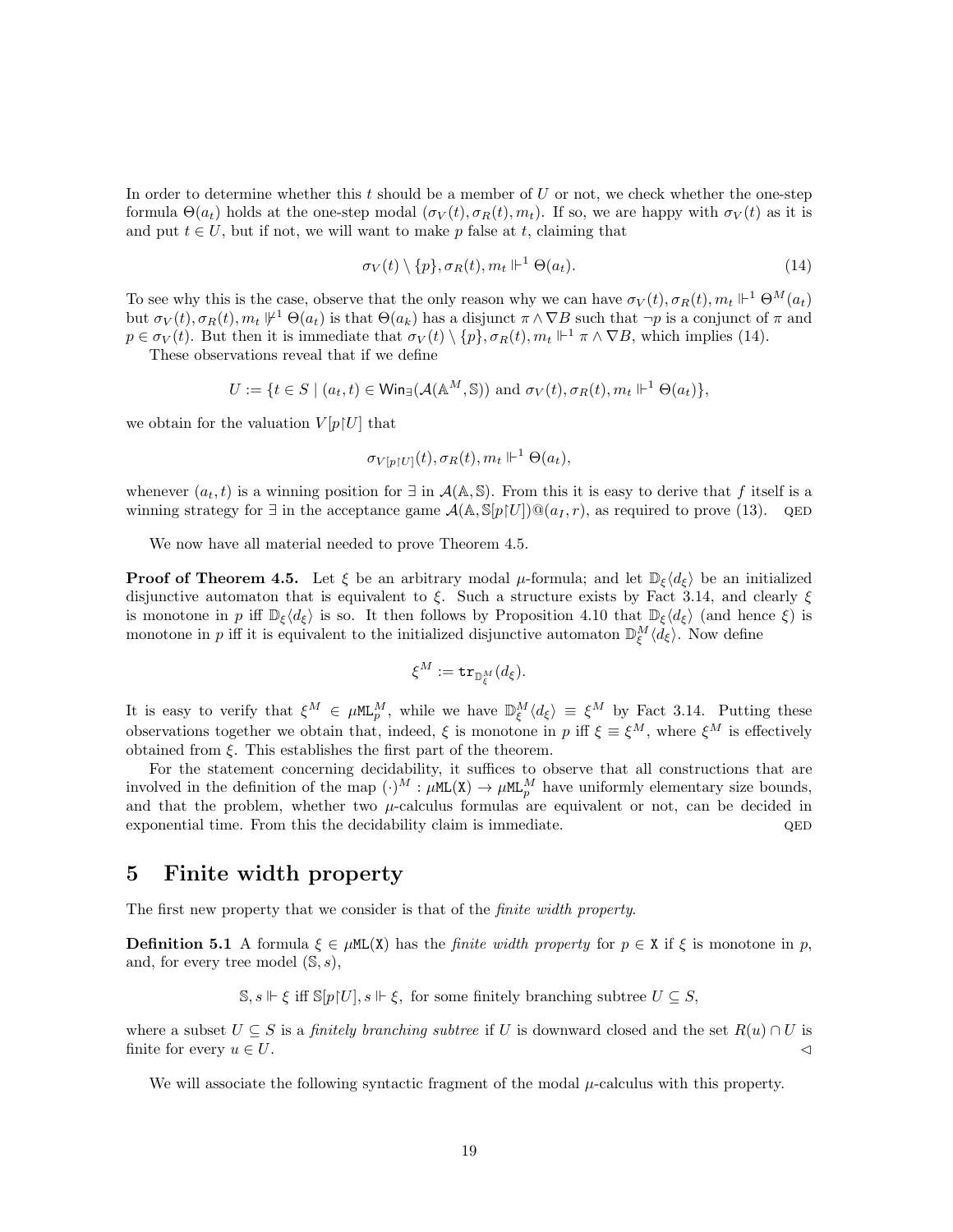**Definition 5.2** Given a set  $P \subseteq \texttt{X}$ , we define the fragment  $\mu M L_P^W$  by the following grammar:

$$
\varphi ::= p | \psi | \varphi \vee \varphi | \varphi \wedge \varphi | \diamond \varphi | \mu x. \varphi' | \nu x. \varphi',
$$

where  $p \in P$ ,  $\psi \in \mu \texttt{ML}(X \setminus P)$  is a P-free formula and  $\varphi' \in \mu \texttt{ML}_{P \cup \{x\}}^W$ . In case P is a singleton, say,  $P = \{p\}$ , we will write  $\mu$ ML $_{p}^{W}$  rather than  $\mu$ ML $_{\{p\}}^{W}$ .  $\triangle$ 

In words, the fragment  $\mu$ ML<sup>W</sup> consists of those formulas that are positive in p and do not admit any occurrence of a p-active subformula in the scope of a box modality. All formulas from Example 2.24 belong to  $\mu$ ML $_p^W$ , except  $\varphi_4$ .

The following theorem states that modulo equivalence,  $\mu M_{p}^{W}$  is the syntactic fragment of the modal  $\mu$ -calculus that captures the finite width property, and that it is decidable whether a given  $\mu$ -formula has this property.

**Theorem 5.3** There is an effective translation which maps a given  $\mu$ ML-formula  $\xi$  to a formula  $\xi^W \in$  $\mu$ ML $_{p}^{W}$  such that

$$
\xi \text{ has the finite width property for } p \text{ iff } \xi \equiv \xi^W,
$$
\n(15)

and it is decidable in elementary time whether a given formula  $\xi$  has the finite width property for p.

First we prove the easy part of the theorem, stating that formulas in the fragment  $\mu$ ML<sup>W</sup> indeed have the required semantic property.

**Proposition 5.4** Every formula  $\xi \in \mu \mathbb{m}$  has the finite width property with respect to p.

**Proof.** Let  $\xi$  be a formula in  $\mu M_{\text{L}_W}(p)$ , then  $\xi$  is obviously positive, and hence, monotone in p. Fix a tree model S with root  $r \in S$ . We have to prove

$$
\mathbb{S}, r \Vdash \xi \text{ iff } \mathbb{S}[p|U], r \Vdash \xi, \text{ for some finitely branching subtree } U \subseteq S. \tag{16}
$$

The direction from right to left follows from the fact that  $\xi$  is monotone in p. For the opposite direction, suppose that  $\mathbb{S}, r \Vdash \xi$ . We need to find a finitely branching subtree U of S that is downward closed and such that  $\mathbb{S}[p]U, r \Vdash \xi$ . Let f be a positional winning strategy of  $\exists$  in the game  $\mathcal{E}_0 :=$  $\mathcal{E}(\xi, \mathbb{S}) \mathbb{Q}(\xi, r)$ . We define  $U \subseteq S$  such that

 $u \in U$  iff there is a  $\varphi$  such that  $(\varphi, u)$  is f-reachable in  $\mathcal{E}_0$  and p is active in  $\varphi$ .

It is easy to see that the set U is downward closed. Indeed, if a position  $(\varphi, t)$  is reached during an  $\mathcal{E}_0$ -match  $\Sigma$  and p is not active in  $\varphi$ , then all positions occurring after  $(\varphi, t)$  will be of the form  $(\psi, u)$ , where p is not active in  $\psi$ .

Hence it suffices to show that U is finitely branching. Fix  $u \in U$  and let us show that  $\sigma_R(u) \cap U$  is finite. Let  $t \in U$  be a successor of u. Since u is the only predecessor of t, by definition of U, there must be an f-guided match during which a move occurs from  $(\Delta \varphi_t, u)$  to  $(\varphi_t, t)$ , where  $\Delta \in {\lbrace \Box, \Diamond \rbrace}$  and  $\varphi_t$ is a p-active subformula of  $\xi$ . Because of the syntactic constraints on  $\mu M L_p^W$ , this can only happen if  $\Delta = \Diamond$ . But then  $(\Diamond \varphi_t, u)$  is a position which belongs to  $\exists$  and so t is her choice as dictated by f. From this, it follows that for all t and t' in  $R(u) \cap U$ , we have  $\varphi_t \neq \varphi_{t'}$  if  $t \neq t'$ . Putting this together with the fact that  $Sfor(\xi)$  is finite, we obtain that  $R(u) \cap U$  is finite. This finishes the proof that U is downward closed and finitely branching.

It remains to show that  $\mathbb{S}[p]U, r \Vdash \xi$ . Let  $\mathcal E$  be the game  $\mathcal E(\xi, \mathbb S[p]U]) \mathbb{Q}(\xi, r)$ . We show that f itself is a winning strategy for  $\exists$  in the game  $\mathcal{E}$ . The winning conditions for  $\mathcal{E}_0$  and  $\mathcal{E}$  are the same. Moreover, the rules of the two games are the same, except when we reach a position of the form  $(p, t)$ . So to prove that f is a winning strategy for  $\exists$  in  $\mathcal{E}$ , it suffices to show that if an f-guided  $\mathcal{E}$ -match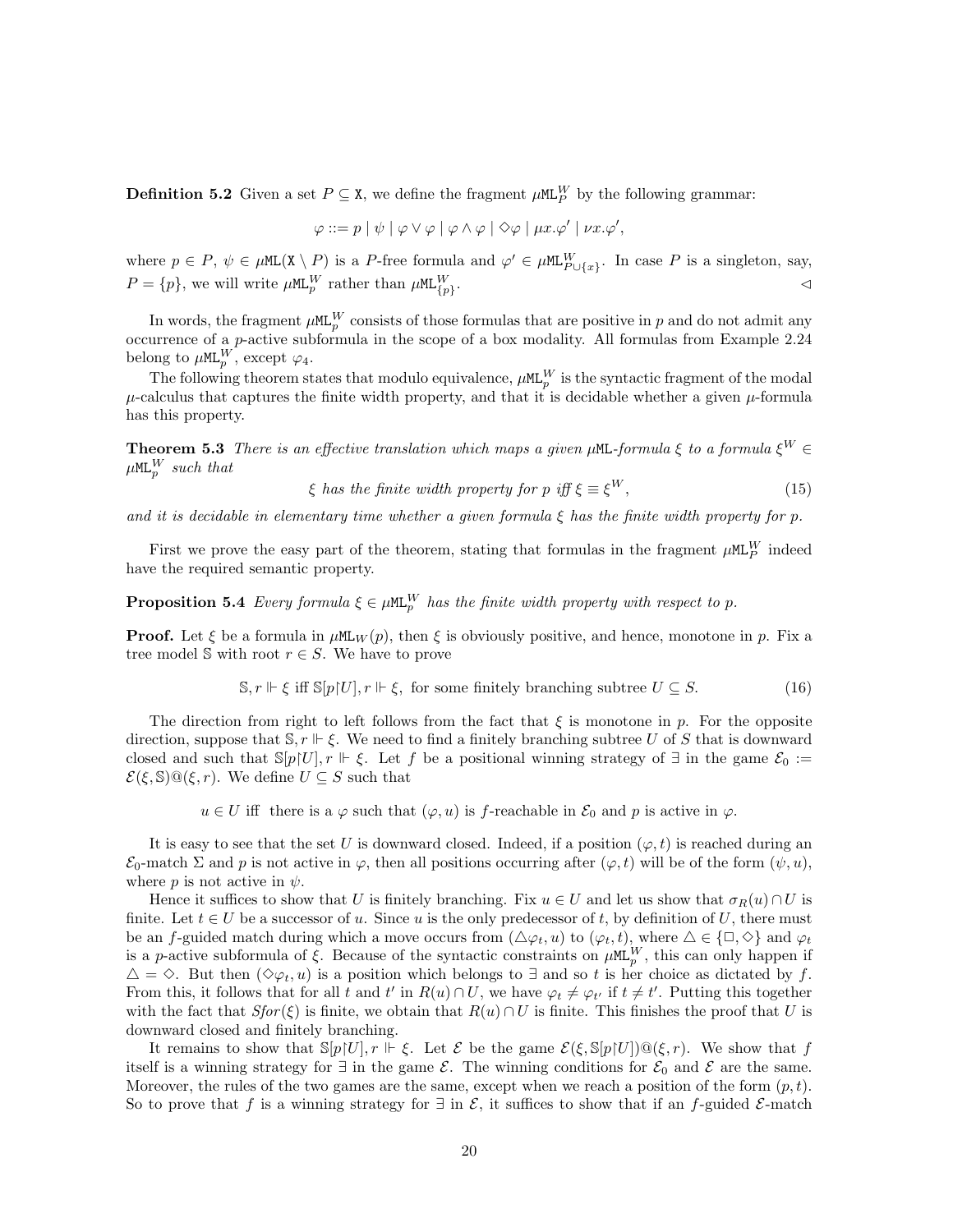$\Sigma$  arrives at a position  $(p, t)$ , then  $\mathbb{S}[p]U]$ ,  $t \Vdash p$ , that is,  $t \in V(p) \cap U$ . Suppose that we are in this situation. Since  $\Sigma$  is also an f-guided  $\mathcal{E}_0$ -match and since f is a winning strategy for  $\exists$  in  $\mathcal{E}_0$ , t belongs to  $V(p)$ . It remains to show that t belongs to U. That is, we have to find a p-active formula  $\varphi$  such that  $(\varphi, t)$  is f-reachable in  $\mathcal{E}_0$ . Clearly, the formula p itself satisfies these two conditions. This proves that f is a winning strategy for  $\exists$  in the game  $\mathcal E$  and hence shows that  $\mathbb S[p|U], r \Vdash \mathcal E$ .

For the hard part of the theorem, we involve automata. The particular modal automata that we associate with the finite width property are given below; recall that we introduced *bipartite* automata in Definition 3.20.

**Definition 5.5** A bipartite modal automaton  $\mathbb{A} = (A, B, \Theta, \Omega)$  belongs to the class  $Aut_p^W$  of finitewidth automata if the one-step language associated with B is the language  $1ML(X \setminus \{p\}, B)$ , and the one-step language associated with  $A$  is given by the following grammar:

$$
\alpha ::= p \mid \Diamond \pi_0 \mid \beta \mid \alpha \land \alpha \mid \top \mid \alpha \lor \alpha \mid \bot \tag{17}
$$

where  $\pi_0 \in \text{Latt}(A)$  and  $\beta \in \text{1ML}(\mathbf{X} \setminus \{p\}, B)$ .

In words, an initialized modal automaton  $\mathbb{A}\langle a_I \rangle$ , with  $\mathbb{A} = (A, \Theta, \Omega)$ , belongs to the class  $Aut_p^W$  if A can be partitioned as  $A = A_0 \oplus A_1$  such that (0)  $a_I$  belongs to  $A_0$ , (1) p occurs only positively in  $\Theta(a)$ , for  $a \in A_0$ , (2) p does not occur in any  $\Theta(a)$ ,  $a \in A_1$ , (3) if  $a, b \in A_0$  then a may only occur in  $\Theta(b)$  in the scope of a diamond (not of a box) modality, and (4) if  $a \in A_0$  and  $b \in A_1$  then a may not occur in  $\Theta(b)$ .

**Proposition 5.6** Let  $A = (A, B, \Theta, \Omega)$  be a bipartite modal automaton in  $Aut_p^W$ . Then there is a translation  $tr_{\mathbb{A}} : A \to \mu \mathbb{M}$  such that  $tr_{\mathbb{A}}(a) \in \mu \mathbb{M}$  for every state  $a \in A$ .

**Proof.** It suffices to check that the fragment  $\mu$ ML<sup>W</sup> := { $\mu$ ML<sup>W</sup> | P  $\subseteq_{\omega}$  PROP} and the automaton A satisfy the conditions (i) – (iii) of Proposition 3.22, with  $P = \{p\}.$ 

Starting with (i), we need to show that  $\mu$ ML<sup>W</sup> satisfies the properties (EP), (SP1), (SP2) and (AC<sub>n</sub>) for  $\eta \in {\mu, \nu}$ . All these results can be established by routine proofs; we consider the property (SP1) as an example (the other properties are easier to show). By a straightforward formula induction on  $\varphi$  one may show that if  $\varphi \in \mu \mathbb{M}^W_{P \cup \{x\}}$ , then for all  $\psi \in \mu \mathbb{M}^W_P$  the formula  $\varphi[\psi/x]$  belongs to the fragment  $\mu$ ML $_{P}^{W}$ .

Confining ourselves to the inductive case where  $\varphi$  is of the form  $\mu y.\varphi'$ , we reason as follows. Without loss of generality we may assume that  $y \notin FV(\psi)$ , so that  $\psi \in \mu \mathbb{M}^W_{P \cup \{y\}}$  by the extension property. Also, if  $\mu y \cdot \varphi' \in \mu M L_{P \cup \{x\}}^W$ , then by the formulation rules of  $\mu M L_P^W$  it must be the case that  $\varphi' \in \mu \mathsf{ML}_{P \cup \{x,y\}}^W$ . It then follows by the inductive hypothesis that  $\varphi'[\psi/x] \in \mu \mathsf{ML}_{P \cup \{y\}}^W$ , so that  $\varphi[\psi/x] \in \mu \mathsf{ML}_P^W$ , again by definition of the fragment.

To check that (ii) the formula  $\Theta(a)$  belongs to  $\mu M_{\{p\}\cup A}^W$  for all  $a \in A$ , one may proceed via a straightforward induction on the complexity of the one-step formulas generated by the grammar (17).

Finally, it is easy to verify that there is a translation  $tr : B \to \mu ML(X \setminus \{p\})$ ; from this it is immediate that (iii)  $tr(b) \in \muML_{\{p\}}^W$ , for all  $b \in B$ . QED

Note that it follows from Proposition 5.6 and Proposition 5.4 that initialized automata in  $H_{\mathcal{U}}^{W}$ have the finite width property.

Preparing for the main technical result of this section, we define the following transformation of automata. Recall from Definition 3.10 that  $1DML(X, A)$  denotes the set of *disjunctive* one-step formulas over X and A, and that  $\mathbb{A}^{\perp}$  is the automaton given in Definition 4.2.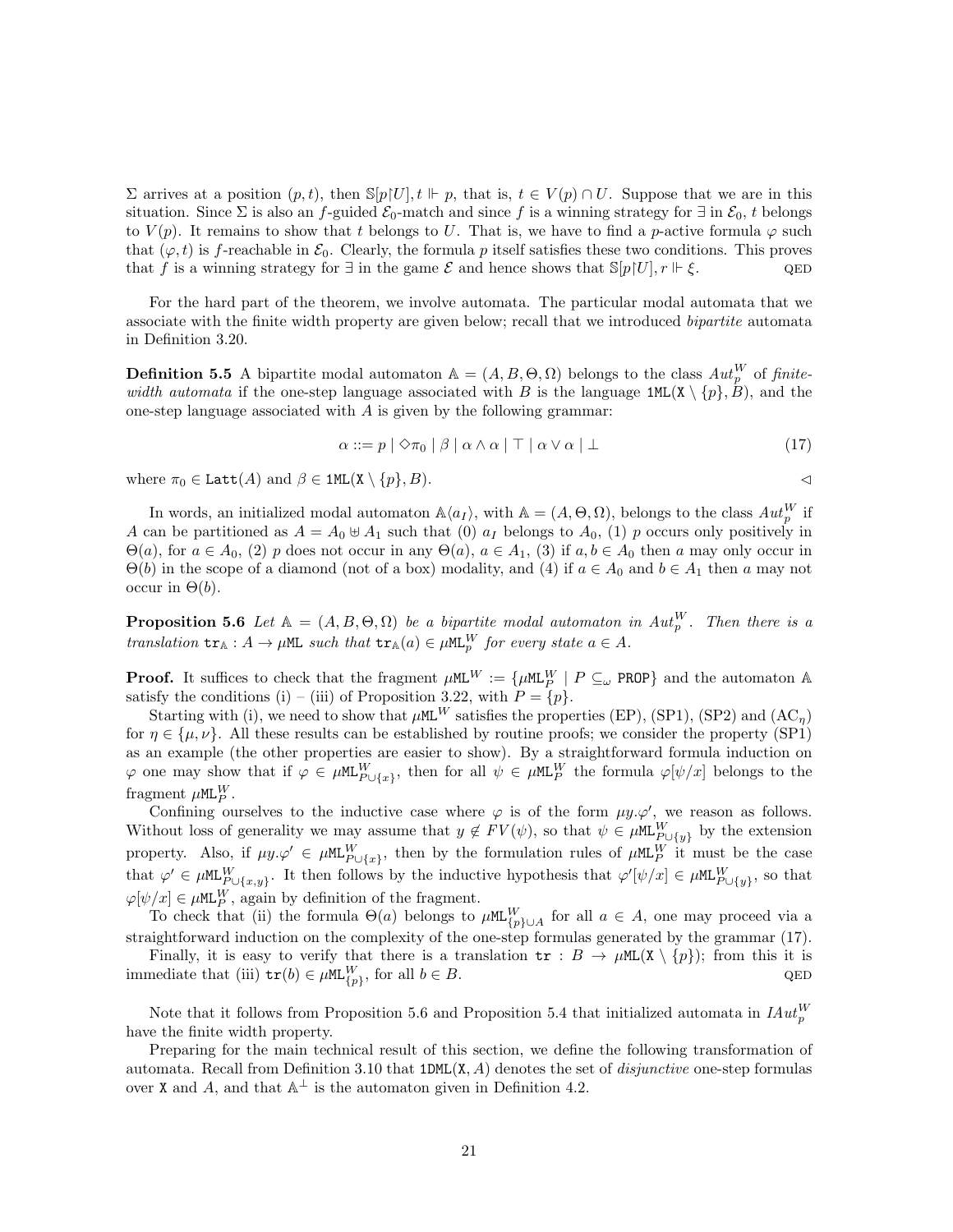**Definition 5.7** Let  $(\cdot)^W$ : 1DML(X, A)  $\rightarrow$  1ML(X, A  $\uplus$  A<sup>⊥</sup>) be the one-step translation given by the following inductive definition:

$$
(\pi \wedge \nabla B)^W := \bigvee_{i=1}^{\infty} {\pi \wedge (\wedge \otimes B_1 \wedge \nabla B_2^{\perp} \mid B_1 \cup B_2 = B}
$$
  
\n
$$
\begin{array}{rcl}\n\perp^W & := & \perp \\
(\alpha \vee \beta)^W & := & \alpha^W \vee \beta^W,\n\end{array}
$$

where  $B_2^{\perp}$  denotes the set  $B_2^{\perp} := \{b^{\perp} \mid b \in B_2\}.$ 

Let  $\mathbb{A} = (A, \Theta, \Omega)$  be a disjunctive modal automaton which is positive in p. We define  $\mathbb{A}^W$  as the bipartite automaton  $(A^W, \Theta^W, \Omega^W)$  where  $A^W := A \oplus A^{\perp}$ , and the maps  $\Theta^W$  and  $\Omega^W$  are given by putting

$$
\begin{array}{rclclcl} \Theta^{W}(a) & := & \Theta(a)^{W} & \\ \Theta^{W}(a^{\perp}) & := & \Theta^{\perp}(a) & \end{array} \qquad \text{ and } \qquad \begin{array}{rcl} \Omega^{W}(a) & := & \Omega(a) \\ \Omega^{W}(a^{\perp}) & := & \Omega(a), \end{array}
$$

for an arbitrary state  $a \in A$ .

In words,  $\mathbb{A}^W$  is a bipartite automaton that we obtain from A by putting a copy of A 'in front of' of a copy of  $\mathbb{A}^{\perp}$ , changing the transition map  $\Theta$  of the initial part A of  $\mathbb{A}^W$  via the one-step translation  $(\cdot)^W$ . The final part of the structure  $\mathbb{A}^W$  is isomorphic to the automaton  $\mathbb{A}^{\perp}$ , so that we have

$$
\mathbb{A}^W \langle a^\perp \rangle \equiv \mathbb{A}^\perp \langle a^\perp \rangle \tag{18}
$$

for every state  $a \in A$ . Finally, observe that, while we define the transformation  $(\cdot)^W$  for disjunctive automata only, the resulting structures are generally not disjunctive.

The following proposition is easy to verify, we leave the details for the reader.

**Proposition 5.8** Let  $\mathbb{A}\langle a \rangle$  be an initialized disjunctive modal automaton which is positive in p. Then its transformation  $\mathbb{A}^W \langle a \rangle$  belongs to the class  $IAut_p^W$ .

We are now ready for the main technical lemma of this section.

**Proposition 5.9** Let  $\mathbb{A}\langle a \rangle$  be an initialized disjunctive modal automaton which is positive in p. If  $\mathbb{A}\langle a_I \rangle$  has the finite width property, then  $\mathbb{A}\langle a_I \rangle \equiv \mathbb{A}^W \langle a_I \rangle$ .

**Proof.** Let  $A = (A, \Theta, \Omega)$  be a disjunctive modal automaton, and assume that, for some state  $a_I \in A$ , the initialized automaton  $\mathbb{A}\langle a_I \rangle$  has the finite width property. In order to prove the equivalence of  $\mathbb{A}\langle a_I \rangle$  and  $\mathbb{A}^W\langle a_I \rangle$ , it suffices to take an arbitrary  $\omega$ -unravelled Kripke tree  $(\mathbb{S}, r)$  and prove that

$$
\mathbb{S}, r \Vdash \mathbb{A}\langle a_I \rangle \text{ iff } \mathbb{S}, r \Vdash \mathbb{A}^W \langle a_I \rangle. \tag{19}
$$

We first consider the direction from left to right of (19). Assume that  $\mathcal{S}, r \Vdash \mathbb{A}\langle a_I \rangle$ , then it follows from the finite width property of  $\mathbb{A}\langle a \rangle$  that there is a finitely branching subtree  $U \subseteq S$  such that  $\mathbb{S}[p]U, r \Vdash \mathbb{A}\langle a_I \rangle$ . Without loss of generality we may assume that  $U \neq \emptyset$ , or equivalently, that  $r \in U$ . By monotonicity of  $\mathbb{A}^W$  it suffices to show that  $\mathbb{S}[p\restriction U], r \Vdash \mathbb{A}^W \langle a_I \rangle$ ; that is, we need to supply  $\exists$  with a winning strategy h in the game  $\mathcal{A}^W := \mathcal{A}(\mathbb{A}^W, \mathbb{S}[p|U]) \mathbb{Q}(a_I, r)$ . In order to define this strategy, we will make use of two auxiliary strategies: let f and g be positional winning strategies for  $\exists$  in the acceptance games  $\mathcal{A}(\mathbb{A}, \mathbb{S}[p|U])$  and  $\mathcal{A}(\mathbb{A}^W, \mathbb{S}[p|U])$  itself, respectively.

It will be ∃'s goal to maintain the following condition throughout any match of the acceptance game  $\mathcal{A}^W$ :

 $(\dagger_W)$ With  $\Sigma = (a_n, s_n)_{n \leq k}$  a partial match of  $\mathcal{A}^W$ , one of the following holds:  $(\dagger^1_W)(a_k, s_k) \in A \times U$  and  $\Sigma$  corresponds to an f-guided match of  $\mathcal{A}(\mathbb{A}, \mathbb{S}[p|U]),$  $(\dagger^2_W)(a_l, s_l) \in A^{\perp} \times S$  for some  $l \leq k$  such that  $\mathbb{S}[p|U], s_l \Vdash \mathbb{A}^W \langle a_l \rangle$ , and  $(a_i, s_i)_{l \leq i \leq k}$  is a g-guided  $\mathcal{A}(\mathbb{A}^W, \mathbb{S}[p]U])$ -match.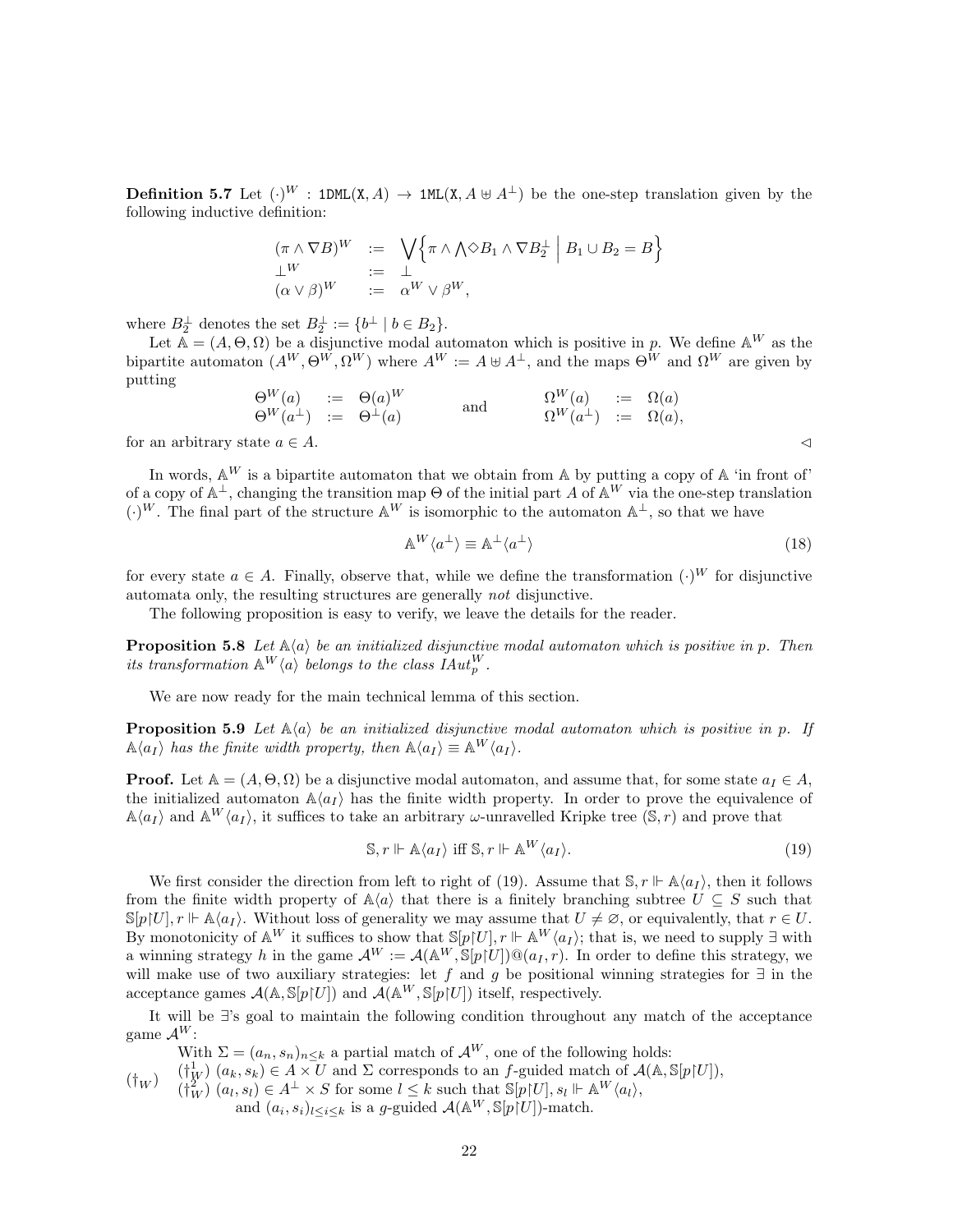In words,  $\exists$  will make sure that the match either stays in  $A \times U$  and corresponds to an f-guided match of  $\mathcal{A}(\mathbb{A}, \mathbb{S}[p|U])$ , or it moves to  $A^{\perp} \times S$  at a moment when it is safe for her to follow the strategy g. Let us first see that  $\exists$  can keep this condition during one single round of the game.

CLAIM 1 Let  $\Sigma$  be a partial match of  ${\cal A}^{W}$  satisfying ( ${\dagger_W}$ ). Then ∃ has a legitimate move guaranteeing that, after any response move by  $\forall$ ,  $(\dagger_W)$  holds again.

PROOF OF CLAIM Let  $\Sigma = (a_n, s_n)_{n \leq k}$  be as in the claim, and distinguish cases.

The easiest case is where  $\Sigma$  satisfies  $(\dagger_W^2)$ : here  $\exists$  can simply continue to use her winning strategy  $g$ .

If  $\Sigma$  satisfies  $(\dagger_W^1)$ , then obviously its final position  $(a_k, s_k)$  is a winning position for  $\exists$  in  $\mathcal{A}(\mathbb{A}, \mathbb{S}[p|U])$ . Note that since  $s_k \in U$ , for its coalgebraic unfolding we have  $\sigma_{\mathbb{S}[p]U]}(s_k) = \sigma_{\mathbb{S}}(s_k)$ , so we may simply denote this object as  $\sigma(s_k)$  without causing confusion. Let  $m : \sigma_R(s_k) \to PA$  be the marking given by her positional winning strategy f. By the legitimacy of this move we have that  $\sigma(s_k)$ ,  $m \Vdash^1 \pi \wedge \nabla B$ for some disjunct  $\pi \wedge \nabla B$  of  $\Theta(a_k)$ .

If  $B = \emptyset$  it immediately follows that  $\sigma_R(s_k) = \emptyset$ . It is easy to see that in this case, taking  $\exists$ 's move to be the *empty* map  $m^W$  and with  $B_1 = B_2 = \emptyset$ , we find  $\sigma(s_k)$ ,  $m^W \Vdash^1 \pi \wedge \bigwedge \Diamond B_1 \wedge \nabla B_2^{\perp}$ . This means that  $m^W$  is a legitimate move for her, while  $\forall$  has no legitimate response to it. Thus ∃ immediately wins (and the condition of the claim is satisfied).

Assuming in the sequel that  $B \neq \emptyset$ , we arrive at the heart of the proof. Define

$$
B_1 := \{ a \in A \mid a \in m(u) \text{ for some } u \in \sigma_R(s_k) \cap U \},
$$
  
\n
$$
B_2 := \{ a \in A \mid a \in m(t) \text{ for some } t \in \sigma_R(s_k) \setminus U \}.
$$

Then clearly it follows from  $\sigma(s_k)$ ,  $m \Vdash^1 \nabla B$  that  $B_1 \cup B_2 = B$ . A crucial observation is that since S is  $\omega$ -unravelled, and U is finitely branching, any  $u \in \sigma_R(s_k) \cap U$  has a sibling  $\underline{u} \in \sigma_R(s_k) \setminus U$  such that  $\mathbb{S}, u \leftrightarrow \mathbb{S}, u$ . Note that this bisimilarity does not hold for the structure  $\mathbb{S}[p|U]$ , but for the structure  $\mathbb{S}[p \mapsto \varnothing]$  it does follow that

$$
\mathbb{S}[p \mapsto \varnothing], u \Leftrightarrow \mathbb{S}[p \mapsto \varnothing], \underline{u}.\tag{20}
$$

We can now define the desired move for  $\exists$  as the  $A^W$ -marking  $m^W : \sigma_R(s_k) \to \mathsf{P} A^W$  given by

$$
m^W(t) := \begin{cases} m(t) \cup m(\underline{t})^{\perp} & \text{if } t \in U \\ m(t)^{\perp} & \text{if } t \notin U, \end{cases}
$$

where  $m(t)^{\perp}$  denotes the set  $\{a^{\perp} \mid a \in m(t)\}$ . We claim that  $m^W$  is a legitimate move for  $\exists$  at position  $(a_k, s_k)$  in  $\mathcal{A}(\mathbb{A}, \mathbb{S}[p|U])$ , and to prove this we need to show that

$$
\sigma(s_k), m^W \Vdash^1 \Theta^W(a_k). \tag{21}
$$

To do so, it clearly suffices to prove that

$$
\sigma(s_k), m^W \Vdash^1 \bigwedge \Diamond B_1 \land \nabla B_2^\perp. \tag{22}
$$

For this purpose, first consider an arbitrary state  $b \in B_1$ . It is immediate by the definitions of  $B_1$  and  $m^W$  that  $b \in m^W(u)$  for some  $u \in \sigma_R(s_k) \cap U$ ; hence we find that  $\sigma(s_k)$ ,  $m^W \Vdash^1 \bigwedge \Diamond B_1$ , as required.

Now we consider the other conjunct, viz., the formula  $\nabla B_2^{\perp}$ . First take an arbitrary element  $b \in B_2$ ; it is immediate from the definitions of  $B_2$  and  $m^W$  that  $b \in m^W(u)$  for some  $u \in \sigma_R(s_k) \setminus U$ , so that  $\sigma(s_k)$ ,  $m^W \Vdash^1 \Diamond b$ , as required. Conversely, take an arbitrary successor t of  $s_k$ . If  $t \notin U$ , it follows from  $\sigma(s_k), m \Vdash^1 \nabla B$ , the non-emptiness of B and the definition of  $B_2$ , that  $m(t) \cap B_2^{\top} \neq \emptyset$ . If, on the other hand, t belongs to U, then by the same reasoning, but now applied to its *sibling*  $\underline{t} \notin U$ , we find that  $m(\underline{t}) \cap B_2^{\top} \neq \emptyset$ . In both cases it is immediate by the definition of  $m^W$  that  $m^W(t) \cap B_2^{\top} \neq \emptyset$ , so that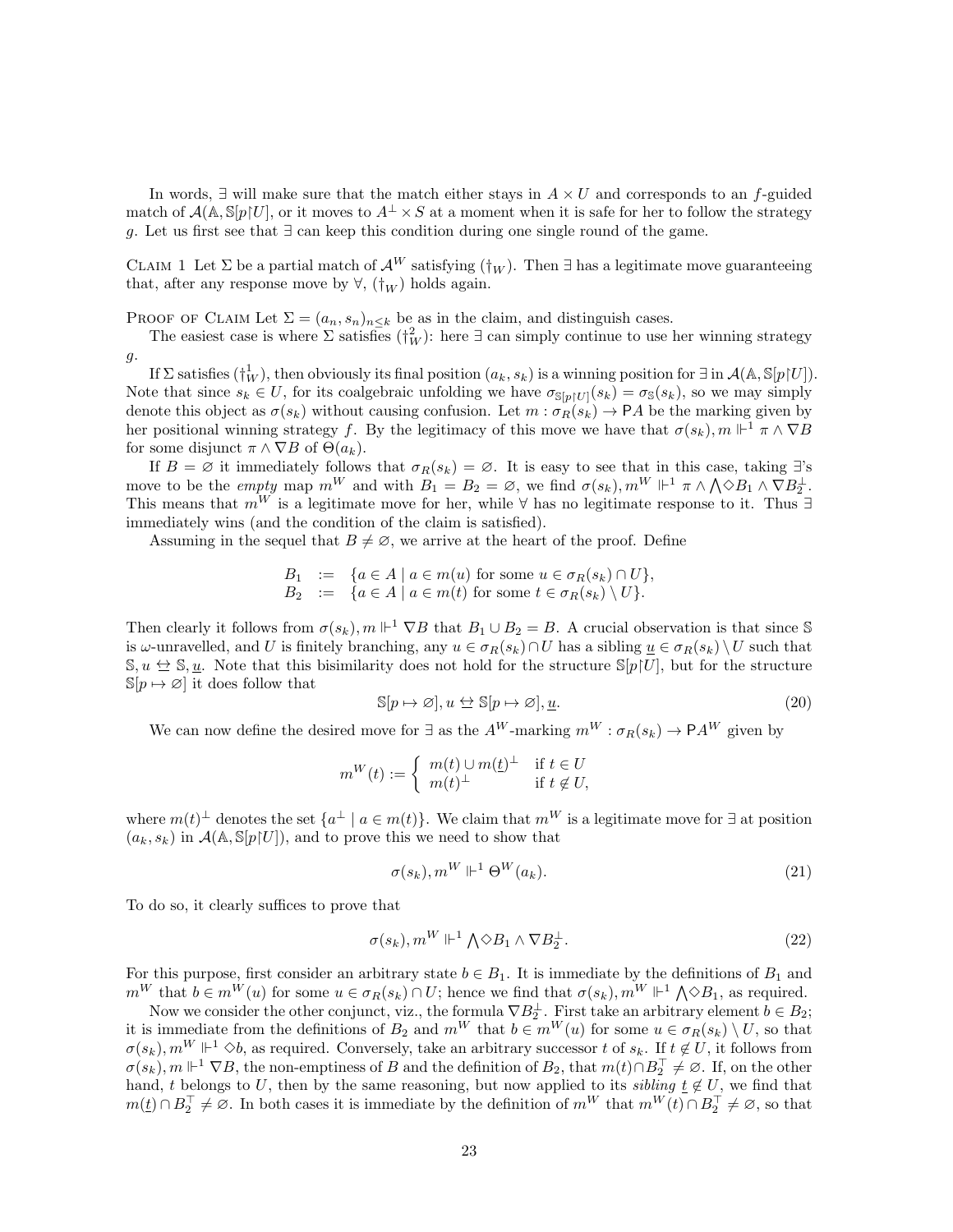$\sigma(s_k)$ ,  $m^W \Vdash^1 \Box \bigvee B_2^{\perp}$ . Thus we obtain  $\sigma(s_k)$ ,  $m^W \Vdash^1 \nabla B_2^{\perp}$ , which means that we have established both (22) and (21), showing that  $m^W$  is a legitimate move indeed.

It remains to show that, playing  $m^W$ , ∃ ensures that  $(\dagger_W)$  continues to hold after any response by  $\forall$ . So suppose that  $\forall$  picks a basic position  $(b, t)$  such that  $b \in m^W(t)$ . There are three cases to distinguish. First, if  $b \in m(t)$  and  $t \in U$ , then by our assumption on m the continuation  $\Sigma \cdot (b, t)$  of  $\Sigma$ clearly satisfies condition  $(\dagger_W^1)$ .

Second, suppose that  $t \in \sigma_R(s_k) \setminus U$ . Then by definition of  $m^W$ , b belongs to the A<sup>⊥</sup>-part of  $\mathbb{A}^W$ , say  $b = a^{\perp}$  for some  $a \in A$ . From the definition of  $m^W$  it follows that  $a \in m(t)$ , and since m is part of ∃'s winning strategy f, this means that  $\mathbb{S}[p|U], t \Vdash \mathbb{A}\langle a \rangle$ . Now observe that since  $t \notin U$ and U is downward closed, the entire subtree generated by  $t$  is disjoint from  $U$ , so that we find  $\mathbb{S}[p \mapsto \emptyset], t \Vdash \mathbb{A}\langle a \rangle$ . We may now use Proposition 4.3 and obtain  $\mathbb{S}[p]U], t \Vdash \mathbb{A}^{\perp}\langle a^{\perp} \rangle$ . By (18) it is immediate from this that  $\mathbb{S}[p|U], t \Vdash \mathbb{A}^W \langle a^{\perp} \rangle$ . In other words, in this case the continuation match  $\Sigma \cdot (a^{\perp}, t)$  satisfies condition  $(\dagger^2_W)$ .

Third, we consider the case where  $t \in \sigma_R(s_k) \cap U$ , and b, belonging to the  $A^{\perp}$ -part of  $\mathbb{A}^W$ , is of the form  $b = a^{\perp}$  for some  $a \in A$  such that  $a \in m(\underline{t})$ . Reasoning as in the previous case, but now for the sibling t of t, we find that  $\mathbb{S}[p \mapsto \emptyset], \underline{t} \Vdash \mathbb{A}\langle a \rangle$ . But then it follows from (20) that  $\mathbb{S}[p \mapsto \emptyset], t \Vdash \mathbb{A}\langle a \rangle$  as well. And, again reasoning as before, we find that in this case the match  $\Sigma \cdot (a^{\perp}, t)$  satisfies condition  $(\dagger_v^2)$  $\binom{2}{W}$  as well.

Based on Claim 1 we may provide  $\exists$  with the following strategy h. Given a partial match  $\Sigma$ , h picks any move for  $\exists$  as given by Claim 1 in case  $\Sigma$  satisfies  $(\dagger_W)$ , while h picks a random move if  $\Sigma$ does not meet mentioned condition. We will now prove that this is in fact a winning strategy.

CLAIM 2 Any h-guided full match  $\Sigma$  of  $\mathcal{A}^W$  is won by  $\exists$ .

PROOF OF CLAIM Let  $\Sigma$  be an h-guided full match of  $\mathcal{A}^W$ . Note that  $(a_I, r)$  is the first position of Σ, and that by our assumption that  $r ∈ U$ , the partial match  $\Sigma_0 := (a_I, r)$  satisfies condition  $(\dagger^1_W)$ . It then easily follows from Claim 1 that, playing  $h$ ,  $\exists$  will never get stuck.

To show that h is a winning strategy, we may thus focus on the case where  $\Sigma = (a_n, s_n)_{n \leq \omega}$  is infinite; again by Claim 1 it follows that every initial part  $\Sigma_l := (a_n, s_n)_{n \leq l}$  of  $\Sigma$  satisfies  $(\dagger_W)$ . From this it is obvious that we may distinguish the following two cases.

If every  $\Sigma_l$  satisfies  $(\dagger_W^1)$ , then  $\Sigma$  itself corresponds to an f-guided full match of  $\mathcal{A}(\mathbb{A}^W, \mathbb{S}[p|U])$ . Since f was assumed to be winning for  $\exists$  in  $\mathcal{A}(\mathbb{A}, \mathbb{S}[p|U])$  from position  $(a_0, s_0)$ , this means that the A-stream  $(a_n)_{n\in\omega}$  satisfies the acceptance condition of A. But then this stream satisfies the acceptance condition of  $\mathbb{A}^W$  as well, which means that  $\Sigma$  is won by  $\exists$  indeed.

Alternatively, there is a first  $l \in \omega$  such that  $\Sigma_l$  satisfies  $(\dagger_W^2)$ . It easily follows from Claim 1 that in this case, the match  $(a_n, s_n)_{l \leq n \leq \omega}$  is a g-guided full match of  $\mathcal{A}(\mathbb{A}^W, \mathbb{S}[p|U])$ , which starts at a position, viz.,  $(a_l, s_l)$ , which is winning for  $\exists$ . Clearly then the A-stream  $(a_n)_{l \leq n \in \omega}$  satisfies the acceptance condition of  $\mathbb{A}^W$ ; from this it is immediate that the full A-stream  $(a_n)_{n\in\omega}$  induced by  $\Sigma$ does so as well.  $\triangleleft$ 

Clearly, it follows from Claim 2 that h is a winning strategy for  $\exists$  in the game  $\mathcal{A}^W = \mathcal{A}(\mathbb{A}^W, \mathbb{S}[p|U]) \mathbb{Q}(a_I, r)$ . This proves the direction from left to right of (19).

In order to prove the opposite, right-to-left, direction of (19), our line of reasoning is similar (but simpler). Assume that  $\mathbb{S}, r \Vdash \mathbb{A}^W \langle a_I \rangle$ , with  $a_I \in A$ . We will supply  $\exists$  with a winning strategy h in the game  $\mathcal{A}(\mathbb{A}, \mathbb{S}) \mathbb{Q}(a_I, r)$ . For this purpose we will make use of arbitrary but fixed positional winning strategies f and g for  $\exists$  in the acceptance games  $\mathcal{A}(\mathbb{A}^W, \mathbb{S})$  and  $\mathcal{A}(\mathbb{A}, \mathbb{S})$ , respectively.

 $\exists$ 's strategy in  $\mathcal{A}(\mathbb{A}, \mathbb{S}) \mathbb{Q}(a_I, r)$  will be based on maintaining the following condition:

With  $\Sigma = (a_n, s_n)_{n \leq k}$  a partial match of  $\mathcal{A}(\mathbb{A}, \mathbb{S}) \mathbb{Q}(a_I, r)$ , one of the following holds:

 $(\ddagger_W)$  $(\dagger^1_W)$   $\Sigma$  corresponds to an f-guided match of  $\mathcal{A}(\mathbb{A}^W,\mathbb{S}),$ 

 $(\dagger^2_W)$  S,  $s_l \Vdash \mathbb{A}\langle a_l \rangle$  for some  $l \leq k$ , and  $(a_i, s_i)_{l \leq i \leq k}$  is a g-guided  $\mathcal{A}(\mathbb{A}, \mathbb{S})$ -match.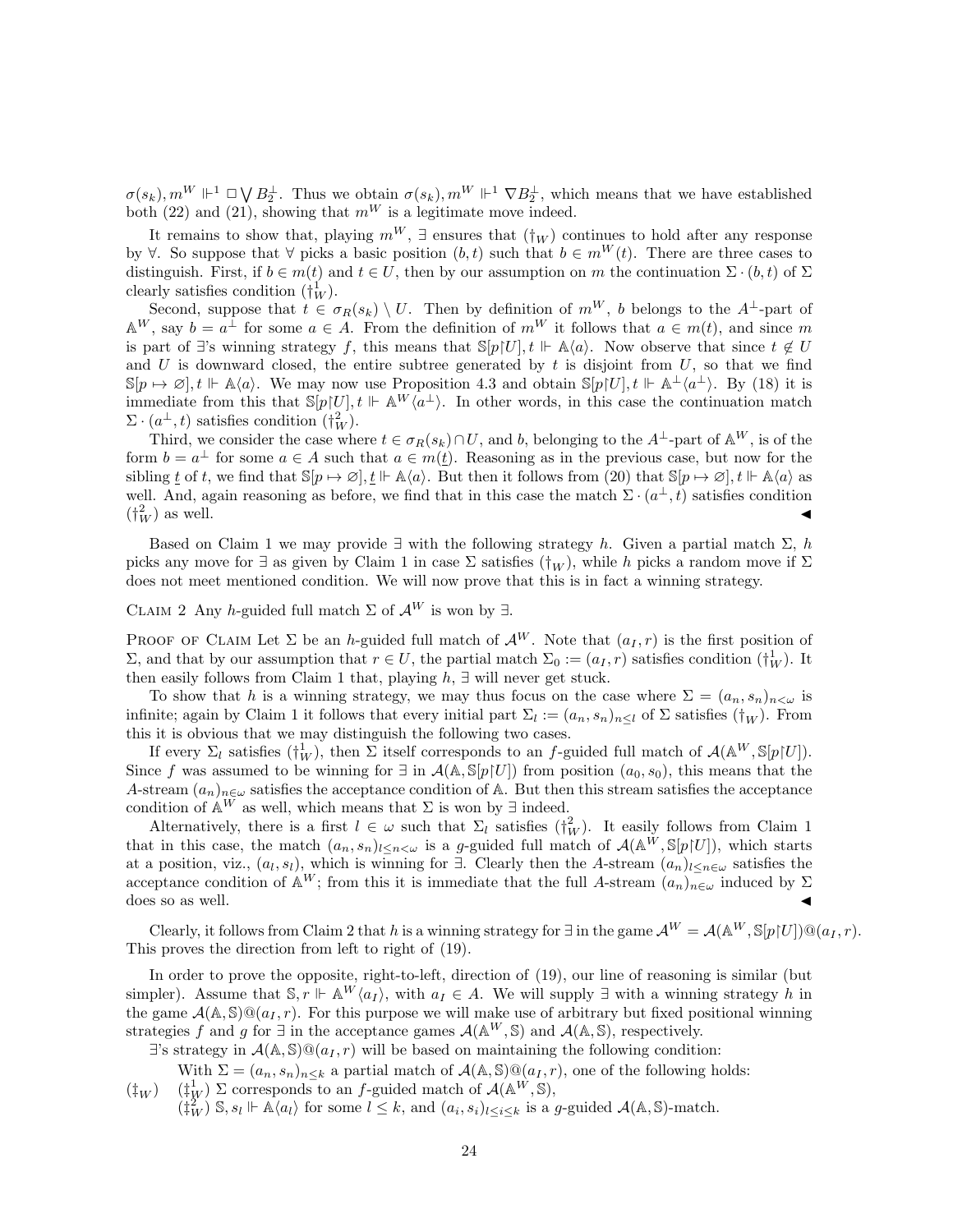As before, our main claim is that  $\exists$  can keep condition  $(\dagger_W)$  during one single round of the game.

CLAIM 3 Let  $\Sigma$  be a partial match of  $\mathcal{A}(\mathbb{A}, \mathbb{S}) \mathbb{Q}(a_I, r)$  satisfying  $(\ddagger_W)$ . Then  $\exists$  has a legitimate move guaranteeing that, after any response move by  $\forall$ ,  $(\dagger_W)$  holds again.

PROOF OF CLAIM Let  $\Sigma = (a_n, s_n)_{n \leq k}$  be as in the claim, and distinguish cases. If  $\Sigma$  satisfies  $(\dagger^2_W)$ ,  $\exists$  can simply continue to use the strategy g.

If  $\Sigma$  satisfies  $(\ddagger^1_W)$ , then obviously its final position  $(a_k, s_k)$  is a winning position for  $\exists$  in  $\mathcal{A}(\mathbb{A}^W, \mathbb{S})$ . Let  $m : \sigma_R(s_k) \to PA^W$  be the marking given by her positional winning strategy f. By the legitimacy of this move we have that  $\sigma(s_k)$ ,  $m \Vdash^1 \Theta^W(a_k)$ , which means that

$$
\sigma(s_k), m \Vdash^1 \pi \wedge \bigwedge \Diamond B_1 \wedge \nabla B_2^{\perp},\tag{23}
$$

where  $\pi \wedge \nabla (B_1 \cup B_2)$  is some disjunct of  $\Theta(a_k)$ .

We claim that the A-marking  $m_W : \sigma_R(s_k) \to \mathsf{P} A$ , defined by

$$
m_W(t) := \{ a \in A \mid a \in m(t) \text{ or } a^{\perp} \in m(t) \}
$$

is the right move for  $\exists$  in the partial match  $\Sigma$ . In order to prove the legitimacy of  $m_W$ , we show that:

$$
\sigma(s_k), m_W \Vdash^1 \pi \wedge \nabla(B_1 \cup B_2). \tag{24}
$$

which clearly implies that  $\sigma(s_k)$ ,  $m_W \Vdash^1 \Theta(a_k)$ . It easily follows from (23) that  $\sigma(s_k)$ ,  $m_W \Vdash^1 \pi$ , and so we may focus on the formula  $\nabla(B_1 \cup B_2)$ . First take an arbitrary successor t of  $s_k$ ; it follows from (23) that  $m(t)$  contains some variable  $b^{\perp} \in B_2^{\perp}$ . But this immediately gives that  $b \in m_W(t)$ , showing that  $\sigma(s_k)$ ,  $m_W \Vdash^1 \Box \bigvee (B_1 \cup B_2)$ . Conversely, take an arbitrary state  $b \in B_1 \cup B_2$ ; we need to show that  $\sigma(s_k)$ ,  $m_W \Vdash^1 \diamond b$ . Given the definition of  $m_W$ , this easily follows from  $\sigma(s_k)$ ,  $m \Vdash^1 \bigwedge^{\diamond} B_1$  if  $b \in B_1$ , and from  $\sigma(s_k)$ ,  $m \Vdash^1 \nabla B_2^{\perp}$  if  $b \in B_2$ . Thus we have proved (23).

It is left to show that each response  $(b, t)$  of  $\forall$  to  $\exists$ 's move  $m_W$  constitutes a continuation  $\Sigma \cdot (b, t)$ of Σ that satisfies ( $\ddagger_W$ ). Let  $(b, t)$  be an arbitrary such move, that is, an arbitrary pair such that  $b \in m_W(t)$ . Again we distinguish cases: if  $b \in m(t)$  then by our assumption of m being provided by  $\exists$ 's strategy f, the partial match  $\Sigma \cdot (b, t)$  satisfies condition  $(\dagger_W^1)$ . Alternatively, if  $b^{\perp} \in m(t)$ , then by the assumption that f is a winning strategy for  $\exists$  in  $\mathcal{A}(\mathbb{A}^W,\mathbb{S})\mathbb{Q}(a_I,r)$ , we find that  $\mathbb{S},t \Vdash \mathbb{A}^W\langle b^{\perp}\rangle$ . By (18) this obviously implies  $\mathbb{S}, t \Vdash \mathbb{A}^{\perp} \langle b^{\perp} \rangle$ , whence by Proposition 4.3 and monotonicity of A we obtain, subsequently,  $\mathbb{S}[p \mapsto \emptyset], t \Vdash \mathbb{A}\langle b \rangle$  and  $\mathbb{S}, t \Vdash \mathbb{A}\langle b \rangle$ . But then the continuation match  $\Sigma \cdot (b, t)$ satisfies condition  $(\frac{1}{4})^2$  $\left(\frac{2}{W}\right)$ .

We now define a strategy for  $\exists$  in the game  $\mathcal{A}(\mathbb{A}, \mathbb{S}) \mathbb{Q}(a_I, r)$ : Given a partial match  $\Sigma$ , h picks any move for  $\exists$  as given by Claim 3 in case  $\Sigma$  satisfies  $(\dagger_W)$ , while h picks a random move if  $\Sigma$  does not meet mentioned condition. We claim that h is in fact a winning strategy at position  $(a<sub>I</sub>, r)$ , and since one may prove this claim in the same manner as above, we leave the details for the reader.  $QED$ 

**Proof of Theorem 5.3.** To define the required map  $(\cdot)^W$  :  $\mu$ ML(X)  $\rightarrow \mu$ ML $_p^W$ (X), fix a  $\mu$ ML-formula ξ.

By Fact 3.14(2) there is an initialized disjunctive modal automaton  $\mathbb{D}_{\xi}\langle d_{\xi}\rangle$  that is equivalent to ξ; using the constructions of Definition 4.8 and Definition 5.7, we transform  $\mathbb{D}_{\xi}$  into a finitewidth automaton  $\mathbb{D}_{\xi}^{MW}$ . Finally, we apply the translation map of Definition 3.18, instantiated at the automaton  $\mathbb{D}_{\xi}^{MW}$ , to its state  $d_{\xi}$ , and we let  $\xi^{W}$  be the resulting formula. Summarizing, we define

$$
\xi^W:=\mathtt{tr}_{\mathbb{D}_\xi^{MW}}(d_\xi).
$$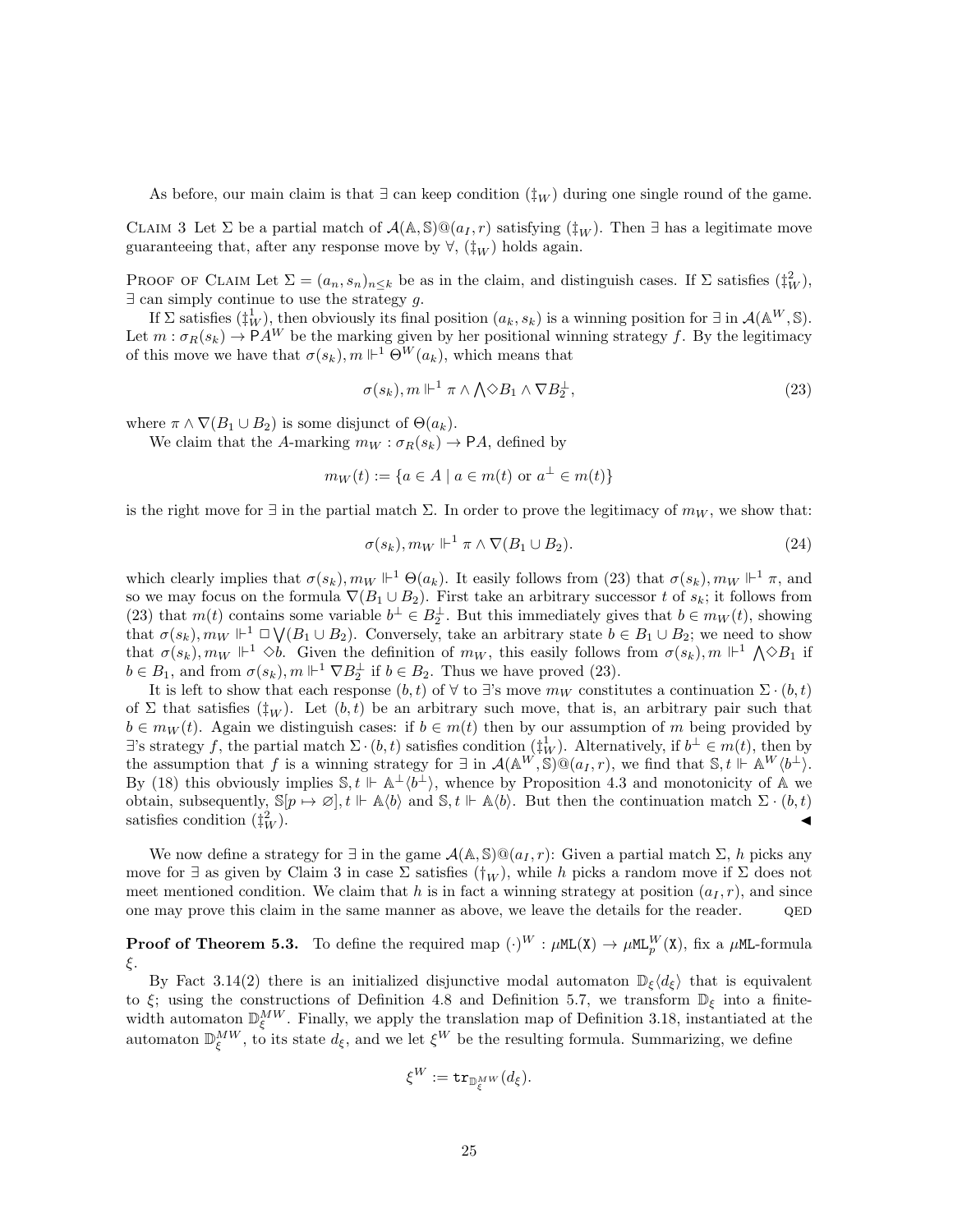It then follows by the Propositions 4.9, 5.8 and 5.6 that the formula  $\xi^W$  belongs to the fragment  $\mu M L_p^W$ , and by the Propositions 4.10 and 5.9, together with the equivalences  $\xi \equiv \mathbb{D}_{\xi} \langle d_{\xi} \rangle$  and  $\mathbb{D}_{\xi}^{MW}(d_{\xi}) \equiv \texttt{tr}_{\mathbb{D}_{\xi}^{MW}}(d_{\xi}),$  that  $\xi$  has the finite width property for p iff  $\xi \equiv \xi^W$ .

Finally, all constructions that are involved in the definition of the map  $(\cdot)^W : \mu M L(X) \to \mu M L_p^W(X)$  are effective, and can be performed in elementary time. In addition, the problem whether two formulas of the modal  $\mu$ -calculus are equivalent or not can be solved in exponential time. From this it is immediate that the problem whether a given  $\mu$ -formula has the finite width property, is decidable, and its time complexity is bounded by an elementary function on the size of the formula.  $QED$ 

# 6 Finite depth property

The property that we consider in this section can be informally classified as 'vertical' in the sense that its definition involves subtrees containing no infinite paths.

**Definition 6.1** A formula  $\xi \in \muML(X)$  has the *finite depth property* for  $p \in X$  if  $\xi$  is monotone in p, and, for every tree model  $(\mathbb{S}, s)$ ,

 $\mathbb{S}, s \Vdash \xi$  iff  $\mathbb{S}[p|U], s \Vdash \xi$ , for some noetherian subtree  $U \subseteq S$ ,

where we call U a noetherian subtree of S if it is downward closed and contains no infinite paths.  $\lhd$ 

We will associate the following syntactic fragment of the modal  $\mu$ -calculus with this property.

**Definition 6.2** Given a set  $P \subseteq \mathbf{X}$ , we define the fragment  $\mu M L_P^D$  by the following grammar:

$$
\varphi ::= p | \psi | \varphi \vee \varphi | \varphi \wedge \varphi | \Diamond \varphi | \Box \varphi | \mu x. \varphi',
$$

where  $\psi$  is a p-free formula and  $\varphi' \in \mu \mathbb{L}^D_{P \cup \{x\}}$ . In case P is a singleton, say,  $P = \{p\}$ , we will write  $\mu$ ML $_p^D$  rather than  $\mu$ ML $_{\{p\}}^D$ . The contract of the contract of the contract of the contract of the contract of the contract of the contract of the contract of the contract of the contract of the contract of the contract of the contract of the contrac

In words, the fragment  $\mu M L_p^D$  consists of those formulas of which no p-active subformula is in the scope of a greatest fixpoint operator  $\nu$ . All formulas from Example 2.24 belong to  $\mu M L_p^D$ , except  $\varphi_5$ .

The following theorem states that modulo equivalence,  $\mu M L_p^D$  is the syntactic fragment of the modal  $\mu$ -calculus that captures the finite depth property, and that it is decidable whether a given  $\mu$ -formula has this property.

**Theorem 6.3** There is an effective translation which maps a given  $\mu$ ML-formula  $\xi$  to a formula  $\xi^D$  $\mu$ ML $_p^D$  such that

$$
\xi \text{ has the finite depth property for } p \text{ iff } \xi \equiv \xi^D,\tag{25}
$$

and it is decidable in elementary time whether a given formula  $\xi$  has the finite depth property for p.

First we prove the easy part of the theorem, stating that formulas in the fragment  $\mu M L_P^D$  indeed have the required semantic property.

**Proposition 6.4** Every formula  $\xi \in \mu M L_p^D$  has the finite depth property with respect to p.

**Proof.** Let  $\xi$  be a formula in  $\mu M_{\text{LW}}(p)$ , then  $\xi$  is obviously positive, and hence, monotone in p. Fix a tree model  $\mathcal S$  with root  $r \in S$ . We have to prove

$$
\mathbb{S}, r \Vdash \xi \text{ iff } \mathbb{S}[p[U], r \Vdash \xi, \text{ for some noetherian subtree } U \subseteq S. \tag{26}
$$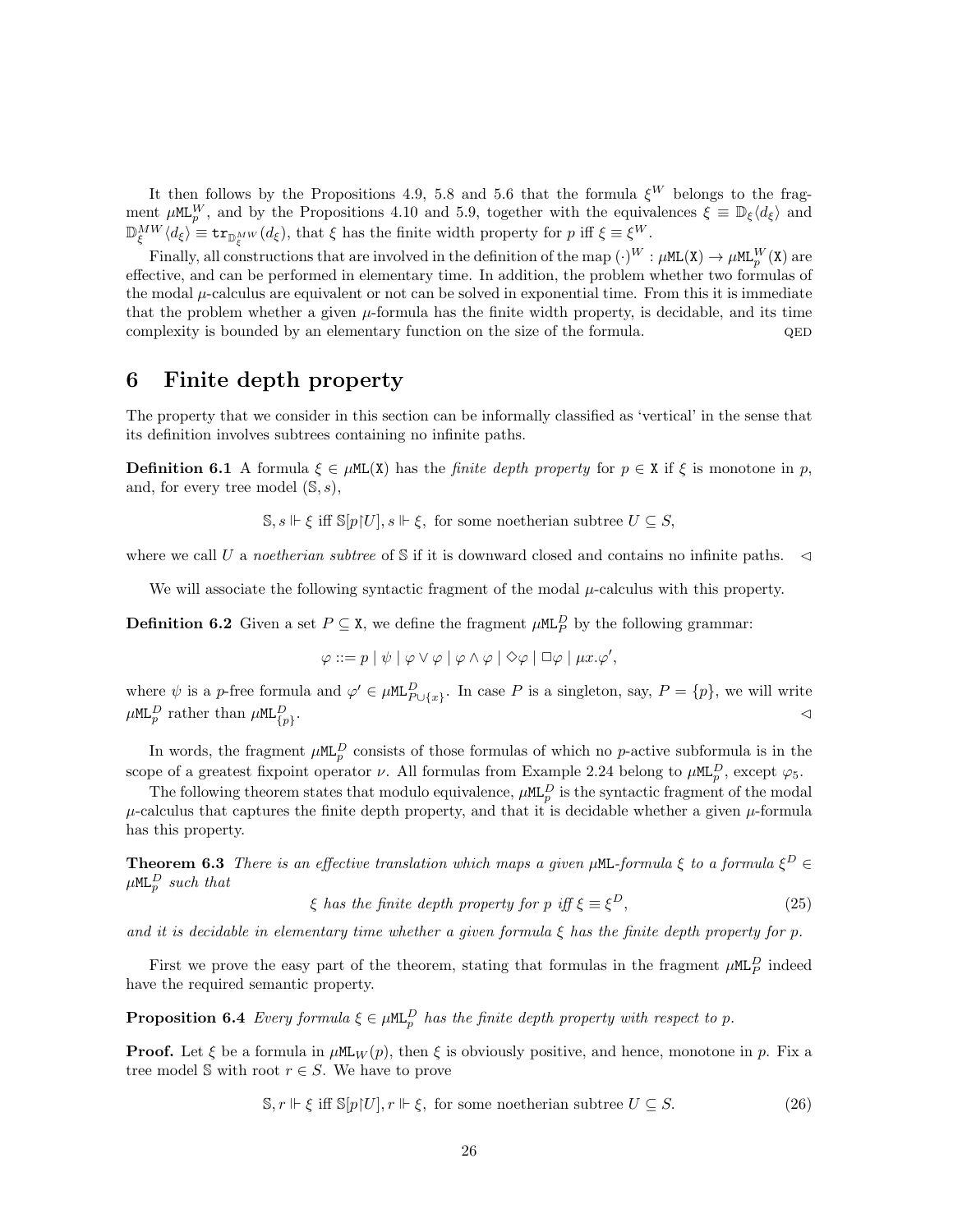The direction from right to left follows from the fact that  $\xi$  is monotone in p. For the opposite

direction, suppose that  $\mathbb{S}, r \Vdash \xi$ . We need to find a noetherian subtree U of S such that  $\mathbb{S}[p|U], r \Vdash \xi$ . Let f be a positional winning strategy of  $\exists$  in the game  $\mathcal{E}_0 := \mathcal{E}(\xi, \mathbb{S}) \mathbb{Q}(\xi, r)$ . We define  $U \subseteq S$ such that

 $u \in U$  iff there is  $\varphi$  such that  $(\varphi, u)$  is f-reachable in  $\mathcal{E}_0$  and p is active in  $\varphi$ .

As before it is easy to see that the set  $U$  is downward closed, so we omit the details. Suppose for contradiction that U contains an infinite path P. We let A be the set of all finite f-guided  $\mathcal{E}_0$ -matches Σ such that for all positions ( $\varphi$ , *u*) occurring in Σ, *u* belongs to P and p is active in  $\varphi$ . Recall that  $\sqsubseteq$ denotes the initial-segment relation on paths (including matches).

Clearly, the structure  $(A, \subseteq)$  is a tree. Moreover, it is finitely branching as P is a single path, and all the formulas occurring in matches in A belong to the finite set  $Sfor(\xi)$ . Next we show that the set A is infinite. It suffices to define an injective map h from P to A. Fix t in P. In particular, t belongs to U and by definition of U, there is a formula  $\varphi$  such that  $(\varphi, t)$  is f-reachable in  $\mathcal{E}_0$  and p is active in  $\psi$ . We let  $h(t)$  be a finite f-guided  $\mathcal{E}_0$ -match with last position  $(\varphi, t)$ . It is easy to check that any such map  $h$  is an injection from  $P$  to  $A$ .

By König's lemma, since  $(A, \subseteq)$  is infinite and finitely branching, it must contain an infinite path. This infinite path corresponds to an infinite f-guided  $\mathcal{E}_0$ -match  $\Sigma$  such that for all positions  $(\varphi, t)$ occurring in  $\Sigma$ , t belongs to P and p is active in  $\varphi$ . Since  $\xi$  belongs to the fragment  $\mu M L_p^D$ , this can only happen if all the variables unfolded in  $\Sigma$  are  $\mu$ -variables. This implies that  $\Sigma$  is lost by  $\exists$  and thus contradicts the fact that f is a winning strategy for  $\exists$  in  $\mathcal{E}_0$ . As a consequence, U contains no infinite path.

It remains to show that  $\mathbb{S}[p|U], r \Vdash \xi$ . Here we omit the details since the proof is similar to that of the corresponding statement in the proof of Proposition 5.4.  $QED$ 

For the hard part of the theorem, we involve so-called finite-depth automata.

**Definition 6.5** A bipartite modal automaton  $\mathbb{A} = (A, B, \Theta, \Omega)$  belongs to the class  $Aut_p^D$  of finitedepth automata if the one-step language associated with B is the language  $1ML(X \setminus \{p\}, \hat{B})$ , and the one-step language associated with  $A$  is given by the following grammar:

$$
\alpha ::= p \mid \alpha_0 \mid \beta \mid \alpha \wedge \alpha \mid \top \mid \alpha \vee \alpha \mid \bot \tag{27}
$$

where  $\alpha_0 \in \text{1ML}(X \setminus \{p\}, A)$  and  $\beta \in \text{1ML}(X \setminus \{p\}, B)$ . Most importantly, we require that  $\Omega(a)$  is odd, for every  $a \in A$ .

In words, an initialized bipartite modal automaton  $\mathbb{A}\langle a_I \rangle$ , with  $\mathbb{A} = (A, B, \Theta, \Omega)$ , belongs to the class  $IAut_p^D$  if (1) p occurs only positively in  $\Theta(a)$ , for  $a \in A$ , (2) p does not occur in any  $\Theta(b)$ ,  $b \in B$ , (3)  $\Theta(a)$  is a (negation-free) propositional formulas obtained p and p-free one-step formulas over A and  $B$ , respectively, (4) all states in  $A$  have an odd priority. Note that it follows from (4) that in order to win a match of the satisfiability game, unless ∀ gets stuck, ∃ has to make sure that the automaton leaves its initial part at some moment.

**Proposition 6.6** Let  $A = (A_0, A_1, \Theta, \Omega)$  be a bipartite modal automaton in  $Aut_p^D$ . Then there is a translation  $tr_{\mathbb{A}}: A \to \mu \mathbb{M}$  such that  $tr_{\mathbb{A}}(a) \in \mu \mathbb{M}$  for every state  $a \in A_0$ .

**Proof.** It suffices to check that the fragment  $\mu M L^D := \{\mu M L_P^D \mid P \subseteq_{\omega} P \text{ROP}\}\$  and the automaton A satisfy the conditions (i) – (iii) of Proposition 3.22, with  $P = \{p\}$ . In all cases, the proof is routine. Note that we only need to show that  $\mu M L^D$  satisfies the condition  $(AC_u)$ , not  $(AC_v)$ . QED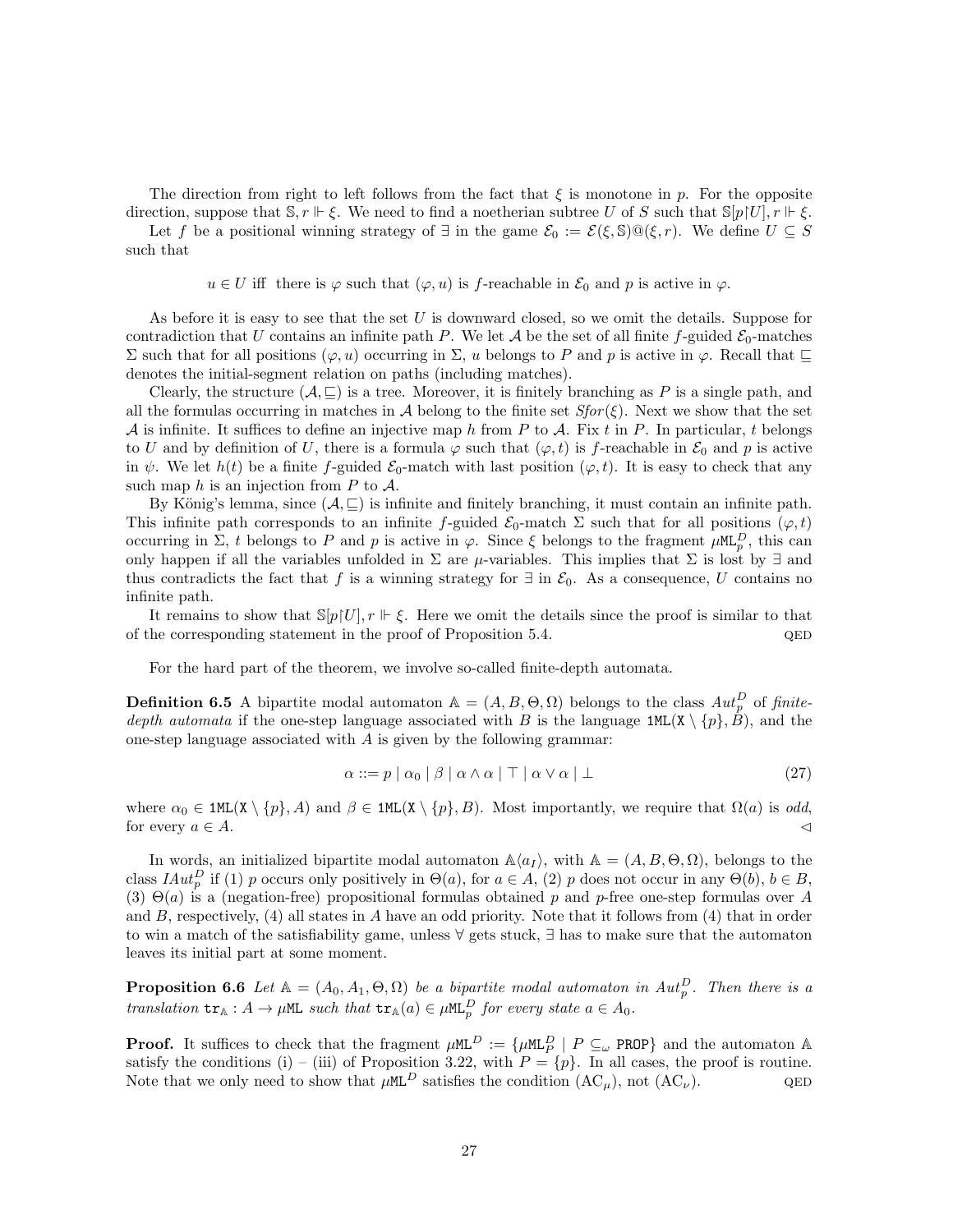It follows from Proposition 6.6 and Proposition 6.4 that any initialized automaton in  $H^1_p$  has the finite depth property for  $p$ .

The main technical result of this section will be based on the following transformation of automata. Recall that  $\mathbb{A}^{\perp}$  is the automaton given in Definition 4.2.

**Definition 6.7** Let  $A = (A, \Theta, \Omega)$  be a modal automaton which is positive in p. We define the automaton  $A^D$  as the structure  $(A^D, \Theta^D, \Omega^D)$  where  $A^D := A \cup A^{\perp}$ , and the maps  $\Theta^D$  and  $\Omega^D$  are given by putting

$$
\begin{array}{rcl}\n\Theta^D(a) & := & \Theta(a) \vee \Theta(a)[b^\perp/b \mid b \in A] \\
\Theta^D(a^\perp) & := & \Theta^\perp(a)\n\end{array}\n\qquad \text{and} \qquad\n\begin{array}{rcl}\n\Omega^D(a) & := & 1 \\
\Theta^D(a^\perp) & := & \Omega(a),\n\end{array}
$$

for an arbitrary state  $a \in A$ .

To obtain the automaton  $\mathbb{A}^D$  from  $\mathbb A$  we put a modified copy of  $\mathbb A$  'in front of' of a copy of  $\mathbb A^{\perp}$ . The modifications consist of changing the priority map  $\Omega$  on A by assigning each state  $a \in A$  priority 1, and of allowing the same transitions from A to the final part  $A^{\perp}$  of  $A^{D}$  as to the initial part A itself. As before, this makes the final part of the structure  $\mathbb{A}^D$  isomorphic to the automaton  $\mathbb{A}^{\perp}$ , so that again we have

$$
\mathbb{A}^D \langle a^\perp \rangle \equiv \mathbb{A}^\perp \langle a^\perp \rangle \tag{28}
$$

for every state  $a \in A$ . Finally, observe that we define the transformation  $(\cdot)^D$  for arbitrary (that is, not necessarily disjunctive) modal automata.

The following proposition is easy to verify.

**Proposition 6.8** Let  $\mathbb{A}\langle a \rangle$  be an initialized modal automaton which is positive in p. Then its transformation  $\mathbb{A}^D\langle a \rangle$  belongs to the class  $\mathit{IAut}^D_p$ .

We are now ready for the main technical lemma of this section.

**Proposition 6.9** Let  $\mathbb{A}\langle a \rangle$  be an initialized modal automaton which is positive in p. If  $\mathbb{A}\langle a_I \rangle$  has the finite depth property with respect to p, then  $\mathbb{A}\langle a_I \rangle \equiv \mathbb{A}^D \langle a_I \rangle$ .

**Proof.** Let  $A = (A, \Theta, \Omega)$  be a modal automaton, and assume that  $A\langle a_I \rangle$  has the finite depth property for some state  $a_I \in A$ . In order to prove the equivalence of  $\mathbb{A}\langle a_I \rangle$  and  $\mathbb{A}^D\langle a_I \rangle$ , it suffices to take an arbitrary Kripke tree  $(\mathbb{S}, r)$  and prove that

$$
\mathbb{S}, r \Vdash \mathbb{A}\langle a_I \rangle \text{ iff } \mathbb{S}, r \Vdash \mathbb{A}^D \langle a_I \rangle. \tag{29}
$$

We first consider the direction from left to right of (29). Assume that  $\mathbb{S}, r \Vdash \mathbb{A}\langle a_I \rangle$ , then it follows from the finite depth property of  $\mathbb{A}\langle a \rangle$  that there is a noetherian subtree  $U \subseteq S$  such that  $\mathbb{S}[p]U, r \Vdash \mathbb{A}\langle a_I \rangle$ . We may assume that  $r \in U$ , and that U is balanced in the sense that for any  $u \in U$ , either  $\sigma_R(u) \cap U = \emptyset$  or  $\sigma_R(u) \subseteq U$ . (This is without loss of generality: should U itself not meet these conditions, then we may proceed with the set  $U' := U \cup \{r\} \cup \bigcup \{\sigma_R(u) \mid u \in U, \sigma_R(u) \cap U \neq \emptyset\}$ . By monotonicity of  $\mathbb{A}^D$  it suffices to show that  $\mathbb{S}[p|U], r \Vdash \mathbb{A}^D\langle a_I \rangle$ ; that is, we need to supply  $\exists$  with a winning strategy h in the game  $\mathcal{A}^D := \mathcal{A}(\mathbb{A}^D, \mathbb{S}[p|U]) \mathbb{Q}(a_I, r)$ . In order to define this strategy, we will make use of two auxiliary strategies: let f and g be positional winning strategies for  $\exists$  in the acceptance games  $\mathcal{A}(\mathbb{A}, \mathbb{S}[p|U])$  and  $\mathcal{A}(\mathbb{A}^D, \mathbb{S}[p|U])$ , respectively.

 $\exists$ 's strategy in  $\mathcal{A}^D$  will be based on maintaining the following condition:

 $(\dagger_D)$ With  $\Sigma = (a_n, s_n)_{n \leq k}$  a partial match of  $\mathcal{A}^D$ , one of the following holds:  $(\dagger_D^1)$   $(a_k, s_k) \in A \times U$  and  $\Sigma$  corresponds to an f-guided match of  $\mathcal{A}(\mathbb{A}, \mathbb{S}[p|U]),$  $(\dagger_D^2)(a_l, s_l) \in A^{\perp} \times S$  for some  $l \leq k$  such that  $\mathbb{S}[p|U], s_l \Vdash \mathbb{A}^D\langle a_l \rangle$ , and  $(a_i, s_i)_{l \leq i \leq k}$  is a g-guided  $\mathcal{A}(\mathbb{A}^D, \mathbb{S}[p]U])$ -match.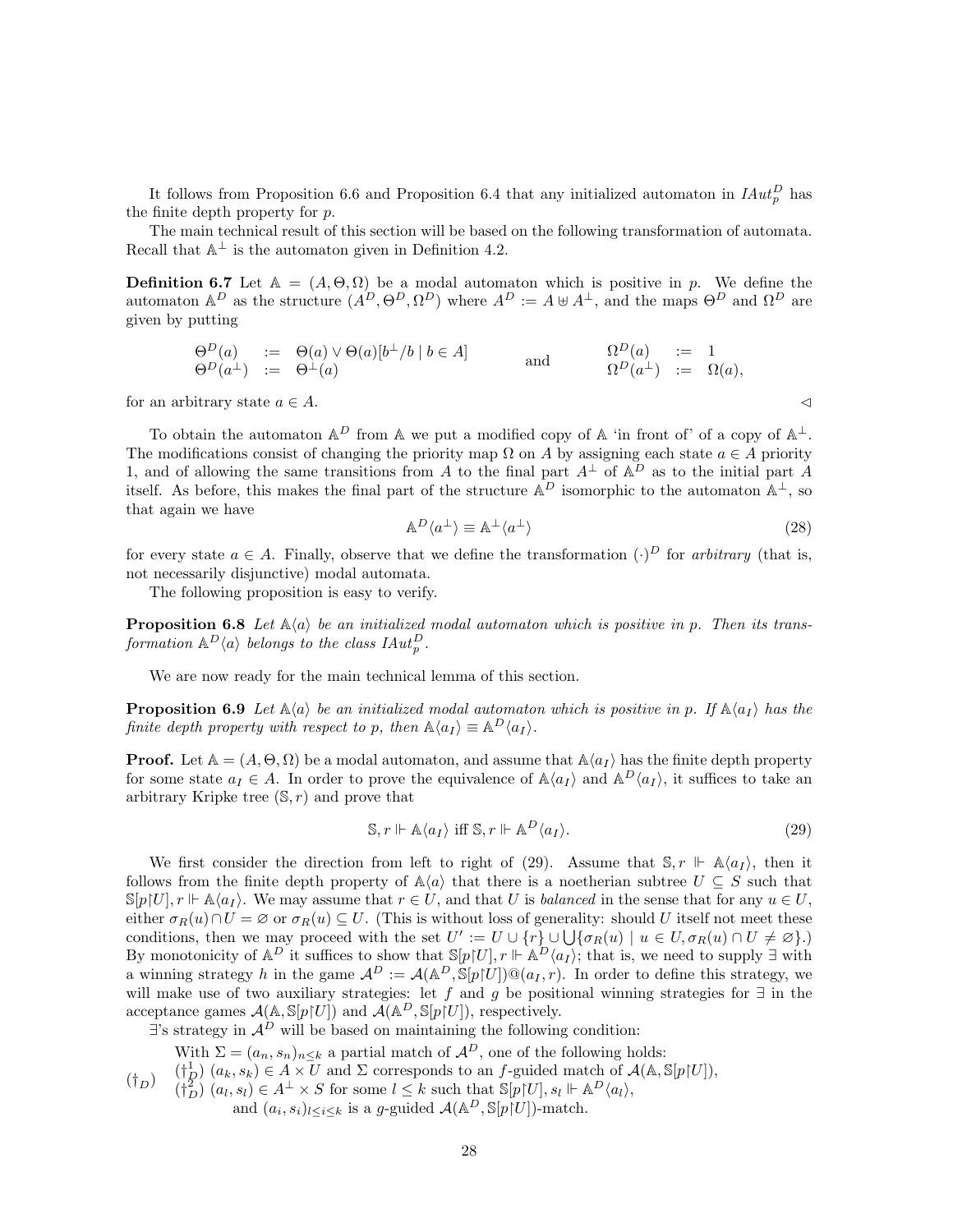In words,  $\exists$  will make sure that the match either stays in  $A \times U$  while she can play f, or it moves to  $A^{\perp} \times S$  at a moment when it is safe for her to follow the strategy g.

Let us first see that ∃ can maintain this condition during one single round of the game.

CLAIM 1 Let  $\Sigma$  be a partial match of  $\mathcal{A}^D$  satisfying  $(\dagger_D)$ . Then  $\exists$  has a legitimate move guaranteeing that, after any response move by  $\forall$ ,  $(\dagger_D)$  holds again.

PROOF OF CLAIM Let  $\Sigma = (a_n, s_n)_{n \leq k}$  be as in the claim, and distinguish cases. Leaving the easy case, where  $\Sigma$  satisfies  $(\dagger_D^2)$ , for the reader, we assume that  $\Sigma$  satisfies  $(\dagger_D^1)$ . Then obviously its final position  $(a_k, s_k)$  is a winning position for  $\exists$  in  $\mathcal{A}(\mathbb{A}, \mathbb{S}[p|U])$ . Since  $s_k \in U$  we have  $\sigma_{\mathbb{S}[p|U]}(s_k) = \sigma_{\mathbb{S}}(s_k)$ , so we may denote this object as  $\sigma(s_k)$  without causing confusion. Let  $m : \sigma_R(s_k) \to PA$  be the marking given by her positional winning strategy f at position  $(a_k, s_k)$ .

By the legitimacy of this move we have that  $\sigma(s_k)$ ,  $m \Vdash^1 \Theta(a_k)$ . In order to define ∃'s move  $m^D$ in  $\mathcal{A}(\mathbb{A}^D, \mathbb{S}[p]U],$  we distinguish cases.

If  $\sigma_R(s_k) \subseteq U$  we simply put  $m^D := m$ , and we leave it for the reader to verify that this move of ∃ satisfies the requirements formulated in the claim.

Alternatively, by our assumption on U we have that  $\sigma_R(s_k) \cap U = \emptyset$ ; in this case we put

$$
m^D(t) := m(t)^{\perp},
$$

for each  $t \in \sigma_R(u)$ . It then easily follows from  $\sigma(s_k)$ ,  $m \Vdash^1 \Theta(a)$  that  $\sigma(s_k)$ ,  $m^D \Vdash^1 \Theta^{\perp}(a)$ , and so  $\sigma(s_k)$ ,  $m^D \Vdash^1 \Theta$  $\dot{D}(a)$  by definition of  $\Theta^D$ . In other words,  $m^D$  is a legitimate move.

To see that by picking this move  $\exists$  maintains the condition  $(\dagger_D)$ , consider an arbitrary response  $(b^{\perp},t)$  of  $\forall$  such that  $b^{\perp} \in m^D(t)$ . By definition of  $m^D$  it follows that  $b \in m(t)$ , and so by the assumption that m is part of  $\exists$ 's winning strategy f, we obtain  $\mathbb{S}[p]U|$ ,  $t \Vdash \mathbb{A}\langle b\rangle$ . But now we may reason as before (cf. Claim 1 in the proof of Proposition 5.9): Since  $t \notin U$  and U is downward closed, the entire subtree generated by t is disjoint from U, so that we find  $\mathbb{S}[p \mapsto \emptyset], t \Vdash \mathbb{A}\langle b \rangle$ . We may now use Proposition 4.3 and (28) to obtain  $\mathbb{S}[p]U, t \Vdash \mathbb{A}^D \langle b^{\perp} \rangle$ . In other words, in this case the continuation match  $\Sigma \cdot (b^{\perp}, t)$  satisfies condition  $(\dagger_{l}^{2})$  $\mathbb{Z}_D^2$ .

Based on Claim 1 we may provide  $\exists$  with a winning strategy h in  $\mathcal{A}^D$ , exactly as in the proof of Proposition 5.9. This proves the direction from left to right of (29).

We now turn to the right-to-left direction of (29), for which we assume that  $\mathbb{S}, r \Vdash \mathbb{A}^D \langle a_I \rangle$ , with  $a_I \in A$ . In order to supply  $\exists$  with a winning strategy h in the game  $\mathcal{A}(\mathbb{A}, \mathbb{S}) \mathbb{Q}(a_I, r)$ , we will make use of arbitrary but fixed positional winning strategies f and g for  $\exists$  in the acceptance games  $\mathcal{A}(\mathbb{A}^D,\mathbb{S})$ and  $\mathcal{A}(\mathbb{A}, \mathbb{S})$ , respectively.

 $\exists$ 's strategy in  $\mathcal{A}(\mathbb{A}, \mathbb{S}) \mathbb{Q}(a_I, r)$  will be based on maintaining the following condition:

With  $\Sigma = (a_n, s_n)_{n \leq k}$  a partial match of  $\mathcal{A}(\mathbb{A}, \mathbb{S}) \mathbb{Q}(a_I, r)$ , one of the following holds:

 $(\ddagger_D)$  $(\dagger_D^1)$   $\Sigma$  corresponds to an f-guided match of  $\mathcal{A}(\mathbb{A}^D,\mathbb{S}),$ 

 $(\dagger_D^2)$  S,  $s_l \Vdash \mathbb{A}\langle a_l \rangle$  for some  $l \leq k$ , and  $(a_i, s_i)_{l \leq i \leq k}$  is a g-guided  $\mathcal{A}(\mathbb{A}, \mathbb{S})$ -match.

Once more our main claim is that  $\exists$  can maintain condition  $(\dagger_D)$  during one single round of the game.

CLAIM 2 Let  $\Sigma$  be a partial match of  $\mathcal{A}(\mathbb{A}, \mathbb{S})\mathbb{Q}(a_I, r)$  satisfying  $(\ddagger_D)$ . Then  $\exists$  has a legitimate move guaranteeing that, after any response move by  $\forall$ ,  $(\dagger_D)$  holds again.

PROOF OF CLAIM Let  $\Sigma = (a_n, s_n)_{n \leq k}$  be as in the claim, and distinguish cases. If  $\Sigma$  satisfies  $(\dagger_D^2)$ ,  $\exists$  can simply continue to use the strategy g.

If  $\Sigma$  satisfies  $(\frac{1}{h})$ , then obviously its final position  $(a_k, s_k) \in A \times S$  is a winning position for  $\exists$ in  $\mathcal{A}(\mathbb{A}^D,\mathbb{S})$ . Let  $m : \sigma_R(s_k) \to \mathsf{P} A^D$  be the marking given by her positional winning strategy f,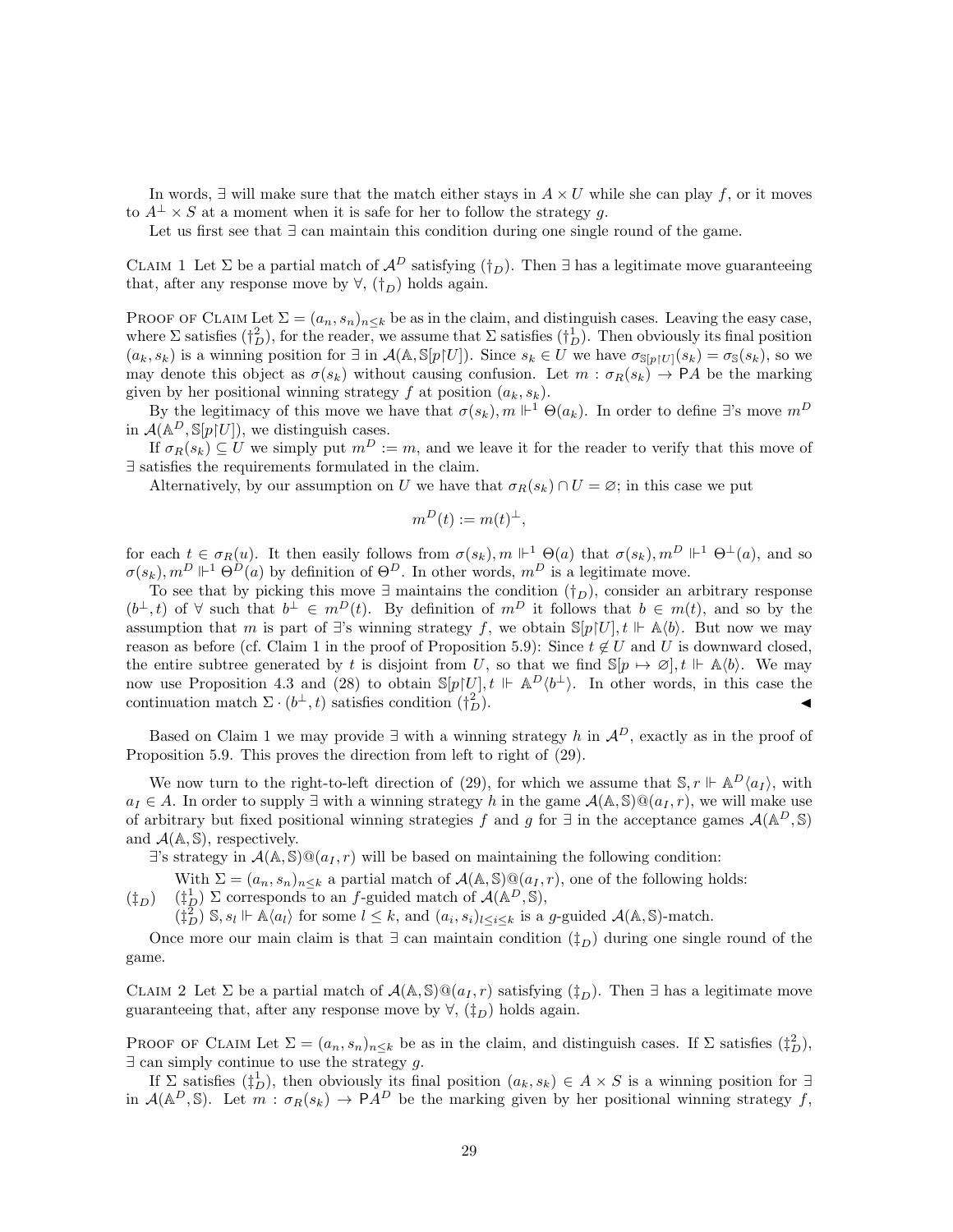then we have  $\sigma(s_k)$ ,  $m \Vdash^1 \Theta^D(a_k)$  by legitimacy of m. Now distinguish cases, as to which disjunct of  $\Theta^D(a_k) = \Theta(a_k) \vee \Theta(a_k)[b^{\perp}/b \mid b \in A]$  holds at the one-step model  $(\sigma(s_k), m)$ .

In case  $\sigma(s_k)$ ,  $m \Vdash^1 \Theta(a_k)$ , we may assume without loss of generality that  $m(t) \in \mathsf{P}(A)$ , for all  $t \in \sigma_B(a_k)$ . We now simply define ∃'s move  $m_D$  in  $\mathcal{A}(\mathbb{A}, \mathbb{S}) \mathbb{Q}(a_I, r)$  by setting  $m_D := m$ . In this case it is straightforward to verify that  $m_D$  is legitimate and that for any response move  $(b, t)$  of  $\forall$ , the resulting partial match  $\Sigma \cdot (b, t)$  satisfies condition  $(\ddagger_D^1)$ .

In case  $\sigma(s_k)$ ,  $m \Vdash^1 \Theta(a_k)[b^{\perp}/b \mid b \in A]$ , we may assume without loss of generality that  $m(t) \in$  $P(A^{\perp})$ , for all  $t \in \sigma_R(a_k)$ . We define ∃'s move  $m_D$  by putting

$$
m_D(t) := \{ b \in A \mid b^{\perp} \in m(t) \},
$$

for each  $t \in \sigma_R(s_k)$ . It is straightforward to verify that  $\sigma(s_k)$ ,  $m_D \Vdash^1 \Theta(a_k)$ , which shows that  $m_D$  is a legitimate move for  $\exists$  in  $\mathcal{A}(\mathbb{A}, \mathbb{S})$  at position  $(a_k, s_k)$ .

Now consider an arbitrary (legitimate) response  $(b, t)$  of  $\forall$ ; we claim that the resulting continuation  $\Sigma \cdot (b, t)$  of  $\Sigma$  satisfies  $(\dagger_D^2)$ . To see this, observe that by definition of  $m_D$  it follows from  $b \in m_D(t)$ that  $b^{\perp} \in m(t)$ , which means that  $(b^{\perp}, t)$  is a legitimate move for  $\forall$  in  $\mathcal{A}(\mathbb{A}^D, \mathbb{S})$  at position m. But since m is part of ∃'s winning strategy f, this means that  $\mathbb{S}, t \Vdash \mathbb{A}^D \langle b^\perp \rangle$ . It then follows from (28) that  $\mathbb{S}, t \Vdash \mathbb{A}^{\perp} \langle b^{\perp} \rangle$ . Hence by Proposition 4.3 we obtain that  $\mathbb{S}[p \mapsto \emptyset], t \Vdash \mathbb{A} \langle b \rangle$ , and then by monotonicity of A that  $\mathbb{S}, t \Vdash \mathbb{A}\langle b \rangle$ . This means that  $\Sigma \cdot (b, t)$  satisfies  $(\frac{1}{2}b)$  indeed.

Based on this claim, we define the usual strategy h for  $\exists$  in  $\mathcal{A}(\mathbb{S},\mathbb{S})$ . To see why this strategy is winning for her, we consider an arbitrary h-guided match  $\Sigma$  of  $\mathcal{A}(\mathbb{S}, \mathbb{S}) \mathbb{Q}(a_I, r)$ , and focus on the case where  $\Sigma = (a_n, s_n)_{n \in \omega}$  is infinite. Observe that because  $\Omega^D$  assigns an odd priority to states in the initial part A of  $\mathbb{A}^D$ , it cannot be the case that  $\Sigma$  corresponds to a *full f*-guided  $\mathcal{A}^D(\mathbb{A}^D,\mathbb{S})$ -match. Hence, there must be a stage  $k \in \omega$  when the match moves out of the initial part of  $\mathbb{A}^D$ , which means that  $\mathbb{S}, s_k \Vdash \mathbb{A}\langle a_k \rangle$  and  $(a_n, s_n)_{k \leq n \leq \omega}$  is a g-guided match of  $\mathcal{A}(\mathbb{A}, \mathbb{S})$ . From this it is straightforward to derive that  $\Sigma$  is won by  $\exists$ .  $\qquad \qquad$  quantity of the set of the set of the set of the set of the set of the set of the set of the set of the set of the set of the set of the set of the set of the set of the set of

**Proof of Theorem 6.3.** To define the required map  $(\cdot)^D$  :  $\mu$ ML(X)  $\rightarrow \mu$ ML $^D$ (X), fix a  $\mu$ ML-formula  $\xi$ . We define

$$
\xi^D := \mathtt{tr}_{\mathbb{A}_\xi^{MD}}(a_\xi),
$$

where  $\mathbb{A}_{\xi}\langle a_{\xi}\rangle$  is an initialized modal automaton that is equivalent to  $\xi$ , and  $tr_{\mathbb{A}_{\xi}^{MD}}$  is the translation associated with the automaton  $\mathbb{A}_{\xi}^{MD}$ . We leave it for the reader to verify that this map satisfies the requirements stated by the theorem — the proof follows the same lines as that of Theorem  $5.3$ . QED

# 7 The single branch property

As a variation of the finite-width property, we consider the single-branch property.

**Definition 7.1** A formula  $\xi \in \muML(X)$  has the *single branch property* for  $p \in X$  if  $\xi$  is monotone in p, and, for every tree model  $(\mathbb{S}, r)$ ,

 $\mathbb{S}, r \Vdash \xi$  iff  $\mathbb{S}[p|U], r \Vdash \xi$ , for some branch  $U \subseteq S$ ,

where a subset  $U \subseteq S$  is a *branch* if  $U = \{s_n \mid n \lt k\}$  for some (finite or infinite) path  $(s_n)_{n \lt k}$  starting at  $s_0 = r$ .

The syntactic fragment corresponding to this property is the following.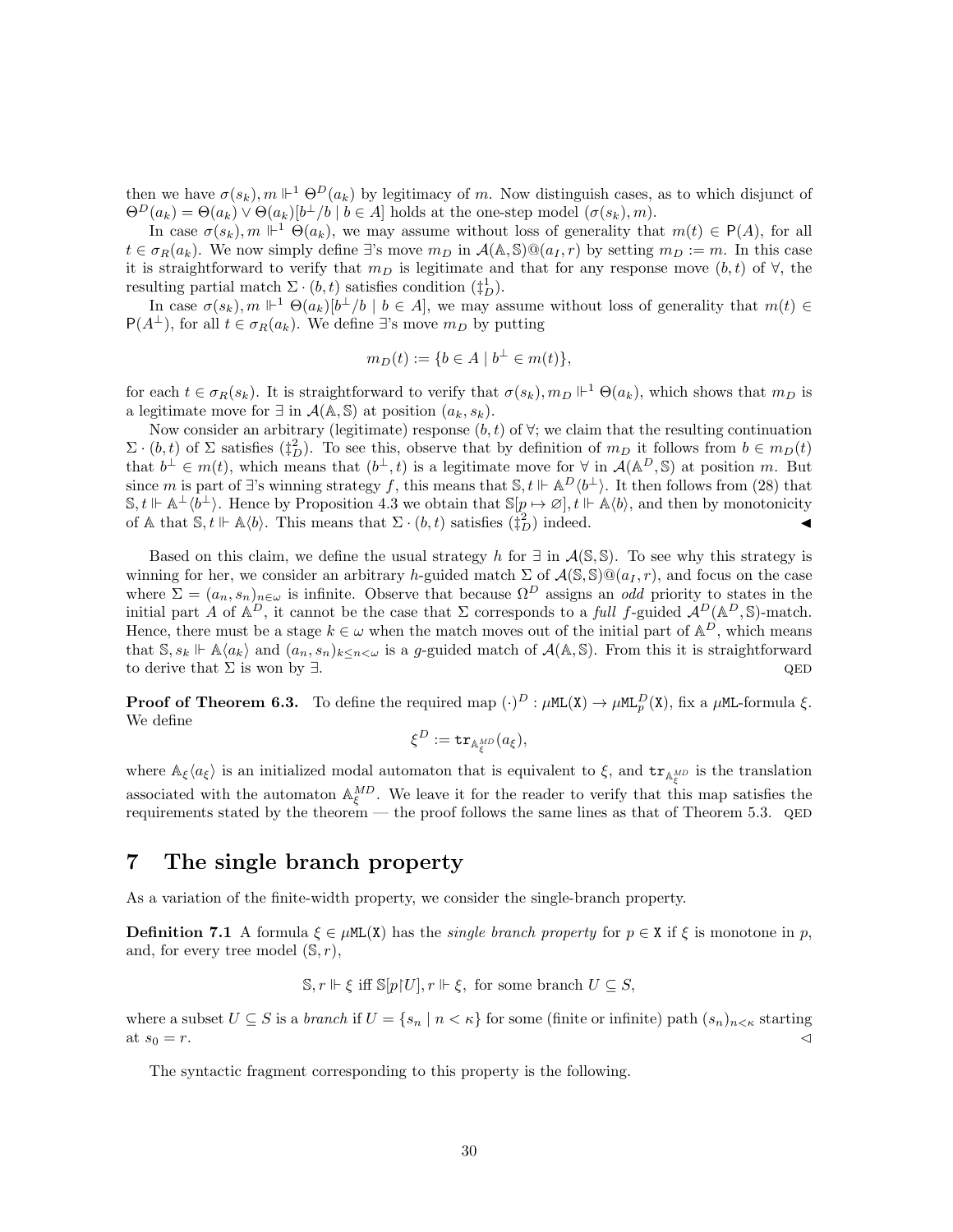**Definition 7.2** Given a set  $Q \subseteq \mathbf{X}$  such that  $p \in Q$ , we define the fragment  $\mu \mathbb{ML}_{p,Q}^B$  by the following grammar:

$$
\varphi ::= p | q | \psi | \varphi \vee \varphi | p \wedge \varphi | \psi \wedge \varphi | \diamond \varphi | \mu x. \varphi' | \nu x. \varphi',
$$

where  $q \in Q$ ,  $\psi \in \muML(X \setminus Q)$  is a  $Q$ -free formula and  $\varphi' \in \muML_{p,Q \cup \{x\}}^B$ . In case  $Q$  is the singleton  $\{p\}$ , we will write  $\mu$ ML<sup>B</sup> rather than  $\mu$ ML $_{\{p\},\{p\}}^B$ .  $\triangle$ 

Formulas  $\xi$  in this fragment share with those in  $\mu M_{p}^{W}$  the property that no p-active subformula of  $\xi$  may be in the scope of a box modality. The difference with  $\mu M L_p^W$  lies in the role of conjunctions: if  $\varphi_0 \wedge \varphi_1$  is a subformula of  $\xi \in \mu \mathbb{ML}_p^B$ , then p cannot be active in both conjuncts  $\varphi_i$ , unless one of these conjuncts is actually identical to p. All formulas from Example 2.24, except  $\varphi_4$  and  $\varphi_6$ , belong to  $\mu$ ML $_p^S.$ 

A further difference with the earlier (and later) languages is that  $\mu M L_p^B$  is defined using fragments of the form  $\mu M L_{p,Q}^B$ , where the propositional variables in Q have a slightly different role than p. This difference can be best explained by means of an example: where the formula  $\nu x.\Diamond(x \wedge \Diamond p)$ does not belong to the fragment  $\mu$ ML<sup>W</sup> (and does not have the single-branch property), the formula  $\nu x.\Diamond(p \wedge \Diamond x) \in \mu \mathbb{M}_{p}^{W}$  does have the property.

Our characterization theorem for the single-branch property reads as follows.

**Theorem 7.3** There is an effective translation which maps a given  $\mu$ ML-formula  $\xi$  to a formula  $\xi^B$   $\in$  $\mu$ ML $^B_p$  such that

$$
\xi \text{ has the single branch property for } p \text{ iff } \xi \equiv \xi^B,\tag{30}
$$

and it is decidable in elementary time whether a given formula  $\xi$  has the single branch property for p.

As before we start with the easy part of the proof.

**Proposition 7.4** Every formula  $\xi \in \mu \mathbb{L}_p^B$  has the single branch property with respect to p.

**Proof.** Let  $\xi$  be a formula in  $\mu M_{p}^{B}$ , then clearly  $\xi$  is monotone in p. Fix a tree model S with root r. We have to show

$$
\mathbb{S}, r \Vdash \xi \text{ iff } \mathbb{S}[p|U], r \Vdash \xi, \text{ for some branch } U \subseteq S. \tag{31}
$$

The direction from right to left follows from the monotonicity of  $\xi$  in p. For the direction from left to right, suppose that  $\mathbb{S}, r \Vdash \xi$ . We need to find a branch U such that  $\mathbb{S}[p]U, r \Vdash \xi$ .

Since  $\xi$  is true at r in S,  $\exists$  has a positional winning strategy f in the game  $\mathcal{E}_0 = \mathcal{E}(\xi, \mathbb{S}) \mathbb{Q}(\xi, s)$ .

CLAIM 1 For every  $k < \omega$  there is at most one f-guided match  $\Sigma = (\varphi_n, s_n)_{n \leq k}$  of length k, such that p is active in every  $\varphi_n$  but  $\varphi_k \neq p$ .

PROOF OF CLAIM We prove the claim by induction on k. Call a match  $\Sigma = (\varphi_n, s_n)_{n \leq k}$  p-active if p is active in every  $\varphi_n, n \leq k$ .

For the base case there is nothing to prove since there is only one match of length 0 altogether, viz., the match consisting of the starting position  $(\xi, r)$ .

For the inductive case, it suffices to show that if  $\Sigma = (\varphi_n, s_n)_{n \leq k}$  is a p-active match, then it has at most one p-active continuation  $\Sigma \cdot (\varphi_{k+1}, s_{k+1})$ . To show this, we distinguish cases as to the shape of  $\varphi_k$ .

If  $\varphi_k$  is a proposition letter, then  $\Sigma$  is a full match, and thus has no continuation at all. (Observe that by assumption we must have  $\varphi_k = p$ , but this is not relevant for the argument.) If  $\varphi_k = x$  for some bound variable x, then  $(\varphi_{k+1}, s_{k+1}) = (\delta_x, s_k)$ , and p is active in  $\delta_k$ . If  $\varphi_k$  is either a disjunction or a formula of the form  $\Diamond \varphi'$ , then, since we fixed ∃'s strategy, there is exactly one continuation  $\Sigma \cdot (\varphi_{k+1}, s_{k+1})$ , and therefore at most one p-active such continuation. Finally, if  $\varphi = \varphi' \wedge \varphi''$  is a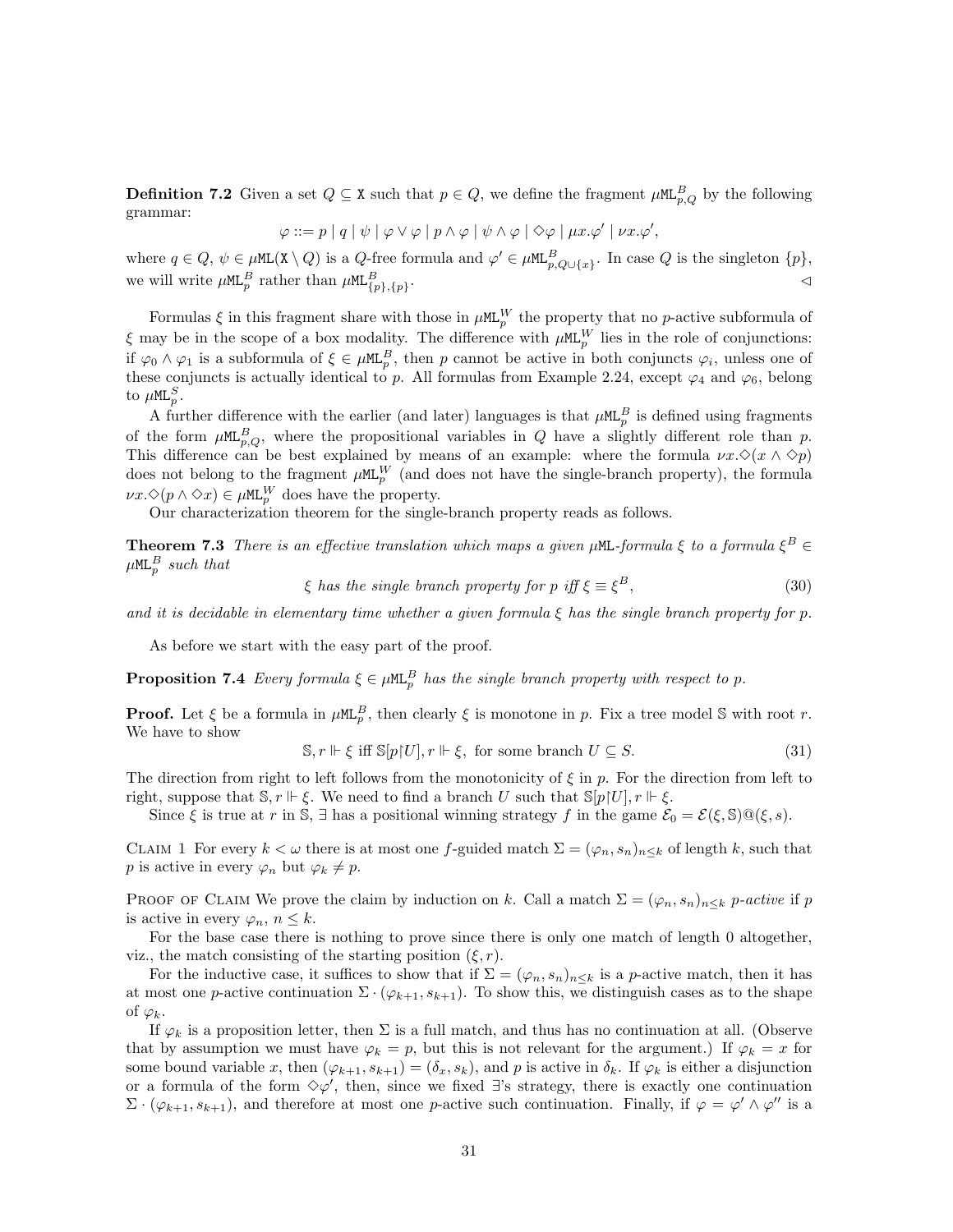conjunction, then by the constraints of well-formed formulas of  $\mu M L_p^B$ , at most one of the conjuncts can be active in p, unless  $\varphi'$  or  $\varphi''$  is identical to p. From this it is immediate that  $\Sigma$  has at most one p-active continuation  $\Sigma \cdot (\varphi_{k+1}, s_{k+1})$  where  $\varphi_{k+1} \neq p$ .

This finishes the proof of the claim.

We define  $U \subseteq S$  such that

 $u \in U$  iff there is a  $\varphi$  such that  $(\varphi, u)$  is f-reachable in  $\mathcal{E}_0$  and p is active in  $\varphi$ .

It easily follows from the claim that  $U$  is a branch of  $S$ . It is now a routine exercise to verify that  $(\xi, r)$  is a winning position for  $\exists$  in  $\mathcal{E}(\xi, \mathbb{S}[p|U])$  — she may in fact use the very same strategy f. QED

For the hard part of the proof we involve the following class of automata.

**Definition 7.5** A bipartite modal automaton  $\mathbb{A} = (A, B, \Theta, \Omega)$  belongs to the class  $Aut_p^B$  of singlebranch automata if the one-step language associated with B is the language  $1ML(X \setminus \{p\}, B)$ , and the one-step language associated with  $A$  is given by the following grammar:

$$
\alpha ::= p \mid \Diamond a \mid \beta \mid \alpha \land \beta \mid \top \mid \alpha \lor \alpha \mid \bot \tag{32}
$$

where  $a \in A$  and  $\beta \in \texttt{1ML}(X \setminus \{p\}, B)$ .

In words, the two key conditions on a bipartite automaton  $\mathbb{A} = (A, B, \Theta, \Omega)$  are that (i) the initial part A of A can only be accessed from itself through a formula of the form  $\Diamond a$  (with  $a \in A$ ), and that (ii), as before, the propositional variable  $p$  may ony occur positively in the initial part, and not at all in the final part of A.

**Proposition 7.6** Let  $A = (A_0, A_1, \Theta, \Omega)$  be a bipartite modal automaton in  $Aut_p^B$ . Then there is a translation  $tr_{\mathbb{A}}: A \to \mu \mathbb{M}$  such that  $tr_{\mathbb{A}}(a) \in \mu \mathbb{M}$   $_{p}^{B}$  for every state  $a \in A_0$ .

**Proof.** We prove this proposition using a (minor) variation of Proposition 3.22, where we define the fragment  $F(Q) := \mu M L_{p,Q}^B$  only for subsets  $Q \subseteq PROP$  such that  $p \in Q$ . (It is easy to check that this modification does not have an effect on the proof of the proposition.) The verification that (i)  $\mu$ ML<sup>B</sup> := { $\mu$ ML<sup>W</sup><sub>p,Q</sub> | p 
in Q 
c PROP Satisfies the properties (EP), (SP1), (SP2) and (AC<sub>n</sub>) for  $\eta \in {\{\mu,\nu\}}$ , can be established by routine proofs. We may prove that (ii) for all  $a \in A$ , the formula  $\Theta(a)$  belongs to the set  $\mu M L_{\{p\},A}^B$  by a straightforward formula induction on the formulas generated by the grammar (32). And, finally, as in the earlier cases it is easy to show the existence of a translation  $\text{tr}: B \to \mu\text{ML}(X \setminus \{p\});$  from this it is immediate that (iii)  $\text{tr}(b) \in \mu\text{ML}_{\{p\}}^W$ , for all  $b \in B$ .

Note that it follows from Proposition 7.6 and Proposition 7.4 that initialized automata in  $H^2_p$ have the single branch property.

We now turn to the key definition of this section, viz., the transformation  $(\cdot)^B$  of a disjunctive automaton into an  $Aut_p^B$ -structure. This construction is very similar to the one we used in the section on the finite-width property; the difference lies in the one-step translation, where now, in order to translate a disjunct  $\pi \wedge \nabla B$ , we do not consider all ways to write B as a union  $B = B_1 \cup B_2$ , but only the ones where  $B_1$  is either empty or a singleton.

**Definition 7.7** Let  $(\cdot)^B$ : 1DML(X, A)  $\rightarrow$  1ML(X, A  $\uplus$  A<sup>⊥</sup>) be the one-step translation given by the following inductive definition:

$$
(\pi \wedge \nabla B)^B := (\pi \wedge \nabla B^{\perp}) \vee \bigvee \{\pi \wedge \Diamond b \wedge \nabla B_2^{\perp} \mid \{b\} \cup B_2 = B\}
$$
  
\n
$$
\perp^B := \perp
$$
  
\n
$$
(\alpha \vee \beta)^B := \alpha^B \vee \beta^B.
$$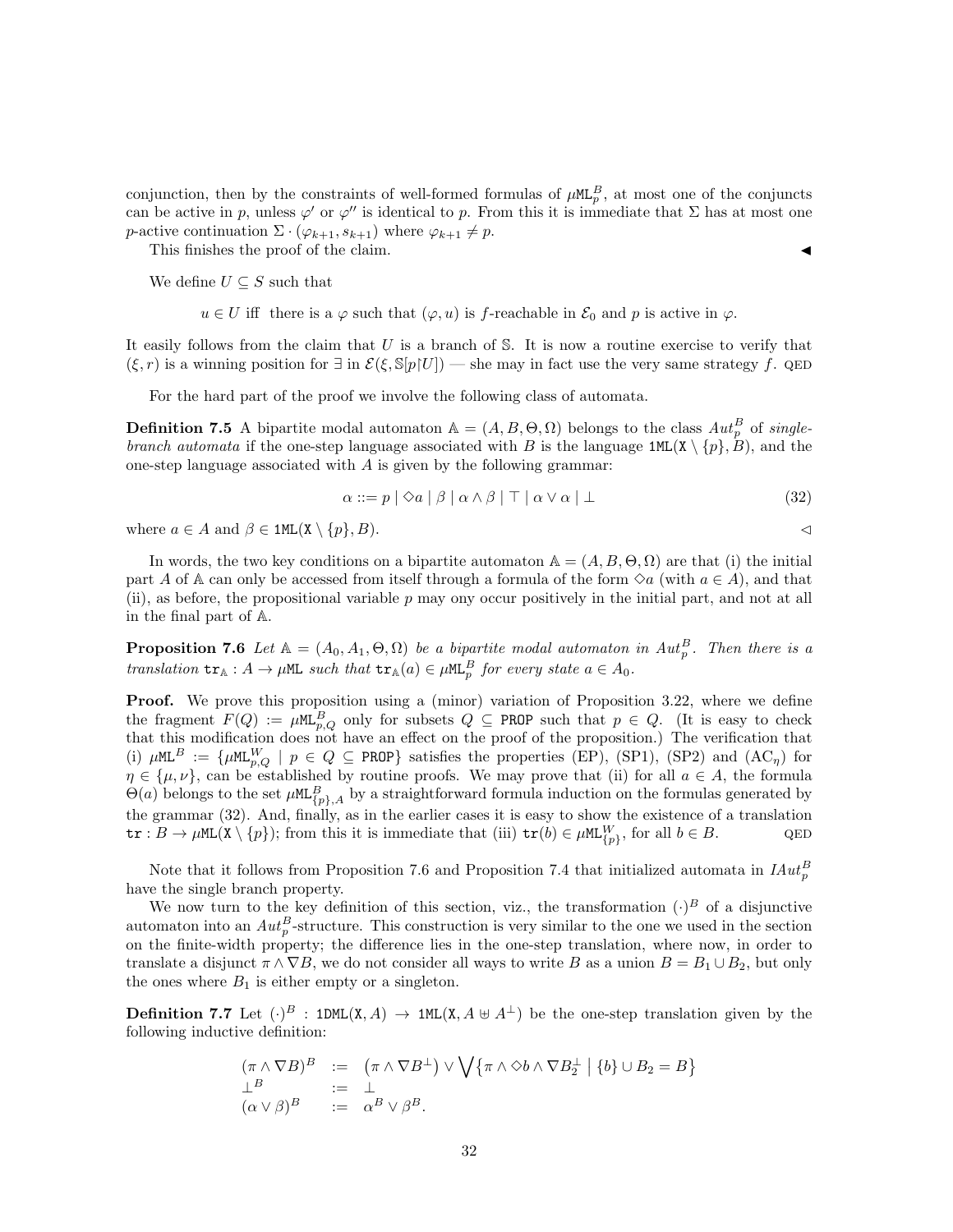Let  $\mathbb{A} = (A, \Theta, \Omega)$  be a disjunctive modal automaton which is positive in p. We define the automaton  $A^B$  as the bipartite structure  $(A^B, \Theta^B, \Omega^B)$  where  $A^B := A \oplus A^{\perp}$ , and the maps  $\Theta^B$  and  $\Omega^B$  are given by putting

$$
\begin{array}{rcl}\n\Theta^B(a) & := & \Theta(a)^B \\
\Theta^B(a^{\perp}) & := & \Theta^{\perp}(a)\n\end{array}\n\qquad \text{and} \qquad\n\begin{array}{rcl}\n\Omega^B(a) & := & \Omega(a) \\
\Omega^B(a^{\perp}) & := & \Omega(a),\n\end{array}
$$

for an arbitrary state  $a \in A$ .

We leave it for the reader to verify the following proposition.

**Proposition 7.8** Let  $\mathbb{A}\langle a \rangle$  be an initialized disjunctive modal automaton which is positive in p. Then its transformation  $\mathbb{A}^B\langle a \rangle$  belongs to the class  $IAut_p^B$ .

We are now ready for the main technical lemma of this section.

**Proposition 7.9** Let  $\mathbb{A}\langle a \rangle$  be an initialized disjunctive modal automaton which is positive in p. If  $\mathbb{A}\langle a_I \rangle$  has the single-branch property, then  $\mathbb{A}\langle a_I \rangle \equiv \mathbb{A}^B \langle a_I \rangle$ .

**Proof.** Let  $A = (A, \Theta, \Omega)$  be a disjunctive modal automaton, and assume that  $A\langle a_I \rangle$  has the single branch property, where  $a_I \in A$ . In order to prove the equivalence of  $\mathbb{A}\langle a_I \rangle$  and  $\mathbb{A}^B\langle a_I \rangle$ , it suffices to take an arbitrary  $\omega$ -unravelled Kripke tree  $(\mathbb{S}, r)$  and prove that

$$
\mathbb{S}, r \Vdash \mathbb{A}\langle a_I \rangle \text{ iff } \mathbb{S}, r \Vdash \mathbb{A}^B \langle a_I \rangle. \tag{33}
$$

Our proof of (33) is very similar to that of the corresponding statement (19) in the proof of Proposition 5.9. For this reason we will focus on the details where the two proofs differ.

We first consider the direction from left to right of (33). Assume that  $\mathcal{S}, r \Vdash \mathbb{A}\langle a_I \rangle$ , then it follows from the single branch property of  $\mathbb{A}\langle a \rangle$  that there is a path  $(u_n)_{n \leq \kappa}$  starting at r and such that, with  $U := \{u_n \mid n < \kappa\}$ , we have  $\mathbb{S}[p|U], r \Vdash \mathbb{A}\langle a_I \rangle$ . Without loss of generality we may assume that  $(u_n)_{n\leq \kappa}$  is of maximal length, that is, either  $\kappa = \omega$ , or  $\kappa < \omega$  and  $\sigma_R(u_{\kappa-1}) = \varnothing$ ; it follows that in particular,  $r \in U$ . By monotonicity of  $\mathbb{A}^B$  it suffices to show that  $\mathbb{S}[p|U], r \Vdash \mathbb{A}^B\langle a_I \rangle$ ; that is, we need to supply  $\exists$  with a winning strategy h in the game  $\mathcal{A}^B := \mathcal{A}(\mathbb{A}^B, \mathbb{S}[p|U]) \mathbb{Q}(a_I, r)$ . In order to define this strategy, we will make use of two auxiliary strategies: let f and g be positional winning strategies for ∃ in the acceptance games  $\mathcal{A}(\mathbb{A}, \mathbb{S}[p|U])$  and  $\mathcal{A}(\mathbb{A}^B, \mathbb{S}[p|U])$  itself, respectively. By Fact 3.12 and the disjunctivity of  $A$  we may assume without loss of generality that at any position  $(a, s)$  that is winning for  $\exists$  in  $\mathcal{A}(\mathbb{A}, \mathbb{S}[p|U])$ , the marking picked by f assigns a *singleton* to each  $t \in \sigma_R(s)$ .

The condition that  $\exists$  will maintain when playing  $\mathcal{A}^B$  is the following.

- With  $\Sigma = (a_n, s_n)_{n \leq k}$  a partial match of  $\mathcal{A}^B$ , one of the following holds:
- $(\dagger_B)$  $(\dagger_{B}^{1})(a_{k}, s_{k}) \in A \times \overline{U}$  and  $\Sigma$  is an f-guided match of  $\mathcal{A}(\mathbb{A}, \mathbb{S}[p]U],$  $(\dagger_B^2)(a_l, s_l) \in A^{\perp} \times S$  for some  $l \leq k$  such that  $\mathbb{S}[p|U], s_l \Vdash \mathbb{A}^B\langle a_l \rangle$ , and  $(a_i, s_i)_{l \leq i \leq k}$  is a g-guided  $\mathcal{A}(\mathbb{A}^B, \mathbb{S}[p]U]$ )-match.

Observe that this corresponds seamlessly to the condition  $({\dagger_B})$  featuring in the finite-width case.

CLAIM 1 Let  $\Sigma$  be a partial match of  $\mathcal{A}^B$  satisfying  $(\dagger_B)$ . Then  $\exists$  has a legitimate move guaranteeing that, after any response move by  $\forall$ ,  $(\dagger_B)$  holds again.

PROOF OF CLAIM Let  $\Sigma = (a_n, s_n)_{n \leq k}$  be as in the claim. Leaving the easy case, where  $\Sigma$  satisfies  $(\dagger_B^2)$ , as a exercise for the reader, we focus on the case where  $(\dagger_B^1)$  holds. Here the final position  $(a_k, s_k)$ of  $\Sigma$  is a winning position for  $\exists$  in  $\mathcal{A}(\mathbb{A}, \mathbb{S}[p|U])$ , and with  $m : \sigma_R(s_k) \to PA$  being the marking given by ∃'s positional winning strategy f, we have  $\sigma(s_k)$ ,  $m \Vdash^1 \pi \wedge \nabla B$  for some disjunct  $\pi \wedge \nabla B$  of  $\Theta(a_k)$ .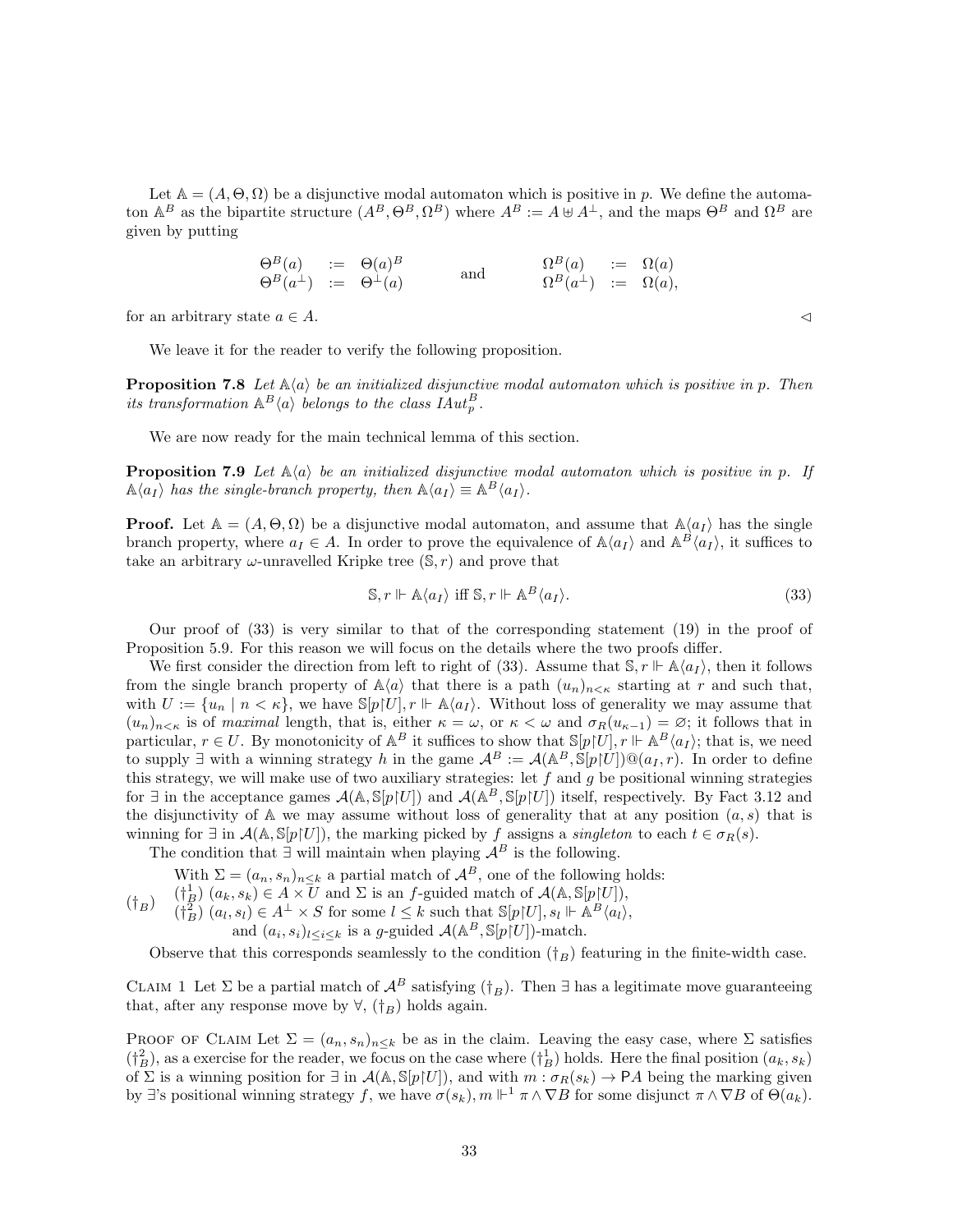If  $s_k$  is the last point of the branch U, we define  $m^B : \sigma_R(s_k) \to \mathsf{P} A^B$  by putting  $m^B(t) := m(t)^{\perp}$ , and we leave it for the reader to verify that  $m^B$ , as a move for  $\exists$  in  $\mathcal{A}(\mathbb{A}^B, \mathbb{S}[p]U]$ , satisfies the conditions of the claim.

Alternatively, let  $u \in \sigma_R(s_k) \cap U$  be the (unique) successor of  $s_k$  on the branch U. By our assumption on m, there is a unique state  $b \in A$  such that  $m(u) = \{b\}$ . As in the finite-width case, u has a sibling  $u \in \sigma_R(s_k) \setminus U$  such that  $\mathbb{S}, u \leftrightarrow \mathbb{S}, u$ , and hence,  $\mathbb{S}[p \mapsto \emptyset], u \leftrightarrow \mathbb{S}[p \mapsto \emptyset], u$ . Now define  $m^B : \sigma_R(s_k) \to \mathsf{P} A^B$  by putting

$$
m^{B}(t) := \begin{cases} m(t) \cup m(\underline{t})^{\perp} & \text{if } t = u \\ m(t)^{\perp} & \text{if } t \neq u. \end{cases}
$$

In order to show that  $m^B$  is a legitimate move for  $\exists$  in  $\mathcal{A}(\mathbb{A}^B, \mathbb{S}[p|U])$  at position  $(a_k, s_k)$ , we define  $B_2 := \bigcup_{t \neq u} m(t)$ . Then clearly  $B = \{b\} \cup B_2$  and so it suffices to prove that

$$
\sigma(s_k), m^B \Vdash^1 \Diamond b \land \nabla B_2^{\perp}.
$$
\n(34)

The proof of (34) proceeds exactly as that of (22) in the finite-width case. We omit the details, as we do for the proof that, for any response move  $(t, c)$  by  $\forall$  to ∃'s move  $m<sup>B</sup>$ , the resulting continuation  $\Sigma \cdot (t, c)$  satisfies condition  $(\dagger_B)$ .

Based on this claim it is straightforward to define a winning strategy h for  $\exists$  in  $\mathcal{A}^B$ . This proves the direction from left to right of (33).

In order to prove the opposite, right-to-left, direction of (33), our line of reasoning is the same as in the finite-width case. Again we leave the details for the reader.  $QED$ 

**Proof of Theorem 7.3.** Given a formula  $\xi \in \mu M L(X)$ , we define

$$
\xi^B := \mathtt{tr}_{\mathbb{D}^{MB}_\xi}(d_\xi).
$$

It is not difficult to verify that this map  $(\cdot)^B : \mu M L(X) \to \mu M L_p^B(X)$  satisfies the requirements stated by the theorem — the proof follows exactly the same lines as that of Theorem 5.3.  $QED$ 

# 8 Continuity

In this section we prove one of our main results, namely, we give a syntactic characterization of the continuous fragment of the modal  $\mu$ -calculus. We recall the definition of continuity.

Definition 8.1 A  $\mu$ -formula  $\xi \in \mu M L(X)$  is continuous in  $p \in X$  if

$$
\mathbb{S}, s \Vdash \xi \text{ iff } \mathbb{S}[p|U], s \Vdash \xi, \text{ for some finite subset } U \subseteq S
$$

for every pointed model  $(S, s)$ .

We leave it for the reader to verify that continuity implies monotonicity: Any formula that is continuous in  $p$  is also monotone in  $p$ .

The property of continuity is of interest for at least two reasons: its link to the well-known topological notion of Scott continuity [27] (which also explains the name 'continuity'), and its connection with the notion of *constructivity*.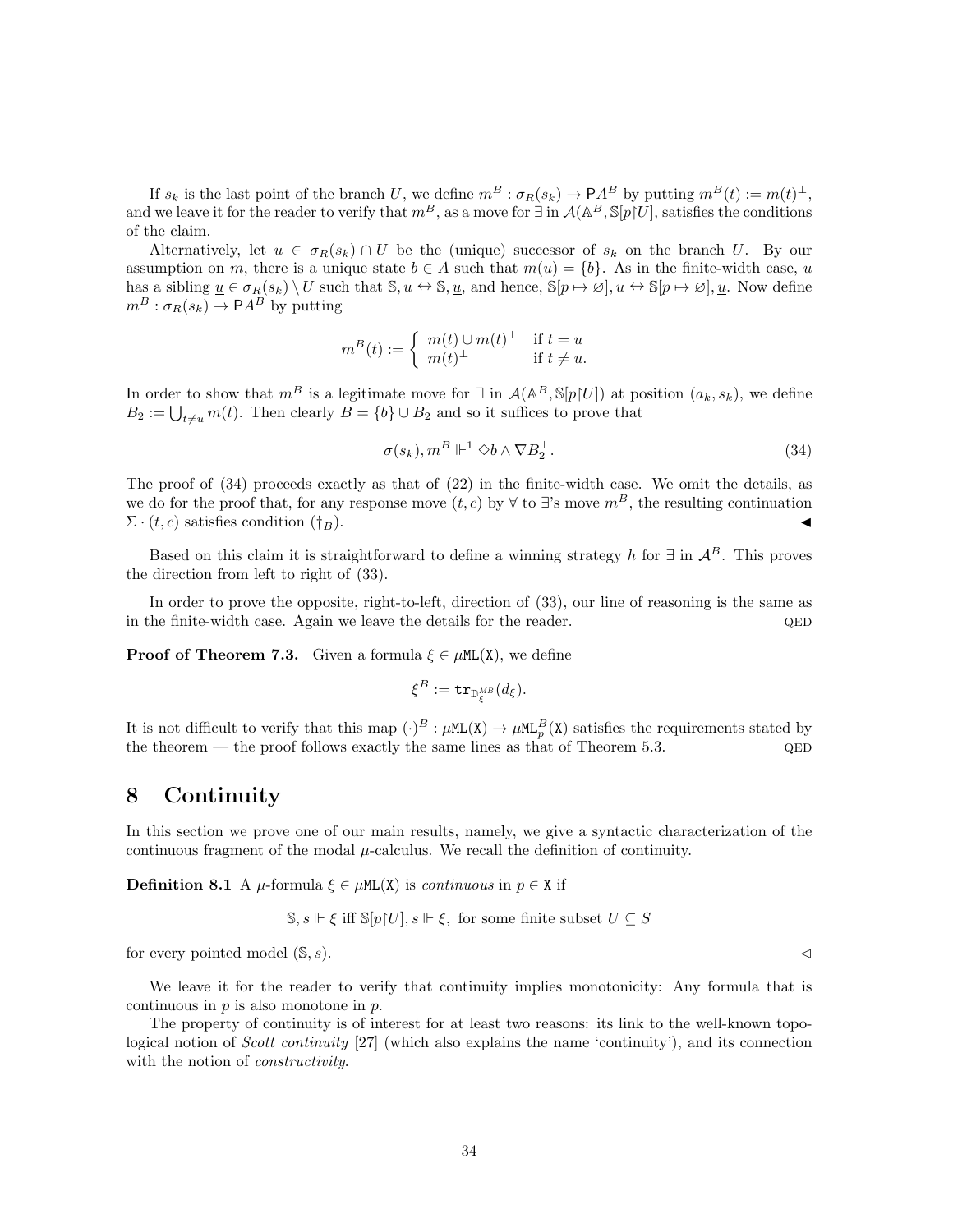**Scott topology** Recall that a *complete lattice*  $\mathbb{P}$  is a partially ordered set  $(P, \leq)$  in which each subset has a greatest lower bound (called the meet) and a least upper bound (called the join). If U is a subset of the lattice, we denote by  $\bigwedge U$  the meet of U and by  $\bigvee U$  the join of U. For example, for all sets S, the power set  $P(S)$ , ordered by set inclusion, is a complete lattice.

Given a complete lattice  $(P, \leq)$ , a subset  $D \subseteq P$  is *directed* if for every pair  $d_1, d_2 \in D$  there is a  $d \in D$  such that  $d_1 \leq d$  and  $d_2 \leq d$ . A subset  $U \subseteq P$  is called *Scott open* if it upward closed (that is, if  $u \in U$  and  $u \leq v$  then  $v \in U$ ), and satisfies, for any directed  $D \subseteq P$ , the property that  $U \cap D \neq \emptyset$ whenever  $\forall D \in U$ . It is not hard to prove that the Scott open sets indeed provide a topology, the so-called Scott topology. For the associated topological notion of continuity, let  $(P, \leq)$  and  $(P', \leq')$  be two complete lattices. A map  $f: P \to P'$  is *Scott continuous* if for all Scott opens  $U' \subseteq P'$ , the set  $f^{-1}[U']$  is Scott open. It is a standard result that a map  $f : P \to P'$  is Scott continuous iff f preserves directed joins (that is, if  $D \subseteq P$  is directed, then  $f(\sqrt{D}) = \sqrt{f[D]}.$ 

To connect this to our notion of continuity, recall from the introduction that, given a formula  $\xi$ , a proposition letter p and a model  $\mathbb{S} = (S, R, V)$ , the map  $\xi_p^{\mathbb{S}} : \mathsf{P}(S) \to \mathsf{P}(S)$  is defined by

$$
\xi_p^{\mathbb{S}}(U) = \{ s \in S \mid \mathbb{S}[p \mapsto U], s \Vdash \xi \}. \tag{35}
$$

Now the link is given by the following Proposition. The (routine) proof of this Proposition is left as an exercise for the reader.

**Proposition 8.2** A  $\mu$ -formula  $\xi$  is continuous in p iff for all models  $\mathbb{S} = (S, R, V)$ , the map  $\xi_p^{\mathbb{S}}$ :  $P(S) \rightarrow P(S)$  is Scott continuous.

Constructivity Basically, a formula is constructive if the ordinal approximation of its least fixpoint is always reached in at most  $\omega$  steps.

Given a formula  $\xi$  and a model  $\mathbb{S} = (S, R, V)$ , we define, by induction on  $i < \omega$ , a map  $\xi_p^i : \mathsf{P}(S) \to$ P(S). We let  $\xi_p^0$  be the identity map, and for  $i < \omega$  define  $\xi_p^{i+1} := \xi_p^{\mathbb{S}} \circ \xi_p^i$ , where  $\xi_p^{\mathbb{S}}$  is as in (35). A monotone formula  $\xi$  is bounded in p if for some natural number n, the least fixpoint of  $\xi$  is always reached in *n* steps (that is,  $\xi_p^n(\varnothing) = \xi_p^{n+1}(\varnothing)$  for all models S), and *constructive* in *p* if the least fixpoint is always reached in  $\omega$  many steps (that is, for all models  $\mathbb{S} = (S, R, V)$ , the least fixpoint of the map  $\xi_p$  is equal to  $\bigcup \{\xi_p^i(\emptyset) \mid i < \omega\}.$ 

In [40], Otto proved that it is decidable in exponential time whether a basic modal formula is bounded (and whether a given formula of the modal  $\mu$ -calculus is equivalent to a basic modal formula). But to the best of our knowledge, decidability of constructivity (that is, the problem whether a given  $\mu$ -formula is constructive in p) is an open problem. In passing we mention that Czarnecki [16] found, for each ordinal  $\beta < \omega^2$ , a formula  $\xi_\beta$  for which  $\beta$  is the least ordinal such that the least fixpoint of  $\xi_\beta$ is always reached in  $\beta$  steps.

The connection between the notions of continuity and constructivity is an intriguing one. It is a routine exercise to prove that continuity implies constructivity: if  $\xi$  is continuous in p, then it is also constructive in p. The opposite inclusion does not hold, as the examples  $\xi_1(p) = \Box p \wedge \Box \Box \bot$ and  $\xi_2(p) = \nu x.p \wedge \Diamond x$  testify. However, in the previous examples, we have  $\mu p.\xi_1 \equiv \mu p.\Box \Box \bot$  and  $\mu p.\xi_2 \equiv \mu p.\bot$ . That is, in each case there is a continuous formula  $\psi_i$  that is equivalent to  $\xi_i$  'modulo an application of the least fixpoint operation'. This suggests the following question concerning the link between continuity and constructivity. Can we find, for any formula  $\xi \in \mu M$  which is constructive in p, a continuous formula  $\psi$  such that  $\mu p.\xi \equiv \mu p.\psi$ ? We leave this as an open problem, as we do with the broader question whether there is a 'nice' syntactic fragment of the modal  $\mu$ -calculus that captures constructivity in the sense that a formula  $\xi$  is constructive in p iff it is equivalent to a formula  $\xi'$  which belongs to the given fragment (and which would preferably be effectively obtainable from  $\xi$ ).

We now turn to the main result of this section, namely, our characterization result for continuity. Our approach here is based on the observation that continuity can be seen as the combination of monotonicity, the finite depth property and the finite width property.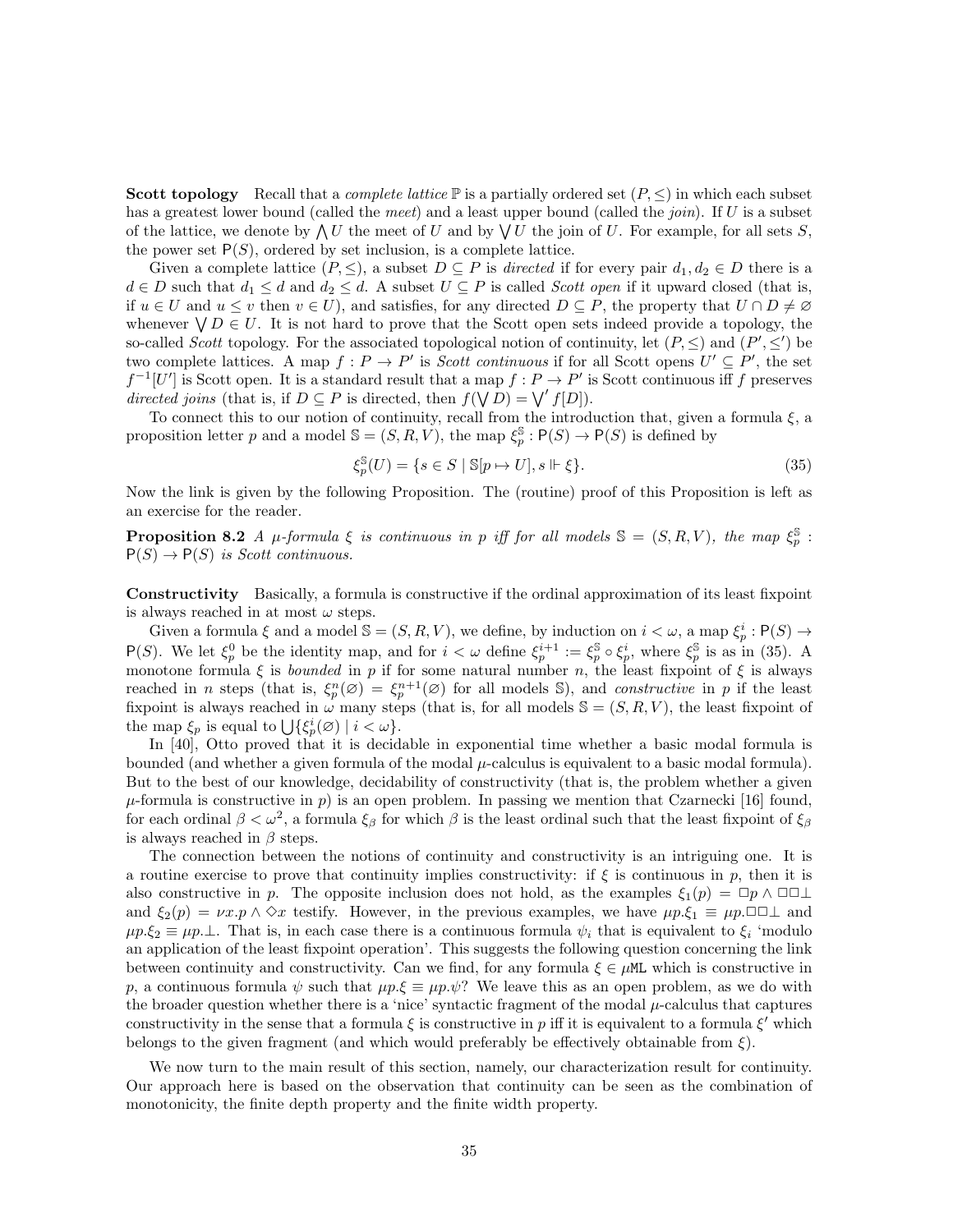**Proposition 8.3** A  $\mu$ -formula  $\xi$  is continuous in p iff it is monotone in p and has both the finite depth and the finite width property with respect to p.

**Proof.** It is fairly easy to see that if a  $\mu$ -calculus formula  $\xi$  is continuous in p, then it has both the finite depth and the finite width property for p. For some detail, let  $(\mathbb{S}, r)$  be a tree model such that  $\mathbb{S}, r \Vdash \xi$ . Assuming that  $\xi$  is continuous in p, we can find a finite set  $U \subseteq S$  such that  $\mathbb{S}[p]U \Vdash \xi$ . Now consider the set  $\uparrow U := \{ s \in S \mid U \subseteq R^* \mid s \}$ . Since U is finite, the set  $\uparrow U$  is a subtree of S that is both noetherian and finitely branching; and since  $U \subseteq \Uparrow U$ , it follows by monotonicity that  $\mathbb{S}[p](\Uparrow U)] \Vdash \xi$ . This suffices to show that  $\varphi$  has both the finite depth property and the finite width property for p.

For the opposite implication, assume that  $\xi \in \mu M$  has all three properties mentioned. Fix a Kripke structure  $\mathbb{S} = (S, R, V)$  and a point  $s \in S$ . We have to show

 $\mathbb{S}, s \Vdash \xi$  iff  $\mathbb{S}[p|U], s \Vdash \xi$ , for some finite subset  $U \subseteq S$ .

The direction from right to left follows from the fact that  $\xi$  is monotone in p. For the opposite direction, suppose that  $\mathbb{S}, s \Vdash \xi$ . Let  $\mathbb{T}$ , with root r, be a tree unravelling of  $(\mathbb{S}, s)$ , with  $f : \mathbb{T} \to \mathbb{S}$  denoting the canonical bounded morphism.

Since  $\xi$  has the finite width property with respect to p, there is a downward closed subset  $U_1 \subseteq T$ which is finitely branching and such that  $\mathbb{T}[p]U_1$ ,  $r \Vdash \xi$ . But  $\xi$  also has the finite depth property with respect to p. Hence there is a subset  $U_2$  of T such that  $U_2$  is downward closed, does not contain any infinite path and satisfies  $\mathbb{T}[p|U_1 \cap U_2], r \Vdash \xi$ . By König's Lemma, the set  $U := U_1 \cap U_2$  is finite.

We claim that

 $\mathbb{S}[p\upharpoonright f[U]] \Vdash \xi.$ 

To see this, define  $U' := f^{-1}[f[U]]$ , then clearly  $U \subseteq U'$ . By monotonicity it follows from  $\mathbb{T}[p|U], r \Vdash \xi$ that  $\mathbb{T}[p] \cup [l']$ ,  $r \Vdash \xi$ . It is straightforward to verify that  $\mathbb{T}[p] \cup [l']$ ,  $r \Leftrightarrow \mathbb{S}[p] \cup [l']$ , s, and so we find that  $\mathbb{S}[p[f[U]], s \Vdash \xi$  by invariance under bisimilarity (Fact 2.20). This suffices, since clearly  $f[U]$  is finite. QED

The syntactic fragment corresponding to continuity can be defined as follows.

**Definition 8.4** Given a set  $P \subseteq \mathbf{X}$ , we define the fragment  $\mu M L_P^C$  by the following grammar:

$$
\varphi ::= p | \psi | \varphi \vee \varphi | \varphi \wedge \varphi | \diamond \varphi | \mu x. \varphi',
$$

where  $\psi \in \mu \texttt{ML}(X \setminus P)$  is a P-free formula and  $\varphi' \in \mu \texttt{ML}_{P \cup \{x\}}^C$ . In case P is a singleton, say,  $P = \{p\}$ , we will write  $\mu$ ML<sup>C</sup> rather than  $\mu$ ML<sup>C</sup><sub>{p}</sub> .  $\triangle$ 

Observe that this fragment is the intersection of the fragments  $\mu M L_p^W$  and  $\mu M L_p^D$  (defined in, respectively, Definition 5.2 and 6.2). That is,  $\mu M L_p^C$  consists of those formulas  $\xi \in \mu M L_p^M$  such that no p-active subformula  $\psi$  of  $\xi$  occurs in the scope of either a box modality or a greatest fixpoint operator. For instance, all formulas from Example 2.24 belong to  $\mu$ ML<sup>C</sup>, except  $\varphi_4$  and  $\varphi_5$ .

From these observations, the earlier results on  $\mu M L_p^M$ ,  $\mu M L_p^W$  and  $\mu M L_p^D$ , and Proposition 8.3 the following is immediate.

**Proposition 8.5** Every formula  $\xi \in \mu \mathbb{RL}_{p}^{C}$  is continuous in p.

Our characterization then is as follows. As mentioned in the introduction, an earlier presentation of this result was given by the first author in [24]. Note that van Benthem [3] gave a characterization of the first-order formulas that are continuous (or 'finitely distributive', in his terminology) in a given predicate letter P.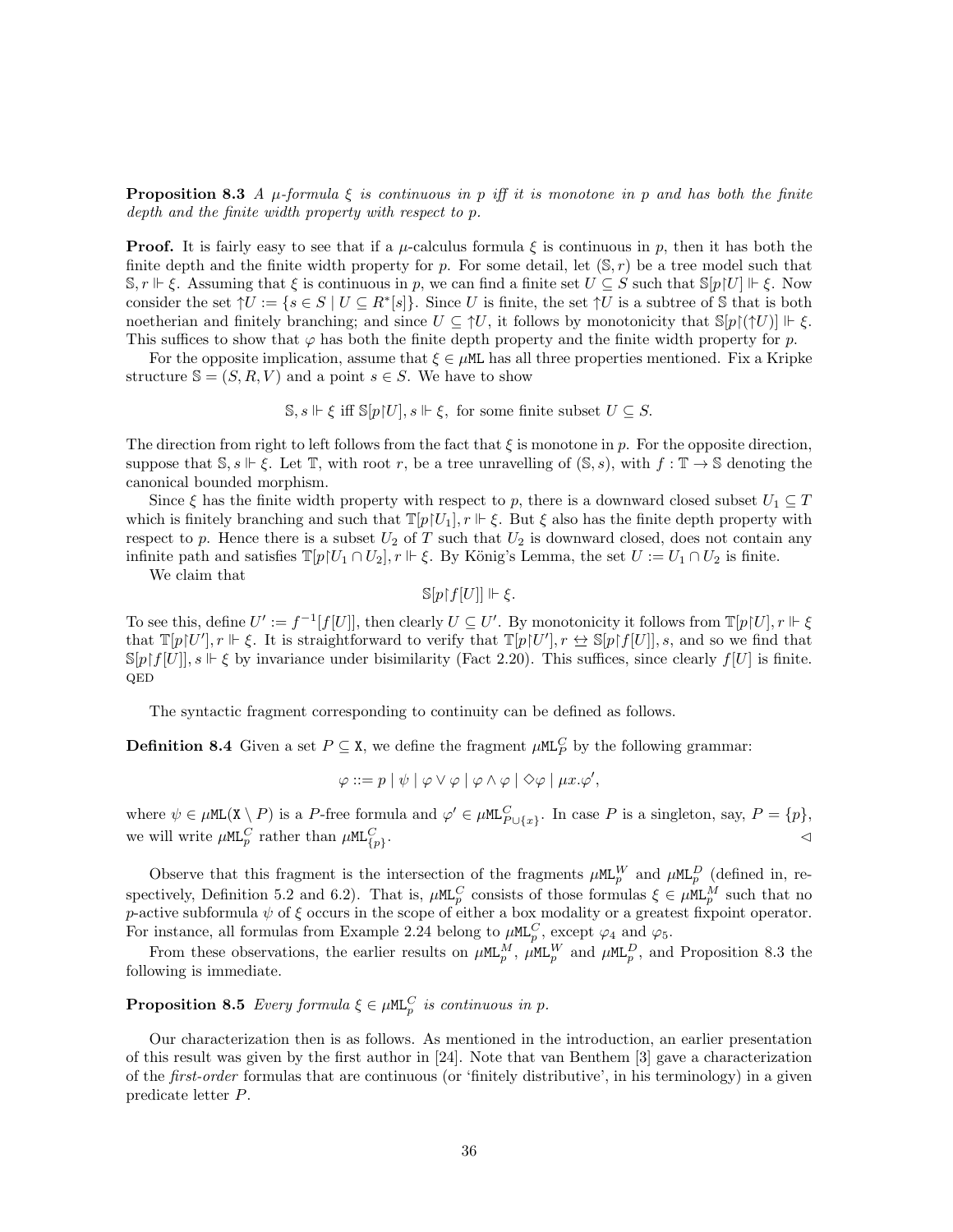**Theorem 8.6** There is an effective translation which, given a  $\mu$ ML-formula  $\xi$ , computes a formula  $\xi^C \in \mu \texttt{ML}_C(p)$  such that

$$
\xi \text{ is continuous in } p \text{ iff } \xi \equiv \xi^C,\tag{36}
$$

QED

and it is decidable in elementary time whether a given formula  $\xi$  is continuous in p.

The automata characterizing continuity are defined as follows.

**Definition 8.7** A bipartite modal automaton  $A = (A_0, A_1, \Theta, \Omega)$  belongs to the class  $Aut_p^C$  of pcontinuous automata if, relative to this partition, A is both a finite-width and a finite-depth automaton, with respect to p.  $\triangleleft$ 

**Proposition 8.8** Let  $A = (A_0, A_1, \Theta, \Omega)$  be a bipartite modal automaton in  $Aut_p^C$ . Then there is a translation  $tr_{\mathbb{A}} : A \to \mu \mathbb{M}$  such that  $tr_{\mathbb{A}}(a) \in \mu \mathbb{M}$ <sub>p</sub> for every state  $a \in A_0$ .

The proof of Proposition 8.8 is straightforward, on the basis of the corresponding proofs for the finite-depth and the finite-width automata.

We are now ready for the main technical lemma of this section.

**Proposition 8.9** Let  $\mathbb{A}\langle a_I \rangle$  be an initialized disjunctive modal automaton which is positive in p. If  $\mathbb{A}\langle a_I \rangle$  is continuous in p, then  $\mathbb{A}\langle a_I \rangle \equiv \mathbb{A}^{WD} \langle a_I \rangle$ .

**Proof.** Let  $\mathbb{A}\langle a_I \rangle$  be as in the formulation of the proposition, then  $\mathbb{A}\langle a_I \rangle$  obviously is monotone in p. The proposition then follows from the following chain of equivalences and implications:

 $\mathbb{A}\langle a_I \rangle$  is continuous in p  $\iff$  A $\langle a_I \rangle$  has both the finite width and the finite depth property for p (Proposition 8.3)  $\Rightarrow A\langle a_I \rangle \equiv A^W \langle a_I \rangle$  and  $A\langle a_I \rangle$  has the finite depth property for p (Proposition 5.9)  $\Leftrightarrow$   $\mathbb{A}\langle a_I \rangle \equiv \mathbb{A}^W \langle a_I \rangle$  and  $\mathbb{A}^W \langle a_I \rangle$  has the finite depth property for p (obvious)  $\Longrightarrow \mathbb{A}\langle a_I \rangle \equiv \mathbb{A}^W \langle a_I \rangle$  and  $\mathbb{A}^W \langle a_I \rangle \equiv \mathbb{A}$  $(Proposition 6.9)$  $\Rightarrow$  A $\langle a_I \rangle \equiv$  A $^{WD} \langle a_I \rangle$  $WD \langle a_I \rangle$  (obvious)

**Proof of Theorem 8.6.** Given a formula  $\xi \in \muML(X)$ , define

$$
\xi^C:=\mathtt{tr}_{\mathbb{D}_\xi^{MWD}}(d_\xi).
$$

It is then straightforward to show that  $\xi \equiv \xi^C$  iff  $\xi$  is continuous in p, and this characterization can also be used to prove the decidability of continuity. (Alternatively and more efficiently, we can use Proposition 8.3, together with the decidability of each of the three properties mentioned there that are, jointly taken, equivalent to continuity.) QED

# 9 Full and complete additivity

The last two properties of formulas that we look at both concern the way in which the semantics of the formula depends on the proposition letter  $p$  being true at some single point.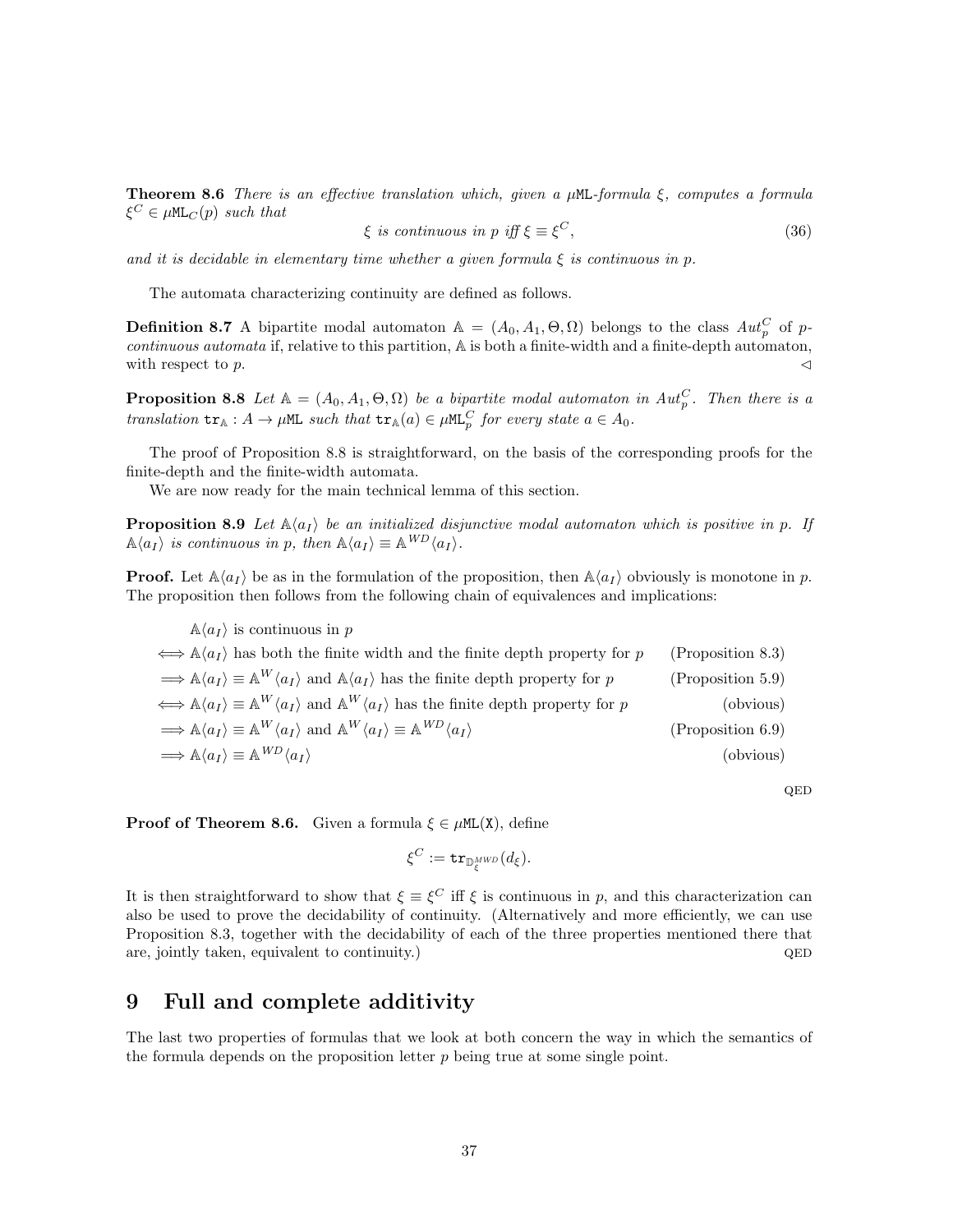**Definition 9.1** A formula  $\xi \in \mu M$  is *fully additive* in p if we have

$$
\mathbb{S}, s \Vdash \xi \text{ iff } \mathbb{S}[p\upharpoonright u], s \Vdash \xi, \text{ for some } u \in V(p),
$$

completely additive in p if

 $\mathbb{S}, s \Vdash \xi$  iff  $\mathbb{S}[p\upharpoonright u], s \Vdash \xi$ , for some  $u \in S$ ,

and normal if  $\mathbb{S}[p \mapsto \emptyset], s \not\models \xi$ , for every pointed model  $(\mathbb{S}, s)$ . Here and in the sequel we write  $\mathbb{S}[p \upharpoonright u]$ instead of  $\mathbb{S}[p]{u}$ .  $\triangleleft$ 

The properties defined in Definition 9.1 go back to Jónsson & Tarski [33, 34], as do the terms 'completely additive' and 'normal'; we have introduced the term 'fully additive' here. It is easy to see (especially using the definitions in terms of the semantic map  $\varphi_p^{\mathbb{S}}$  that we gave in the introduction), that full additivity is equivalent to the combination of normality and complete additivity.

In the context of modal logic, the property of full additivity is of interest for at least two reasons: its role in the duality theory of modal logic [44], and its link with the notion of safety for bisimulations.

Discrete duality In the algebraic approach to modal logic, two dualities feature prominently: a topological duality linking modal algebras to certain topological Kripke frames consisting of a relational structure which is expanded with a nicely fitting Stone topology, and a *discrete* duality connecting ordinary Kripke frames to so-called perfect modal algebras. The latter structures consist of a complete and atomic Boolean algebra, which is expanded with an additional operation that is fully additive (that is, preserves all joins of the algebra). This discrete duality, formulated by Thomasson [43], is based on a  $1-1$  correspondence, going back to Jónsson & Tarski [33, 34], between the fully additive maps on the power set of  $S$  and the binary relations on  $S$ . Here, the relation associated with a fully additive map  $f$  on  $PS$  is given as

$$
Q_f := \{(s, s') \mid s \in f(\{s'\})\},\tag{37}
$$

while conversely, every binary relation R on S gives rise to the fully additive map  $\langle R \rangle$  defined by

$$
\langle R \rangle(U) := \{ s \in S \mid R[s] \cap U \neq \varnothing \}. \tag{38}
$$

In other words, the discrete duality concerns the semantics of the modal diamond.

Safety for bisimulation A second and more specific reason for studying full additivity concerns its key role in the characterization of formulas that are safe for bisimulation. To define this notion, consider a formula  $\alpha(x, y)$  in some appropriate language for describing Kripke models. This formula induces, on every Kripke model S, a binary relation  $R_{\alpha}^{\mathcal{S}} := \{(s,t) \mid \mathcal{S} \models \alpha(s,t)\}\.$  Given two models S and S', we call a relation  $Z \subseteq S \times S'$  an  $\alpha$ -bisimulation if it is a bisimulation for the relations  $R_{\alpha}^{\mathbb{S}}$  and  $R_{\alpha}^{\mathbb{S}'}$  (in the sense of Definition 2.10, with  $R_{\alpha}^{\mathbb{S}}$  and  $R_{\alpha}^{\mathbb{S}'}$  replacing the relations R and R', respectively), and we say that  $\alpha$  is safe for bisimulation if every ordinary bisimulation is also an  $\alpha$ -bisimulation. This notion was introduced by van Benthem [4], who also gave a characterization of the safe fragment of first-order logic, that is, the set of first-order formulas  $\alpha(x, y)$  that are safe for bisimulation.

The link with the notion of full additivity is provided by the discrete duality just described: the idea is that we can encode the transformations (37) and (38) in the syntax of the ambient logic, which in our context is monadic second-order logic (MSO). More specifically, we already saw how a formula  $\alpha(x, y)$  induces a binary relation  $R_{\alpha}^{\mathbb{S}}$  on every Kripke model. Now consider a formula  $\beta(x; p)$ , where  $x$  is an individual variable and  $p$  is a monadic predicate, which, in the style of modal correspondence theory, we will also think of as a proposition letter. Such an MSO-formula  $\beta$  induces a map  $\hat{f}^{\mathbb{S}}_{\beta}$  on any Kripke model S, given by  $f^{\mathbb{S}}_{\beta}(U) := \{ s \in S \mid \mathbb{S}[p \mapsto U] \models \beta(s; p) \}.$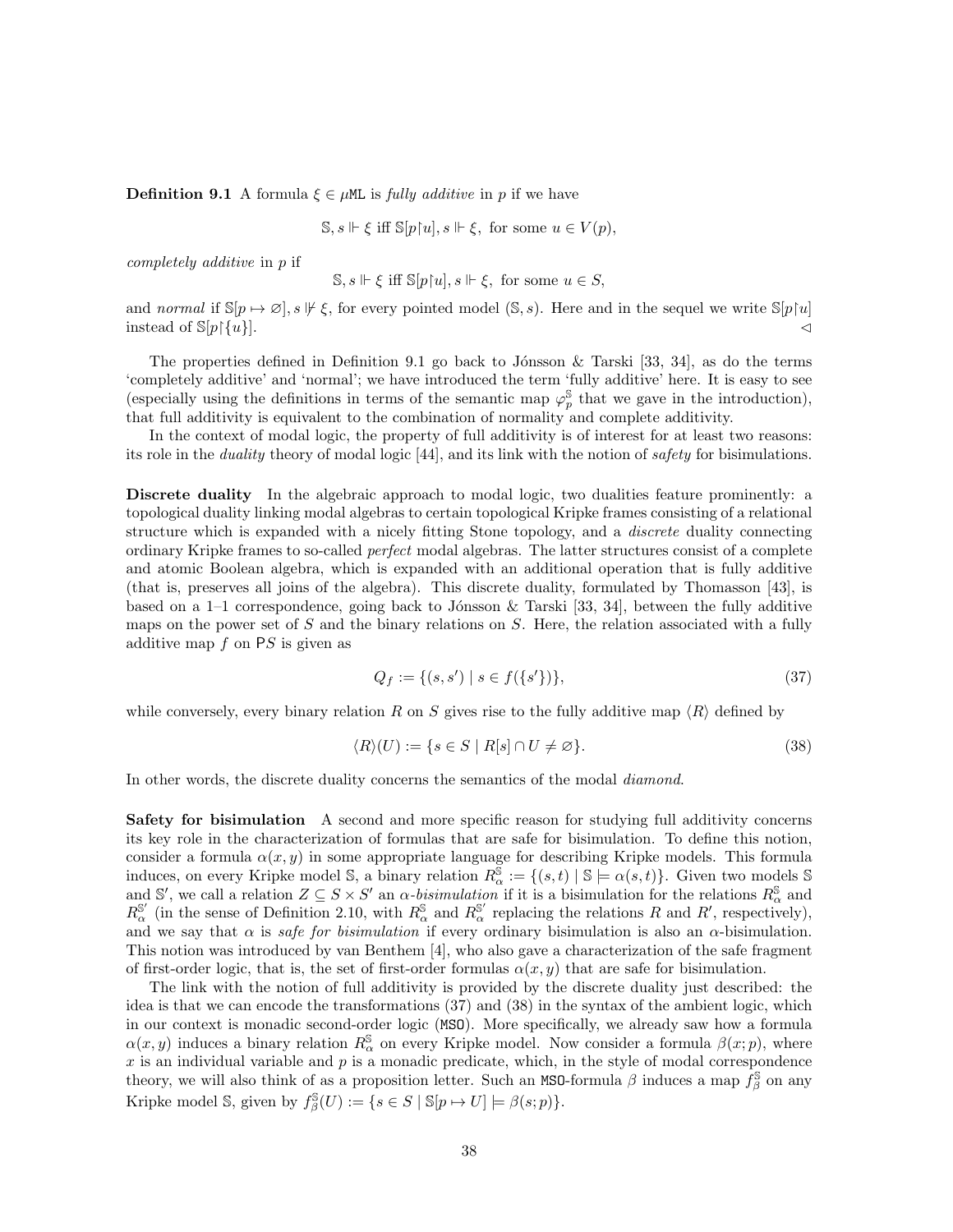Now, given an MSO-formula  $\alpha(x, y)$ , define the formula

$$
\alpha^*(x; p) := \exists y (\alpha(x, y) \land p(y)), \tag{39}
$$

where p is a fresh monadic predicate, and conversely, given an MSO-formula  $\beta(x; p)$  which is fully additive in  $p$ , define the formula

$$
\beta_*(x, y) := \beta(x)[\lambda z. z = y/p(z)],\tag{40}
$$

where y is a fresh individual variable, and  $[\lambda z.z=y/p(z)]$  is the substitution replacing all atomic formulas of the form  $p(z)$  by  $z = y$ . It is not hard to show that  $\alpha^*(x; p)$  is always fully additive in p, and we leave it for the reader to verify that (39) and (40) encode, respectively, (38) and (37), in the sense that

$$
\langle R_\alpha^\mathbb{S}\rangle=f_{\alpha^*}^\mathbb{S}\text{ and }Q_{f_\beta^\mathbb{S}}=R_{\beta_*}^\mathbb{S}.
$$

As a manifestation of the discrete duality, we find that  $\alpha \equiv (\alpha^*(x; p))_*(y)$  and  $\beta \equiv (\beta_*(x, y))^*(x; p)$ . The key observation, which can be proved by a routine argument, is now that

$$
\alpha(x, y) \text{ is safe for bisimulation iff } \alpha^*(x; p) \text{ is bisimulation invariant.} \tag{41}
$$

At this point we invoke the Janin-Walukiewicz Theorem [32], which states that an MSO-formula  $\gamma(x)$  is bisimulation invariant iff is equivalent to (the standard translation of) a  $\mu$ ML-formula  $\gamma^{\diamond}$ , which may be effectively obtained from  $\gamma$ . Combining this with (41), we obtain that

$$
\alpha(x, y) \text{ is safe for bisimulation iff } \alpha^*(x; p) \equiv (\alpha^*(x; p))^\diamond. \tag{42}
$$

In particular, an MSO-formula  $\alpha(x, y)$  is safe for bisimulation iff the MSO-formula  $\alpha^*(x; p)$  is equivalent to a  $\mu$ ML-formula that is fully additive in p.

Thus, a syntactic characterization of the fully additive modal  $\mu$ -formulas also yields a syntactic characterization of the safe fragment of monadic second-order logic: Suppose that  $F_p \subseteq \mu M$  characterizes (modulo equivalence) the fragment of the modal  $\mu$ -calculus that characterizes full additivity in p, then the set  $\{(ST_x(\varphi))_*(x, y) \mid \varphi \in F_p\}$  characterizes (modulo equivalence) the bisimulation-safe fragment of MSO; here  $ST_x$ :  $\mu$ ML  $\rightarrow$  MSO denotes some standard truth-preserving translation mapping  $\mu$ ML-formulas to MSO-formulas with one free individual variable x. Such a characterization was first obtained by Hollenberg [30]; we will come back to his results in Remark 9.11.

We now turn to our syntactic characterizations of the fully and completely additive modal fixpoint formulas.

**Definition 9.2** Given a set  $P \subseteq \mathbf{X}$ , we define the fragment  $\mu M \mathbf{L}_P^F$  by the following grammar:

$$
\varphi ::= p \mid \bot \mid \varphi \vee \varphi \mid \varphi \wedge \psi \mid \Diamond \varphi \mid \mu x. \varphi',
$$

where  $p \in P$ ,  $\psi \in \mu \texttt{ML}(X \setminus P)$  is a P-free formula and  $\varphi' \in \mu \texttt{ML}_{P \cup \{x\}}^F$ . Similarly, we define the fragment  $\mu$ ML<sup>A</sup> by induction in the following way:

$$
\varphi ::= p \mid \bot \mid \psi \mid \varphi \vee \varphi \mid \varphi \wedge \psi \mid \Diamond \varphi \mid \mu x. \varphi,
$$

where  $p \in P$ ,  $\psi \in \mu \text{ML}(X \setminus P)$  is a P-free formula and  $\varphi' \in \mu \text{ML}_{P \cup \{x\}}^A$ . In case P is a singleton, say,  $P = \{p\}$ , we will write  $\mu$ ML<sub>p</sub><sup>F</sup> and  $\mu$ ML<sub>p</sub><sup>A</sup> rather than, respectively,  $\mu$ ML<sub> $\{p\}$ </sub> and  $\mu$ ML<sub> $\{p\}$ </sub>.

We let the grammars of Definition 9.2 speak for itself. Of the formulas from Example 2.24,  $\varphi_0$ ,  $\varphi_2$ and  $\varphi_3$  belong to  $\mu$ ML<sub>p</sub><sup>F</sup>; these formulas also belong to  $\mu$ ML<sub>p</sub><sup>A</sup>, as does  $\varphi_1$ . The difference between the fragments  $\mu$ ML<sub>p</sub><sup>A</sup> and  $\mu$ ML<sub>p</sub><sup>F</sup> is that p-free formulas belong to  $\mu$ ML<sub>p</sub><sup>A</sup> but not to  $\mu$ ML<sub>p</sub><sup>F</sup> (except the formula ⊥).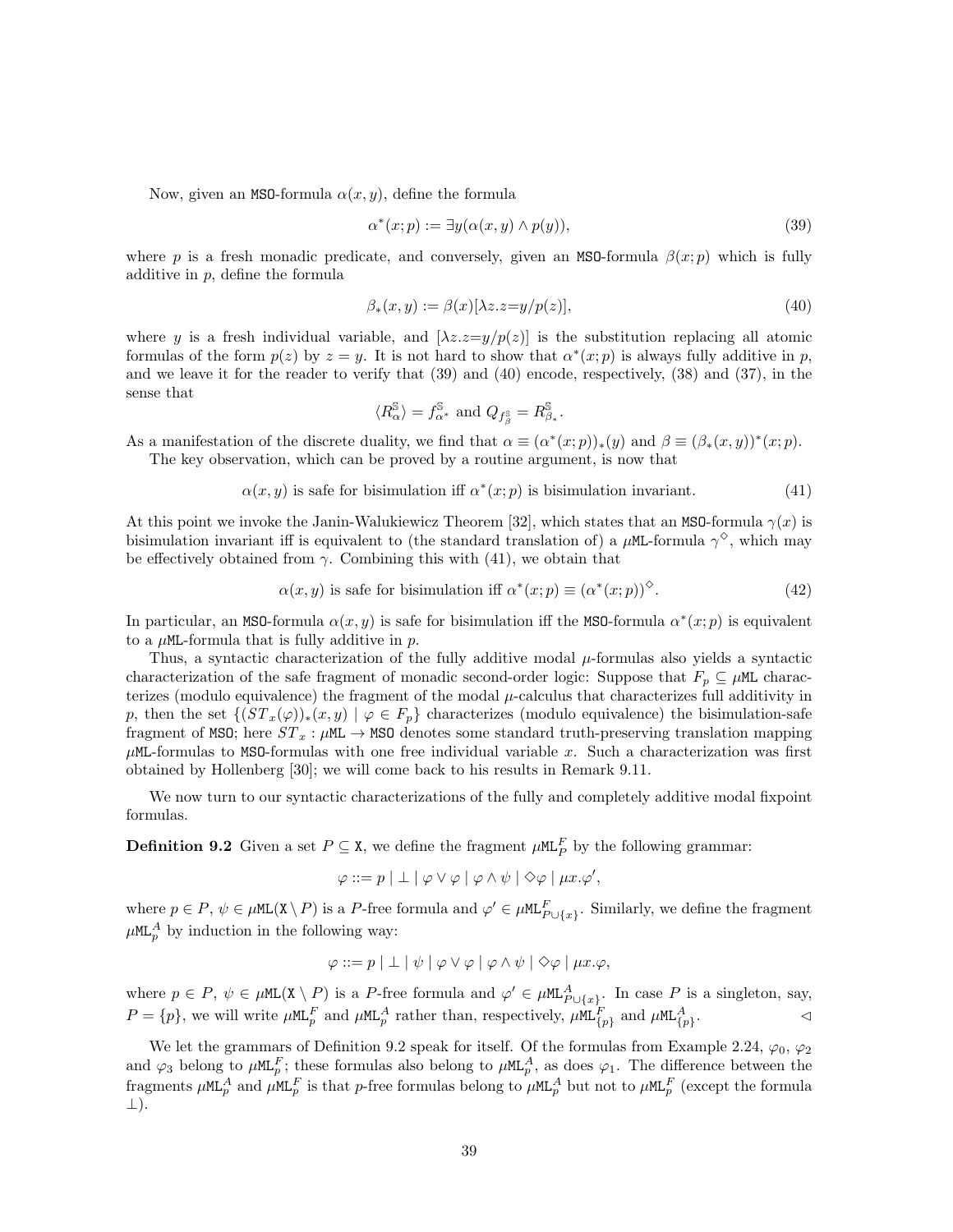**Theorem 9.3** (i) There is an effective translation which, given a  $\mu$ ML-formula  $\xi$ , computes a formula  $\xi^F \in \mu \mathsf{ML}_p^F$  such that

$$
\xi \text{ is fully additive in } p \text{ iff } \xi \equiv \xi^F,\tag{43}
$$

and it is decidable in elementary time whether a given formula  $\xi$  is fully additive in p.

(ii) Similarly, there is an effective translation which, given a  $\mu$ ML-formula  $\xi$ , computes a formula  $\xi^A \in \mu \mathsf{ML}_p^A$  such that

$$
\xi \text{ is completely additive in } p \text{ iff } \xi \equiv \xi^A,\tag{44}
$$

and it is decidable in elementary time whether a given formula  $\xi$  is completely additive in p.

In the sequel we will only prove the first part of Theorem 9.3, the proof for complete additivity is a variant of this. We first consider the easy direction of Theorem 9.3(i).

**Proposition 9.4** Every formula  $\xi \in \mu \mathbb{m}$ <sub>p</sub> is fully additive in p.

**Proof.** Let  $\xi$  be a formula in  $\mu M_{p}^{F}$ , then clearly  $\xi$  is monotone in p. Fix a tree model S with root r. We have to show

$$
\mathbb{S}, r \Vdash \xi \text{ iff } \mathbb{S}[p[u], r \Vdash \xi, \text{ for some point } u \in V(p). \tag{45}
$$

The direction from right to left follows from the monotonicity of  $\xi$  in p. For the direction from left to right, suppose that  $\mathbb{S}, r \Vdash \xi$ . We need to find a point  $u \in V(p)$  such that  $\mathbb{S}[p[u], r \Vdash \xi$ .

Since  $\xi$  is true at r in S,  $\exists$  has a positional winning strategy f in the game  $\mathcal{E}_0 = \mathcal{E}(\xi, \mathbb{S}) \mathbb{Q}(\xi, s)$ . Similar to the proof of Proposition 7.4, we can prove the following claim.

CLAIM 1 For every  $k < \omega$  there is at most one f-guided match  $\Sigma = (\varphi_n, s_n)_{n \leq k}$  of length k, such that p is active in every  $\varphi_n$ .

In proving this claim, the difference with the single-branch case is that now, the only  $p$ -active conjunctions are of the form  $p \wedge \psi$ , where  $\psi$  is not p-active. Hence, a partial match ending in a position with such a conjunction, will have exactly one p-active continuation.

It follows from Claim 1 that there is a unique maximal p-active match  $\Sigma = (\varphi_n, s_n)_{n \leq \kappa}$ .

CLAIM 2 Σ is finite and its last position is the unique position in  $\Sigma$  of the form  $(p, u)$ .

PROOF OF CLAIM It is easy to see that  $\Sigma$  must be finite, since otherwise, being f-guided, it should be won by  $\exists$ , while the only p-active bound variables of  $\xi$  are least fixpoint variables (cf. the proof of Proposition 6.4 in the finite-depth case). It should also be clear that  $\Sigma$  can have at most one position of the form  $(p, s)$  (since at such a position the match will be over).

We may thus consider the final position  $(\varphi, r)$  of  $\Sigma$ . It follows by maximality of  $\Sigma$  that  $\varphi$  cannot be of the form x (with x a bound variable of  $\xi$ ),  $\diamond \varphi'$ ,  $\varphi_0 \wedge \varphi_1$ , or  $\varphi_0 \vee \varphi_1$  — in the latter case, both disjuncts  $\varphi_i$  would be p-active. Hence the only possibility left is that  $\varphi = p$  indeed.

To finish the proof, let  $u \in S$  be the state such that the pair  $(p, u)$  is the final position of  $\Sigma$ . It is easy to check that  $(\xi, r)$  is a winning position for  $\exists$  in  $\mathcal{E}(\xi, \mathbb{S}[p|u])$  — she may use the very same strategy f as in  $\mathcal{E}(\xi, \mathbb{S})$ .

For the proof of the hard direction of Theorem 9.3, we introduce the following class of automata.

**Definition 9.5** A bipartite modal automaton  $\mathbb{A} = (A, B, \Theta, \Omega)$  belongs to the class  $Aut_p^F$  of finitewidth automata if the one-step language associated with B is the language  $1ML(X \setminus \{p\}, \hat{B})$ , and the one-step language associated with  $A$  is given by the following grammar:

$$
\alpha ::= p \mid \Diamond a \mid \bot \mid \beta \land \alpha \mid \alpha \lor \alpha \tag{46}
$$

where  $a \in A$  and  $\beta \in \text{1ML}(X \setminus \{p\}, B)$ .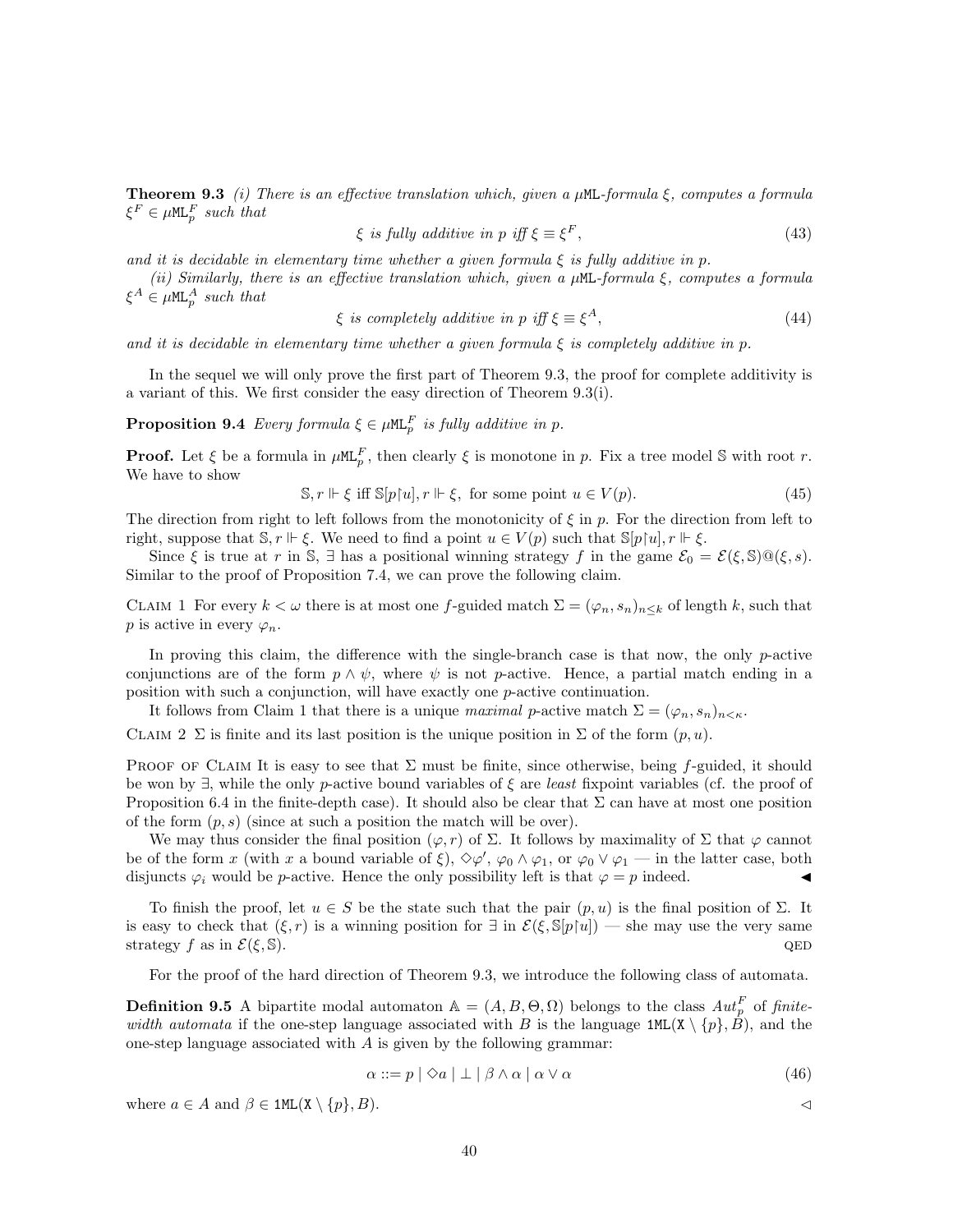**Proposition 9.6** Let  $A = (A, B, \Theta, \Omega)$  be a bipartite modal automaton in  $Aut_p^F$ . Then there is a translation  $tr_{\mathbb{A}} : A \to \mu \mathbb{M}$  such that  $tr_{\mathbb{A}}(a) \in \mu \mathbb{M}$  for every state  $a \in A$ .

Proof. Once more we will apply Proposition 3.22. Since it is fairly obvious that A satisfies the conditions (ii) and (iii) of mentioned proposition, and that  $\mu$ ML<sup>F</sup> := { $\mu$ ML<sup>F</sup> | P  $\subseteq_{\omega}$  PROP} satisfies the properties (EP), (SP2) and  $(CA_\mu)$ , we only show that  $\mu$ ML<sup>F</sup> satisfies the first substitution property.

For this purpose we will prove, by induction on  $\varphi$ , that  $\varphi[\psi/x]$  belongs to the fragment  $\mu M L_F^F$ whenever  $\varphi \in \mu \text{ML}_{P\cup\{x\}}^F$  and  $\psi \in \mu \text{ML}_P^F$ . We leave the easy cases as exercises to the reader, and note that the case where  $\varphi = \mu y.\varphi'$  is dealt with exactly as in the proof of Proposition 5.6. We focus on the case where  $\varphi$  is of the form  $\chi \wedge \varphi'$  because  $\varphi' \in \mu \mathbb{M}^F_{P \cup \{x\}}$  and  $\chi$  is  $P \cup \{x\}$ -free. It then follows that  $\chi[\psi/x] = \chi$  is P-free, and by induction that  $\varphi'[\psi/x] \in \mu \mathcal{ML}_P^F$ . But from this it is immediate that  $\varphi[\psi/x] = \chi[\psi/x] \wedge \varphi'[\psi/x]$  belongs to the fragment  $\mu$ ML<sup>F</sup><sub>p</sub> indeed. QED

As before, our main result is based on a transformation of an arbitrary disjunctive automaton into an automaton in the class  $Aut_p^F$ .

**Definition 9.7** Let  $(\cdot)^F$ : 1DML(X, A)  $\rightarrow$  1ML(X, A  $\uplus$  A<sup>⊥</sup>) be the one-step translation given by the following inductive definition:

$$
(\pi \wedge \nabla B)^F := \begin{cases} \pi \wedge \nabla B^{\perp} & \text{if } p \in \pi \\ \perp & \text{if } p \notin \pi \text{ and } B = \varnothing \\ \sqrt{\{\pi \wedge \varphi \wedge \nabla B_2^{\perp} \mid \{b\} \cup B_2 = B\}} & \text{if } p \notin \pi \text{ and } B \neq \varnothing \\ \perp^F & := \perp \\ (\alpha \vee \beta)^F & := \alpha^F \vee \beta^F. \end{cases}
$$

Let  $A = (A, \Theta, \Omega)$  be a disjunctive modal automaton which is positive in p. Without loss of generality we may assume that for every  $a \in A$  and every disjunct  $\pi \wedge \nabla B$  of  $\Theta(a)$ , either p or  $\neg p$  (but not both) is a conjunct of  $\pi$ . (If not, we may replace  $\pi \wedge \nabla B$  with the formula  $(\pi \wedge p) \wedge \nabla B \vee (\pi \wedge p)$  $\neg p) \wedge \nabla B$ .) We define the automaton  $A^F$  as the structure  $(A^F, \Theta^F, \Omega^F)$ , where  $A^F := A \oplus A^{\perp}$ , and the maps  $\Theta^F$  and  $\Omega^F$  are given by putting

$$
\begin{array}{rcl}\n\Theta^F(a) & := & \Theta(a)^F \\
\Theta^F(a^{\perp}) & := & \Theta^{\perp}(a)\n\end{array}\n\qquad \text{and} \qquad\n\begin{array}{rcl}\n\Omega^F(a) & := & 1 \\
\Omega^F(a^{\perp}) & := & \Omega(a),\n\end{array}
$$

for an arbitrary state  $a \in A$ .

**Proposition 9.8** Let  $\mathbb{A}\langle a \rangle$  be an initialized disjunctive modal automaton which is positive in p. Then its transformation  $\mathbb{A}^F \langle a_I \rangle$  belongs to the class  $IAut_p^F$ .

**Proposition 9.9** Let  $\mathbb{A}\langle a \rangle$  be an initialized disjunctive modal automaton which is positive in p. If  $\mathbb{A}\langle a_I \rangle$  is fully additive in p, then  $\mathbb{A}\langle a_I \rangle \equiv \mathbb{A}^F \langle a_I \rangle$ .

**Proof.** Let  $A = (A, \Theta, \Omega)$  be a disjunctive modal automaton, and assume that, for some state  $a_I \in A$ ,  $\mathbb{A}\langle a_I \rangle$  is fully additive in p. In order to prove the equivalence of  $\mathbb{A}\langle a_I \rangle$  and  $\mathbb{A}^F\langle a_I \rangle$ , it suffices to take an arbitrary  $\omega$ -unravelled Kripke tree  $(\mathbb{S}, r)$  and prove that

$$
\mathbb{S}, r \Vdash \mathbb{A}\langle a_I \rangle \text{ iff } \mathbb{S}, r \Vdash \mathbb{A}^F \langle a_I \rangle. \tag{47}
$$

Our proof of (47) is very similar to that of the corresponding statements in the proofs of Proposition 7.9 and Proposition 6.9; for this reason we will be brief, often referring for details to these earlier proofs.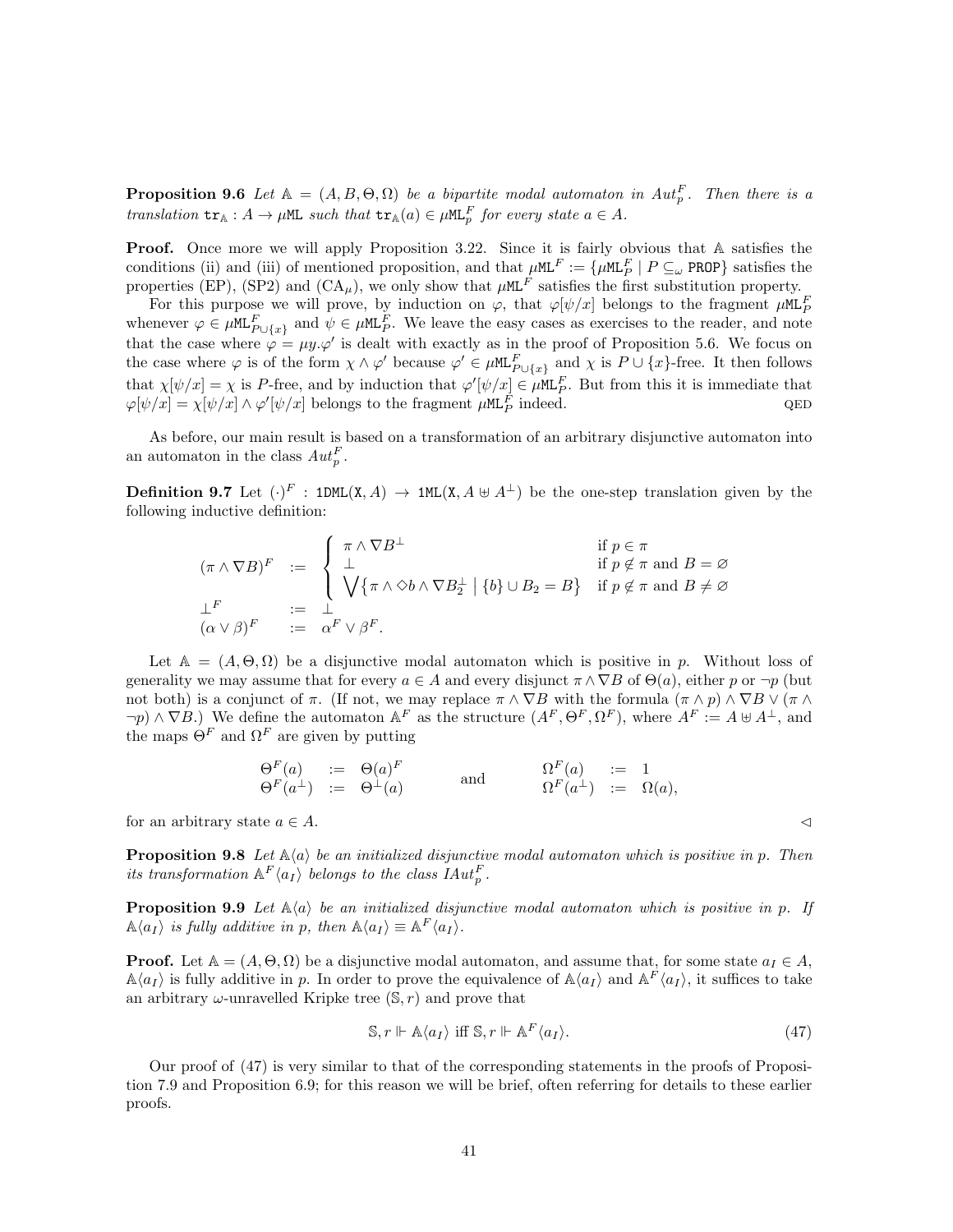We first consider the direction from left to right of (47). Assume that  $\mathcal{S}, r \Vdash \mathbb{A}\langle a_I \rangle$ , then it follows by the full additivity of  $\mathbb{A}\langle a \rangle$  in p that there is a point  $u \in V(p)$  such that  $\mathbb{S}[p|u], r \Vdash \mathbb{A}\langle a_l \rangle$ . Let  $\rho = (u_n)_{n \leq m}$  be the unique path from  $r = u_0$  to  $u = u_m$ , and define  $U := \{t_n | n \leq m\}$  to be the set of points on this path. By monotonicity of  $A^F$  it suffices to show that  $\mathbb{S}[p\restriction u], r \Vdash A^F\langle a_I \rangle$ ; that is, we need to supply  $\exists$  with a winning strategy h in the game  $\mathcal{A}^F := \mathcal{A}(\mathbb{A}^F, \mathbb{S}[p|u]) \mathbb{Q}(a_I, r)$ . We will write  $\sigma'_V := \sigma_{\mathbb{S}[p\restriction u]}$  and  $\sigma' := (\sigma'_V, \sigma_R)$  for the coalgebraic unfolding map of the Kripke structure  $\mathbb{S}[p\restriction u]$ .

In order to define the strategy h, we will make use of positional winning strategies f and g for  $\exists$  in the acceptance games  $\mathcal{A}(\mathbb{A}, \mathbb{S}[p|u])$  and  $\mathcal{A}(\mathbb{A}^F, \mathbb{S}[p|u])$  itself, respectively. By Fact 3.12 we may assume without loss generality that at any position  $(a, s)$  that is winning for  $\exists$  in  $\mathcal{A}(\mathbb{A}, \mathbb{S}[p|u])$ , the marking picked by f assigns a *singleton* to each  $t \in \sigma_R(s)$ .

The condition that  $\exists$  will maintain when playing  $\mathcal{A}^F$  is the following.

 $(\dagger_F)$ With  $\Sigma = (a_n, s_n)_{n \leq k}$  a partial match of  $\mathcal{A}^F$ , one of the following holds:  $(\dagger_F^1)(a_k, s_k) \in A \times \overline{U}$  and  $\Sigma$  is an f-guided match of  $\mathcal{A}(\mathbb{A}, \mathbb{S}[p[u]),$  $(\dagger_F^2)(a_l, s_l) \in A^{\perp} \times S$  for some  $l \leq k$  such that  $\mathbb{S}[p \upharpoonright u], s_l \Vdash \mathbb{A}^F \langle a_l \rangle$ , and  $(a_i, s_i)_{l \leq i \leq k}$  is a g-guided  $\mathcal{A}(\mathbb{A}^F, \mathbb{S}[p[n])$ 

CLAIM 1 Let  $\Sigma$  be a partial match of  $\mathcal{A}^F$  satisfying  $(\dagger_F)$ . Then  $\exists$  has a legitimate move guaranteeing that, after any response move by  $\forall$ ,  $(\dagger_F)$  holds again.

PROOF OF CLAIM The proof of this claim is a subtle variation on that of the corresponding claim in the single-branch case. Let  $\Sigma = (a_n, s_n)_{n \leq k}$  be as in the claim. Leaving the easy case, where  $\Sigma$ satisfies  $(\dagger_F^2)$ , as a exercise for the reader, we focus on the case where  $(\dagger_F^1)$  holds.

Here the path  $(s_n)_{n\leq k} = (u_n)_{n\leq k}$  is an initial segment of the branch U, and the final position  $(a_k, s_k)$  of  $\Sigma$  is a winning position for  $\exists$  in  $\mathcal{A}(\mathbb{A}, \mathbb{S}[p|u])$ . With  $m : \sigma_R(s_k) \to PA$  being the marking given by ∃'s positional winning strategy f, we have  $\sigma'(s_k)$ ,  $m \Vdash^1 \Theta(a_k)$ . We now distinguish cases.

If  $s_k = u$  is the last point of the branch U, then  $\mathbb{S}[p[u], s_k \Vdash p$ , and so we have  $\sigma'(s_k)$ ,  $m \Vdash^1 \pi \wedge \nabla B$ for some disjunct  $\pi \wedge \nabla B$  of  $\Theta(a_k)$  such that p is a conjunct of  $\pi$ . (Here we use the fact that for every disjunct  $\pi \wedge \nabla B$  of  $\Theta(a)$ , either p or  $\neg p$  is a conjunct of  $\pi$ ). We define the A<sup>F</sup>-marking  $m^F$  on  $\sigma_R(s_k)$  by putting  $m^F(t) := m(t)^{\perp}$ , and we leave it for the reader to verify that  $m^F$ , as a move for  $\exists$ in  $\mathcal{A}(\mathbb{A}^F,\mathbb{S}[p|u]),$  satisfies the conditions of the claim.

If  $s_k \neq u$ , then p is false at  $s_k$ . Let  $u_{k+1} \in \sigma_R(s_k)$  be the (unique) successor of  $s_k = u_k$  on the branch U. By our assumption on m, there is a unique state  $b \in A$  such that  $m(u_{k+1}) = \{b\}$ . Note that in this situation, we have that  $\sigma(s_k)$ ,  $m \Vdash^1 \pi \wedge \nabla B$  for some disjunct  $\pi \wedge \nabla B$  of  $\Theta(a_k)$  such that  $B \neq \emptyset$  and  $\neg p$  is a conjunct of  $\pi$ . From this we may infer that the translation  $(\pi \wedge \nabla B)^F$  is not equal to  $\perp$ , but of the form  $\bigvee \{\pi \wedge \Diamond b \wedge \nabla B_2^{\perp} \mid \{b\} \cup B_2 = B\}$ . In order to define a suitable marking  $m^F$ , we continue as in the single-branch case. Let  $u$  be the unique successor of  $s_k$  in  $U$ , let  $b$  be the unique state in A such that  $m(u) = \{b\}$ , and let  $u \in \sigma_R \setminus U$  be some sibling of u such that  $\mathbb{S}, u \leq \mathbb{S}, u$ . Define

$$
m^{F}(t) := \begin{cases} m(t) \cup m(\underline{t})^{\perp} & \text{if } t = u \\ m(t)^{\perp} & \text{if } t \neq u. \end{cases}
$$

The verification, that with this definition the marking  $m<sup>F</sup>$  meets all the specifications of the claim, is exactly as in the proof of Proposition 7.9, and so we omit the details.

On the basis of Claim 1 we may define, in the by now familiar way, a strategy h for  $\exists$  which is winning for her in  $\mathcal{A}(\mathbb{A}^F, \mathbb{S}[p\restriction u])$ . We omit the details.

The opposite direction of (47) can be proved by a similar argument as in the proof of Proposition 6.9, so again we omit the details.  $QED$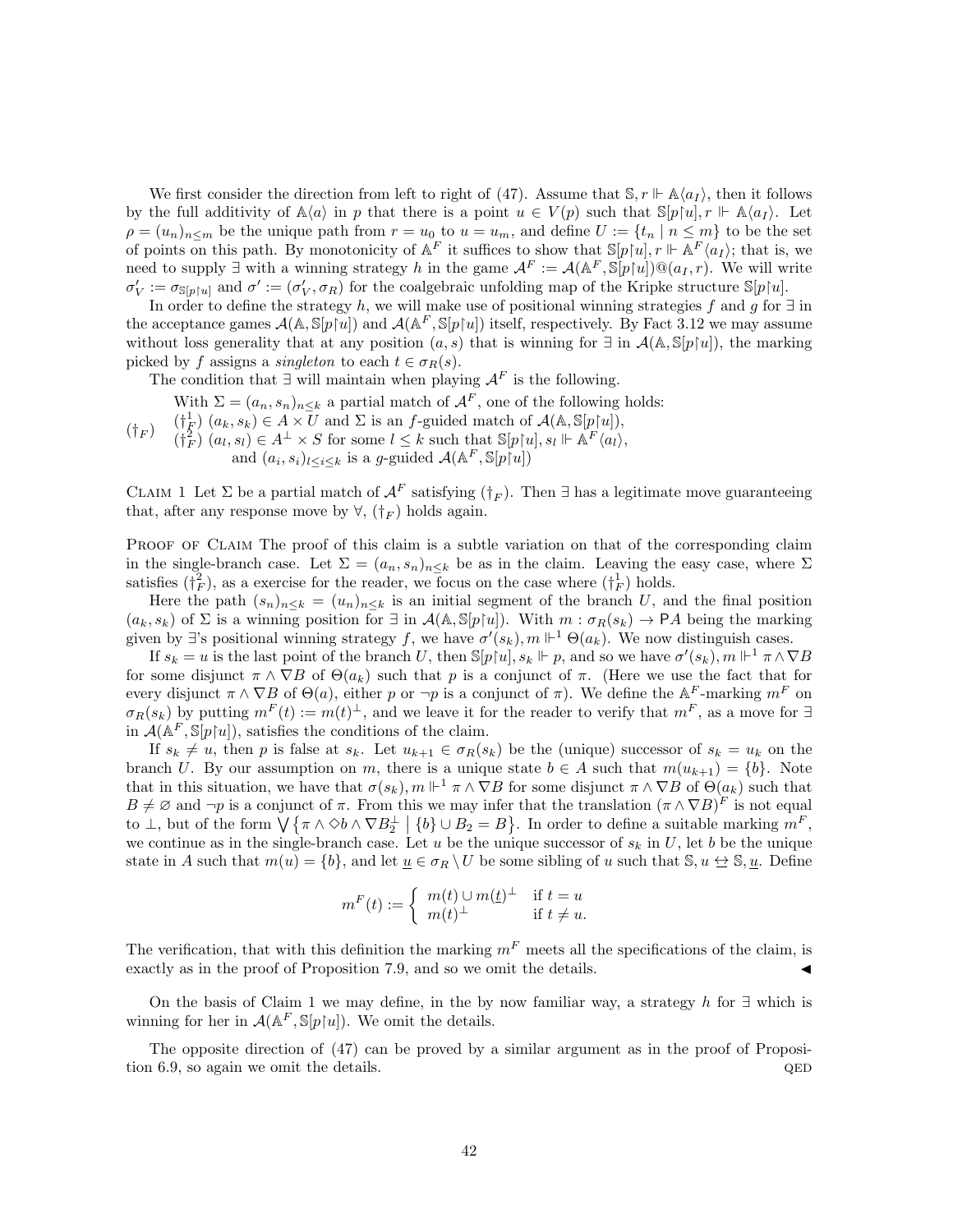**Proof of Theorem 9.3.** As mentioned earlier on, we only cover part (i) of the theorem explicitly, part (ii) can be proved by a fairly obvious variation of this.

To define the required map  $(\cdot)^F : \mu M L(X) \to \mu M L^F_p(X)$ , fix a  $\mu M L$ -formula  $\xi$ . We define

$$
\xi^F:={\rm tr}_{{\mathbb D}^{MF}_\xi}(d_\xi),
$$

where  $\mathbb{D}_{\xi}\langle d_{\xi}\rangle$  is an initialized disjunctive modal automaton that is equivalent to  $\xi$ , and  $tr_{\mathbb{D}_{\xi}^{MF}}$  is the translation associated with the automaton  $\mathbb{D}_{\xi}^{MF}$ . We leave it for the reader to verify that this map satisfies the requirements stated by the theorem — the proof follows the same lines as that of  $Theorem 5.3. QED$ 

We finish this section with a series of remarks that provide some context to our results.

**Remark 9.10** There are interesting connections between the fragments  $\mu M L_P^F$  and  $\mu M L_P^A$ , and the language PDL of propositional dynamic logic [29]. Since PDL is by nature a poly-modal language, to make our point we momentarily switch to the poly-modal  $\mu$ -calculus. Carreiro & Venema [13] showed that PDL has the same expressive power as the fragment of  $\mu$ ML in which the formula construction  $\mu x.\varphi$  is allowed only if  $\varphi$  is completely additive with respect to x. More precisely, define the set  $\mu_A M L$ of formulas by the following grammar:

$$
\varphi ::= q \mid \neg \varphi \mid \varphi \vee \varphi \mid \langle a \rangle \varphi \mid \mu q.\varphi',
$$

where q is an arbitrary proposition letter, and  $\varphi'$  belongs to the fragment  $\mu M L_q^A \cap \mu_A M L$ . Then there are inductive, truth-preserving translations from PDL to  $\mu_A M$  and vice versa [13].

**Remark 9.11** Hollenberg's characterization [30] of the fully additive fragment<sup>4</sup> of the modal  $\mu$ calculus has a strong connection with propositional dynamic logic as well. He defines the sets of extended  $\mu$ -formulas  $\varphi$  and so-called  $\mu$ -programs  $\pi$  by the following simultaneous induction (again we take a poly-modal perspective):

$$
\varphi \quad ::= \quad q \mid \neg \varphi \mid \varphi \lor \varphi \mid \langle \pi \rangle \varphi \mid \mu q. \varphi
$$
\n
$$
\pi \quad ::= \quad a \mid \varphi? \mid \pi + \pi \mid \pi; \pi \mid \pi^*,
$$

where q is an arbitrary propositional variable, and a is an atomic program; in  $\mu q.\varphi$ , q may only occur positively in  $\varphi$ . Hollenberg proves that a formula  $\xi$  is fully additive in p iff  $\xi$  is equivalent to a formula of the form  $\langle \pi \rangle p$ , where  $\pi$  is a p-free  $\mu$ -program.

Comparing Hollenberg's result to ours, while his characterization is clearly well-suited to find the safe fragment of monadic second-order logic, our result has the advantage of directly providing a characterizing fragment inside the modal  $\mu$ -calculus. But in any case, there are direct translations between our fragment and Hollenberg's.

From Hollenberg's fragment to ours, by a simultaneous induction on formulas and programs one may define a translation  $(\cdot)^{\tau}$  mapping a formula  $\varphi$  in Hollenberg's language to a formula  $\varphi^{\tau} \in \mu M L$ , and, for each  $\mu$ -program  $\pi$ , a function  $f_{\pi}$ :  $\mu$ ML  $\rightarrow \mu$ ML, in such a way that  $f_{\pi}$  restricts to the fragment  $\mu$ ML<sup>F</sup> if  $\pi$  is P-free. Some key clauses in this definition are  $({\langle \pi \rangle \varphi})^{\tau} := f_{\pi}(\varphi^{\tau}), f_{\psi^2}(\varphi) := \psi \wedge \varphi$ , and  $f_{\pi^*}(\varphi) := \mu x \cdot \varphi \vee f_{\pi}(x)$ , where x is a fresh variable.

Conversely, by a straightforward formula induction one may provide, for each formula  $\xi \in \mu M L_P^F$ , a collection  $\{\pi_p \mid p \in P\}$  of P-free  $\mu$ -programs such that

$$
\xi \equiv \bigvee \{ \langle \pi_p \rangle p \mid p \in P \}.
$$

<sup>&</sup>lt;sup>4</sup>Note that Hollenberg's terminology clashes with ours: what he calls 'completely additive' is what we call 'fully additive'.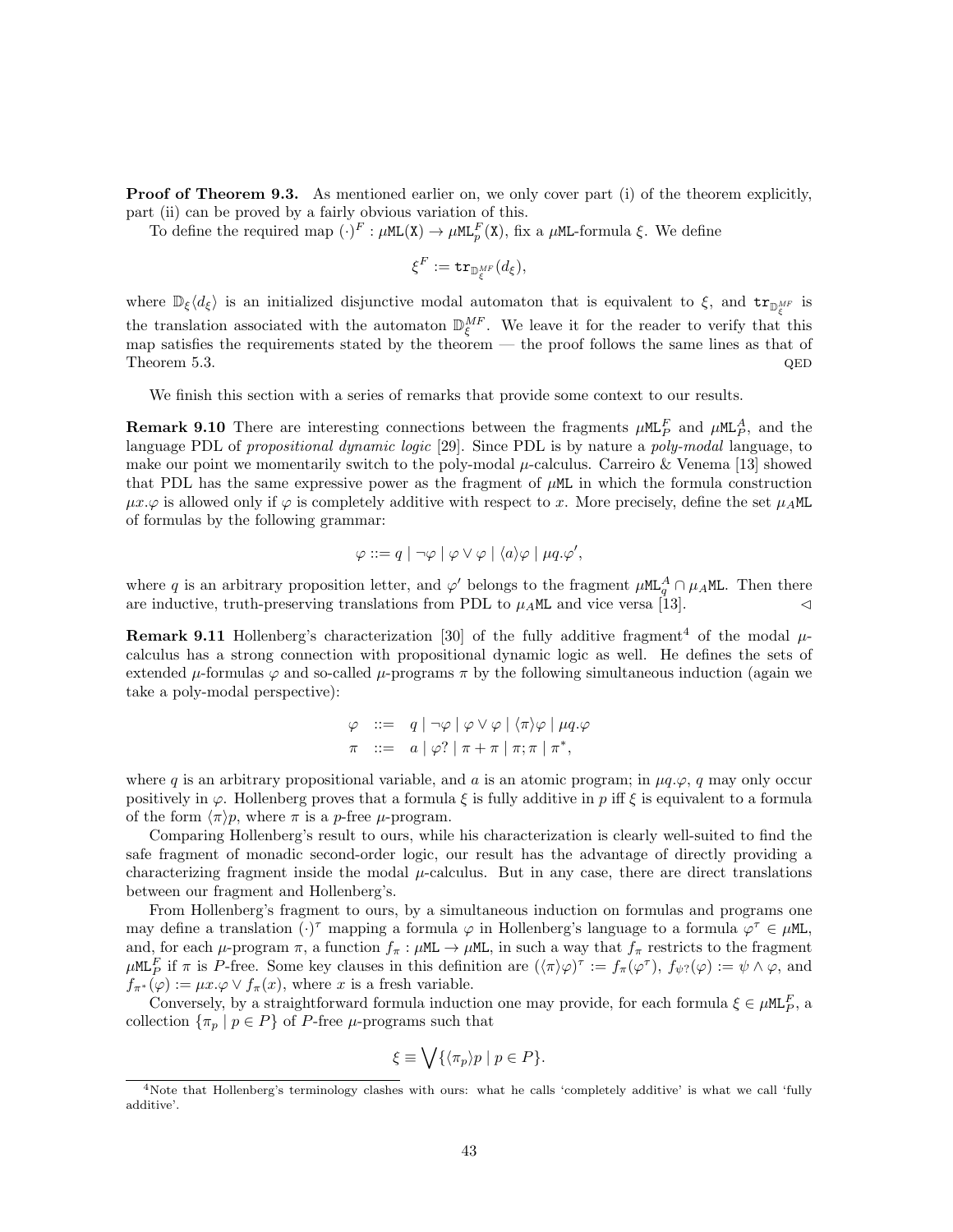The key induction step here is for a formula of the form  $\mu x.\xi$ , where we may infer from the above equivalence that  $\mu x.\xi \equiv \bigvee \{ \langle \pi_x^*; \pi_p \rangle p \mid p \in P \setminus \{x\} \}.$ 

We refrain from giving more details here, referring the interested reader to section 3 of Carreiro & Venema [13], where very similar translations between PDL and  $\mu_F$ ML are defined (cf. Remark 9.10), or to Carreiro [10].  $\triangleleft$ 

**Remark 9.12** As another variation of the properties of full and complete additivity, a formula  $\xi \in \mu M L$ is finitely additive in  $p \in X$  if, for every Kripke model S,

$$
\xi_p^{\mathbb{S}}\left(\bigcup \mathcal{X}\right) = \bigcup \left\{\xi_p^{\mathbb{S}}(X) \mid X \in \mathcal{X}\right\},\
$$

for any *finite* collection  $X$  of subsets of S. This condition can be equivalently expressed by requiring that the formula  $\xi$  is both *additive*  $(\xi(p \lor p') \equiv \xi(p) \lor \xi(p'))$  and *normal*  $(\xi(\bot) \equiv \bot)$  in p. In the case of basic modal logic, the two properties can be shown to be equivalent (through a straightforward argument based on finite trees of depth not exceeding the modal depth of  $\xi$ ), but this is not so in the case of the modal  $\mu$ -calculus. For instance, consider the formula  $\nu y.\mu x.(\rho \wedge \Diamond y) \vee \Diamond x$ , expressing the existence of an infinite path, starting at the current state, where  $p$  holds infinitely often. It is easy to see that this formula is finitely but neither fully nor completely additive in  $p$ .

We leave it as an open problem to characterize the finitely p-additive fragment of  $\mu$ ML.  $\lnot$ 

# 10 Conclusions

We finish the paper with drawing some conclusions, listing some issues for discussion, and suggesting some questions for further research.

This paper contributes to the theory of the modal  $\mu$ -calculus by proving some model-theoretic results. For a number of semantic properties pertaining to formulas of the modal  $\mu$ -calculus, we provided a corresponding syntactic fragment, showing that a  $\mu$ -formula  $\xi$  has the given property iff it is equivalent to a formula  $\xi'$  in the corresponding fragment. Since this formula  $\xi'$  will always be effectively obtainable from  $\xi$ , as a corollary, for each of the properties under discussion, we prove that it is decidable in elementary time whether a given  $\mu$ -calculus formula has the property or not.

The properties that we study have in common that they all concern the dependence of the truth of the formula at stake, on a single proposition letter p. In each case the semantic condition on  $\xi$  will be that  $\xi$ , if true at a certain state in a certain model, will remain true if we restrict the set of states where  $p$  holds, to a special subset of the state space. Important examples include the properties of full additivity and continuity, where the special subsets are the singletons and the finite sets, respectively.

Our proofs for these characterization results will be fairly uniform in nature, employing the wellknown correspondence between formulas of the modal  $\mu$ -calculus, and modal automata. In fact, the effectively defined maps on formulas are induced by rather simple transformations on modal automata, based on composing a bipartite automaton A' from an arbitrary (disjunctive) automaton A, where the final part of A consists of the automaton  $A^{\perp}$  and its initial part of another modification of A. This modification is always obtained by applying a straightforward one-step translation to the transition map of A, by redefining its priority map, or by a combination of these operations.

#### Discussion

1. As mentioned in the introduction, pure logic-based proofs for our results are possible in almost all cases — the exception being the single-branch property where we only have automata-theoretic proofs. In fact, logic-based proofs were given in the dissertation of the first author [25]. The main advantage of the automata-theoretic approach is that it allows for transparant and uniform proofs based on simple transformations of automata.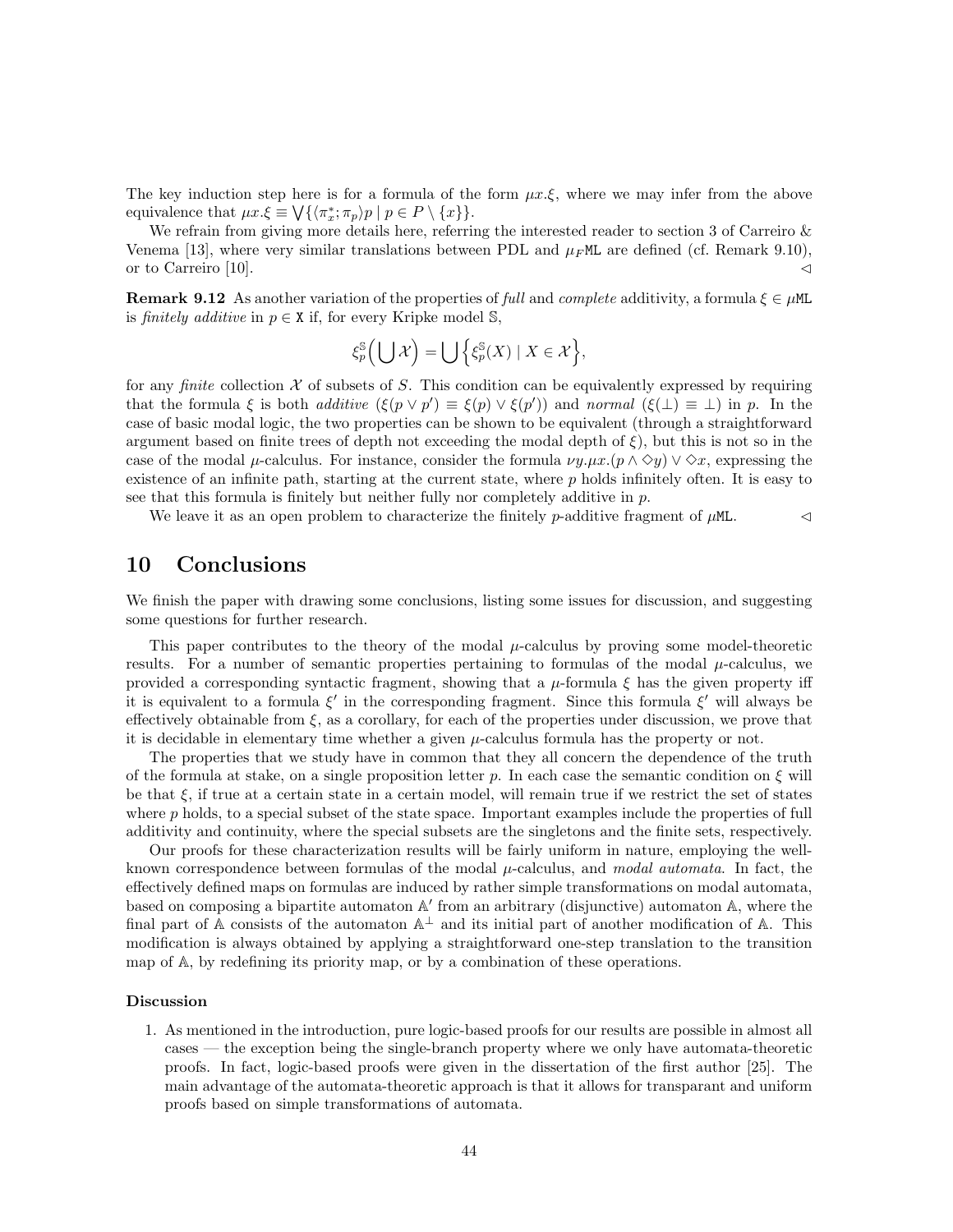In any case, the difference between the two approaches should not be exaggerated. Recall that the particular shape of our automata is logic-based: the transition map of our structures uses so-called *one-step formulas*, and many of our proofs are based on semantic properties of and syntactic manipulations on these very simple modal formulas. In some sense then, our paper is also a contribution to the model theory of modal automata.

- 2. As mentioned in the introduction we have not undertaken an in-depth study of the computational complexity of the various problems of which we established the decidability. It shouldd be clear that the algorithms that we have presented here are not optimal. In particular, in order to find out whether a formula  $\xi$  has, say, the finite width property, it is not needed to compute its translation  $\xi^W$ : it suffices to check whether the initialized automata  $\mathbb{D}\langle d_{\xi}\rangle$  and  $\mathbb{D}_{\xi}^W\langle d_{\xi}\rangle$  are equivalent. To obtain a good upper bound here, one should know the exact size and weight of the equivalent. automaton  $\mathbb{D}_{\xi}$  in terms of the size  $|\xi|$  of  $\xi$ . Fact 3.14(ii) gives a doubly exponential weight for  $\mathbb{D}_{\xi}$ , but we conjecture that a tighter bound is possible. We leave this, and other complexity-theoretic matters, as questions for further research.
- 3. There are some variations of our results that are not hard to prove. To start with, all characterization results (and their proofs) can be easily restricted to the setting of basic (i.e., fixpoint-free) modal logic. For instance, if we define the fragment  $ML_p^C$  by the following grammar:

$$
\varphi ::= p \mid \psi \mid \varphi \vee \varphi \mid \varphi \wedge \varphi \mid \Diamond \varphi
$$

where  $\psi \in \mu M L(X \setminus \{p\})$  is a p-free formula, then we can show that our map  $(\cdot)^C$  maps formulas in ML to ML<sup>C</sup>. As a result we find that a basic modal logic formula  $\xi$  is continuous in p iff  $\xi \equiv \xi^C$ , so that  $ML_p^C$  characterizes continuity-in-p for basic modal logic.

4. Recall that in the presentation of the language µML (as in Definition 2.13), the standard restriction on the occurrence of the least fixpoint operator  $\mu x$  is that it can be applied only to formulas that are positive in x, i.e., belong to the language  $\mu M L_x^M$ . We get interesting logics by restricting the application of  $\mu$ -operators even further. This applies in particular to the fragments  $\mu M L^D$ ,  $\mu M L^C$ and  $\mu$ ML<sup>A</sup> discussed in this paper. For  $Q \in \{D, C, A\}$ , let  $\mu_Q$ ML be the version of the modal  $\mu$ -calculus of which the formulas are given by the following grammar:

$$
\varphi ::= p \mid \neg \varphi \mid \varphi \lor \varphi \mid \Diamond \varphi \mid \mu x. \varphi', \tag{48}
$$

where p is a propositional variable, and the formation of the formula  $\mu x.\varphi$  is subject to the constraint that the formula  $\varphi'$  belongs to the fragment  $\mu M L_x^Q$ . We already saw in Remark 9.10 that the language  $\mu_A M L$  is effectively equivalent to PDL. It is not hard to prove that the logic  $\mu_D$ ML is effectively equivalent to the *alternation-free* fragment of the modal  $\mu$ -calculus, whereas it seems that the logic  $\mu_C M$  has not been used or studied much (although it was mentioned under the name ' $\omega$ -µ-calculus' by van Benthem [5], and it is related, and perhaps equivalent in expressive power, to the logic CPDL of *concurrent propositional dynamic logic*, cf. Carreiro [10, section 3.2] for more information).

These logics become particularly interesting in the light of the Janin-Walukiewicz Theorem [32]. Recall that this result states that the modal  $\mu$ -calculus is the bisimulation-invariant fragment of monadic second-order logic (MSO), in brief:  $\mu$ ML  $\equiv$  MSO/ $\leftrightarrow$ . For each of the logics  $\mu_Q$ ML, with  $Q \in \{D, C, A\}$  we can prove the following version of this result:

$$
\mu_Q \text{ML} \equiv \text{MSO}_Q/\bigtriangleup,
$$

where  $MSO_Q$  is a variant of MSO where we quantify over a restricted collection  $P_Q(S)$  of subsets of the model S. More specifically,  $P_D(S)$  consists of the so-called *noetherian* sets of a Kripke model [23],  $P_C(S)$  is the collection of *finite* subsets of S [12] (so that  $MSO_D$  is weak monadic second-order logic), and  $P_A(S)$  is the set of so-called *generalized finite chains* in S [11].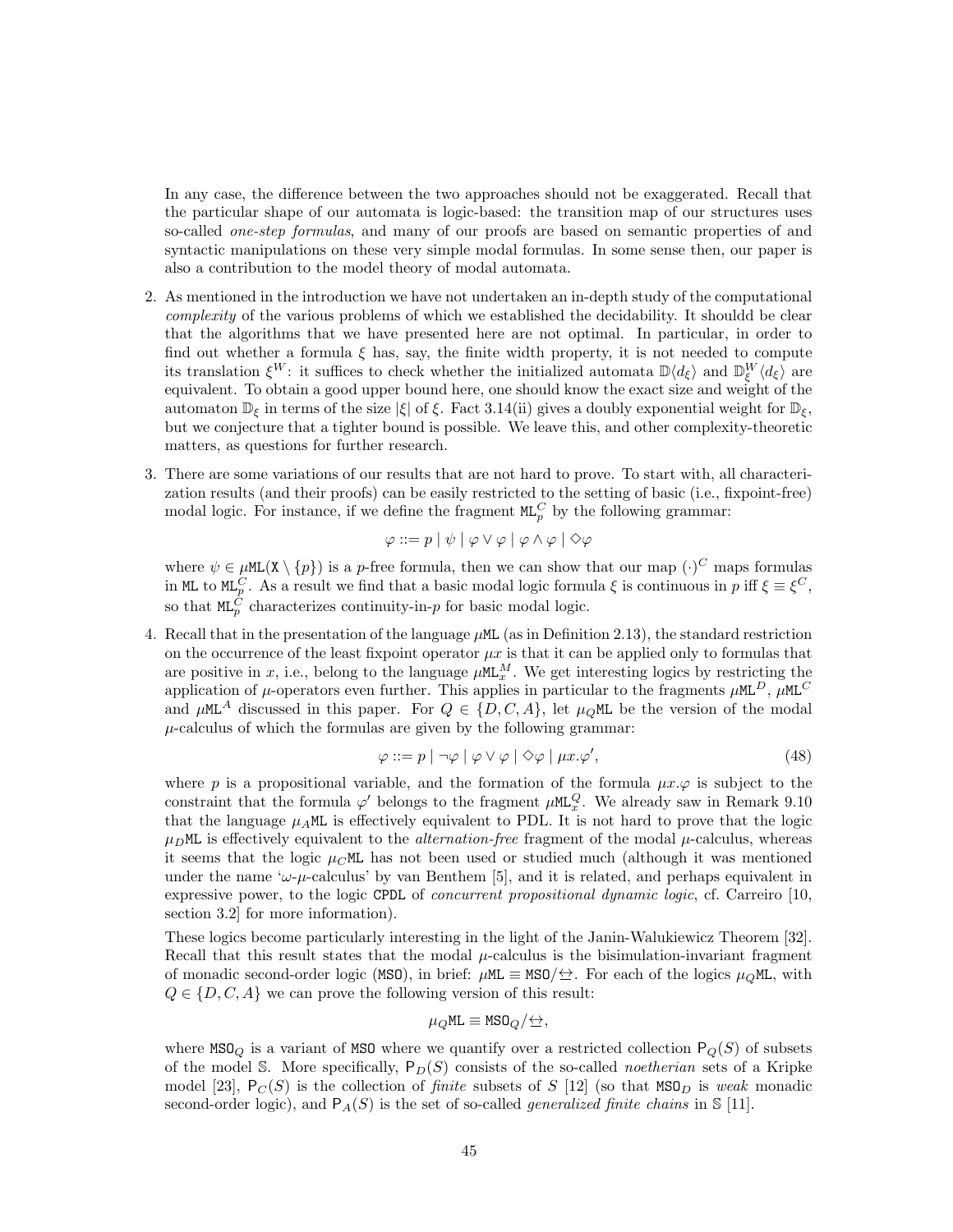5. In section 2 we proved a strengthened version of the Lyndon Theorem for the modal  $\mu$ -calculus proved by D'Agostino and Hollenberg [17]. In the same vein as the other results in this paper, we can also strengthen their Los-Tarski Theorem.

We say that a formula  $\xi \in \mu M$  is preserved under substructures if  $\mathbb{S}, s \Vdash \xi$  implies  $\mathbb{S}', s \Vdash \xi$ , whenever S' is a substructure of S (in the standard model-theoretic sense). D'Agostino and Hollenberg proved that a  $\mu$ -formula  $\xi$  is preserved under substructures iff it is equivalent to a universal formula, that is, a formula in the  $\Diamond$ -free fragment  $\mu$ ML<sup>U</sup> given by the following grammar:

$$
\varphi ::= q \mid \neg q \mid \varphi \vee \varphi \mid \varphi \wedge \varphi \mid \Diamond \varphi \mid \mu x. \varphi \mid \nu x. \varphi.
$$

We can reprove this result by our means; given a disjunctive automaton  $\mathbb{D} = (D, \Theta, \Omega)$ , define the automaton  $\mathbb{D}^U = (D, \Theta^U, \Omega)$  where  $\Theta^U$  is given by the one-step translation based on the clause  $(\pi \bullet \nabla B)^U := \pi \wedge \Box \bigvee B$ . One may then show that an initialized disjunctive automaton  $\Box \langle d \rangle$  is preserved under taking substructures iff  $\mathbb{D}\langle d \rangle \equiv \mathbb{D}^U \langle d \rangle$ . From this the result of D'Agostino and Hollenberg easily follows, and as a bonus we find that it is decidable in elementary time whether a given formula  $\xi \in \mu M$ . has this property.

#### Questions

Finally, we mention some open problems for further research.

- 1. It would be interesting to find out the exact complexity of the problems discussed in this paper. This would include establishing suitable lower bounds.
- 2. As mentioned in the section on continuity, it would be good to know whether the  $\mu$ -calculus formulas that are *constructive* in  $p$  admit a good syntactic characterization. In particular, we would like to clarify the connection between the notions of continuity and constructivity. Can we find, for any formula  $\xi \in \mu M L$  which is constructive in p, a continuous formula  $\psi$  such that  $\mu p.\xi \equiv \mu p.\psi$ ?
- 3. Similarly, we would be curious to see a syntactic characterization of the finitely p-additive fragment of the modal  $\mu$ -calculus (cf. Remark 9.12).
- 4. While, as already mentioned, some variations of our results are easy to obtain, there are some interesting variations of the problems considered here as well. For instance, it is not so clear how to adapt our characterisation results to other fixpoint logics like PDL or CTL. A second direction to take here would be to look for *coalgebraic generalisations* of our results. In recent years it has been shown that many results on the modal  $\mu$ -calculus, including the link with automata theory, can be generalized to the far wider setting of coalgebraic modal logic [36, 15, 26, 21].
- 5. Not directly related to the results in this paper, but in our opinion one of the most interesting open model-theoretic problems concerning the modal  $\mu$ -calculus is whether  $\mu$ ML admits a natural abstract characterization in the form of a Lindström theorem. Going back to de Rijke [42], there are various Lindström-type characterizations of basic modal logic (see for instance  $[6, 41, 37, 20]$ ) but to the best of our knowledge no abstract characterizations of fixpoint logics have been established yet.

# References

[1] S. Abramsky and A. Jung. Domain theory. In S. Abramsky, D.M. Gabbay, and T.S.M Maibaum, editors, Handbook for Logic in Computer Science. Clarendon Press, Oxford, 1994.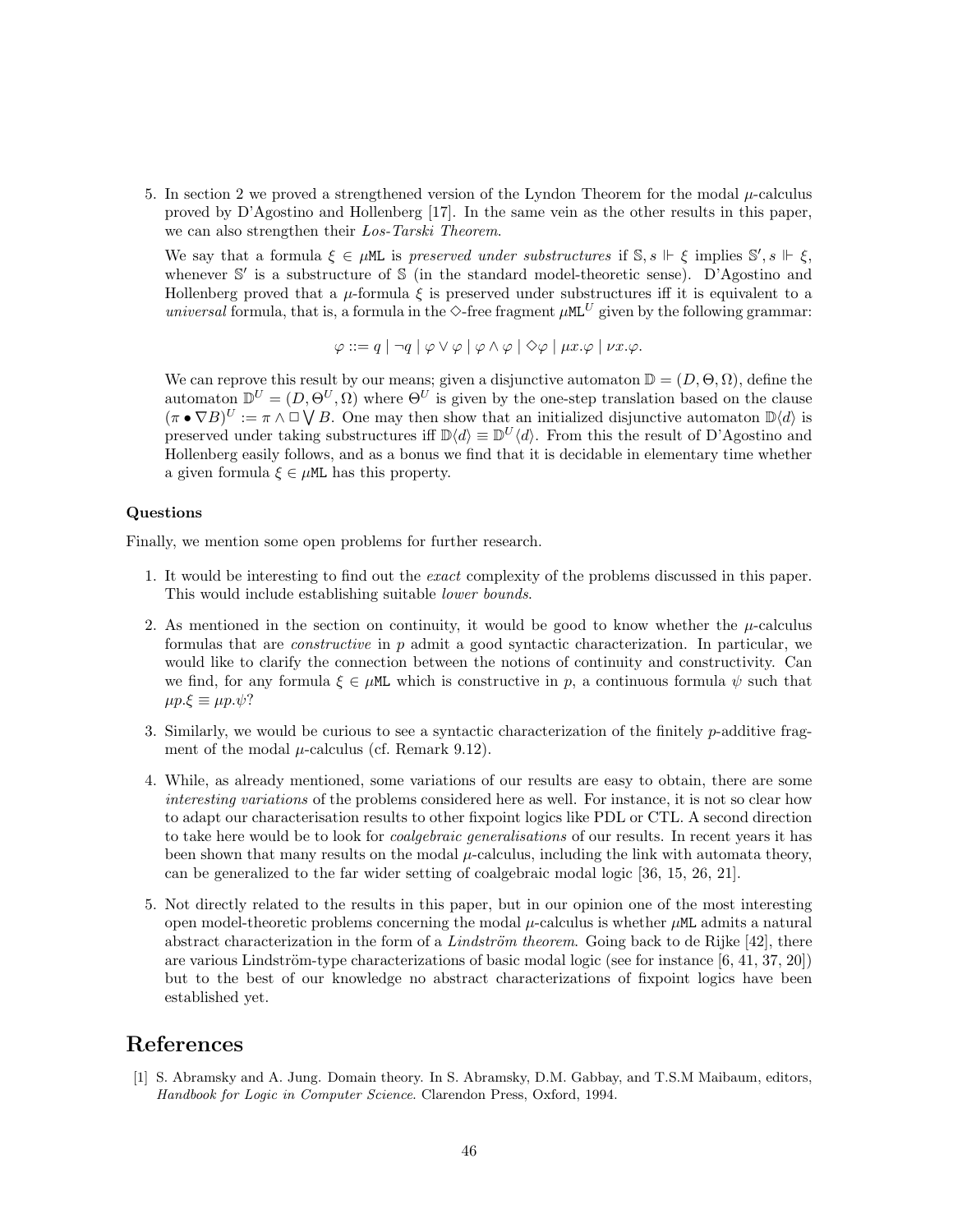- [2] A. Arnold and D. Niwiński. Rudiments of  $\mu$ -calculus, volume 146 of Studies in Logic and the Foundations of Mathematics. North-Holland Publishing Co., Amsterdam, 2001.
- [3] J. van Benthem. Logic as programming. Fundamenta Informaticae, 17(4):285–317, 1992.
- [4] J. van Benthem. Exploring logical dynamics. CSLI publications, Stanford, 1996.
- [5] J. van Benthem. Modal frame correspondences and fixed-points. Studia Logica, 83:133–155, 2006.
- [6] J. van Benthem. A new modal Lindström theorem. *Logica Universalis*, 1:125–138, 2007.
- [7] J. van Benthem, P. Blackburn, and F. Wolter, editors. Handbook of Philosophical Logic. Elsevier, 2006.
- [8] J. Bradfield and C. Stirling. Modal  $\mu$ -calculi. In Benthem et al. [7], pages 721–756.
- [9] F. Bruse, O. Friedmann, and M. Lange. On guarded transformation in the modal  $\mu$ -calculus. Logic Journal of the IGPL, 23:194–216, 2015.
- [10] F. Carreiro. Fragments of fixpoint logics. PhD thesis, Institute for Logic, Language and Computation, Universiteit van Amsterdam, 2015.
- [11] F. Carreiro. PDL is the bisimulation-invariant fragment of weak chain logic. In Proceedings of the 30th Annual ACM/IEEE Symposium on Logic in Computer Science (LICS 2015), pages 341–352, 2015.
- [12] F. Carreiro, A. Facchini, Y. Venema, and F. Zanasi. Weak MSO: automata and expressiveness modulo bisimilarity. In T.A. Henzinger and D. Miller, editors, Proceedings of the Joint Meeting of the Twenty-Third EACSL Annual Conference on Computer Science Logic and the Twenty-Ninth Annual ACM/IEEE Symposium on Logic in Computer Science, CSL-LICS 2014, pages 27:1–27:27. ACM, 2014.
- [13] F. Carreiro and Y. Venema. PDL inside the  $\mu$ -calculus: A syntactic and an automata-theoretic characterization. In R. Goré, B.P. Kooi, and A. Kurucz, editors, Advances in Modal Logic (AiML 10), pages 74–93. College Publications, 2014.
- [14] C.C. Chang and H.J. Keisler. *Model Theory*. North Holland, 1973.
- [15] C. Cîrstea, C. Kupke, and D. Pattinson. Exptime tableaux for the coalgebraic  $\mu$ -calculus. In Proceedings of the 18th Annual Conference of the EACSL on Computer Science Logic (CSL 2009), pages 179–193. Springer, 2009.
- [16] M. Czarnecki. How fast can the fixpoints in modal  $\mu$ -calculus be reached? Manuscript accepted at FICS10, 2010.
- [17] G. D'Agostino and M. Hollenberg. Logical questions concerning the  $\mu$ -calculus. Journal of Symbolic Logic, 65:310–332, 2000.
- [18] E.A. Emerson and C.S. Jutla. The complexity of tree automata and logics of programs (extended abstract). In Proceedings of the 29th Symposium on the Foundations of Computer Science, pages 328–337. IEEE Computer Society Press, 1988.
- [19] E.A. Emerson and C.S. Jutla. Tree automata, mu-calculus and determinacy (extended abstract). In Proceedings of the 32nd Symposium on the Foundations of Computer Science, pages 368–377. IEEE Computer Society Press, 1991.
- [20] S. Enqvist. A general lindström theorem for some normal modal logics. Logica Universalis,  $7(2):233-264$ , 2013.
- [21] S. Enqvist, F. Seifan, and Y. Venema. Completeness for coalgebraic fixpoint logic. In Proceedings of the 25th EACSL Annual Conference on Computer Science Logic (CSL 2016), volume 62 of LIPIcs, pages 7:1–7:19, 2016.
- [22] S. Enqvist, F. Seifan, and Y. Venema. Completeness for the modal  $\mu$ -calculus: separating the combinatorics from the dynamics. Technical Report PP-2016-33, Institute for Logic, Language and Computation, Universiteit van Amsterdam, 2016.
- [23] A. Facchini, Y. Venema, and F. Zanasi. A characterization theorem for the alternation-free fragment of the modal  $\mu$ -calculus. In Proceedings of the 28th Annual ACM/IEEE Symposium on Logic in Computer Science (LICS 2013), pages 478–487. IEEE Computer Society, 2013.